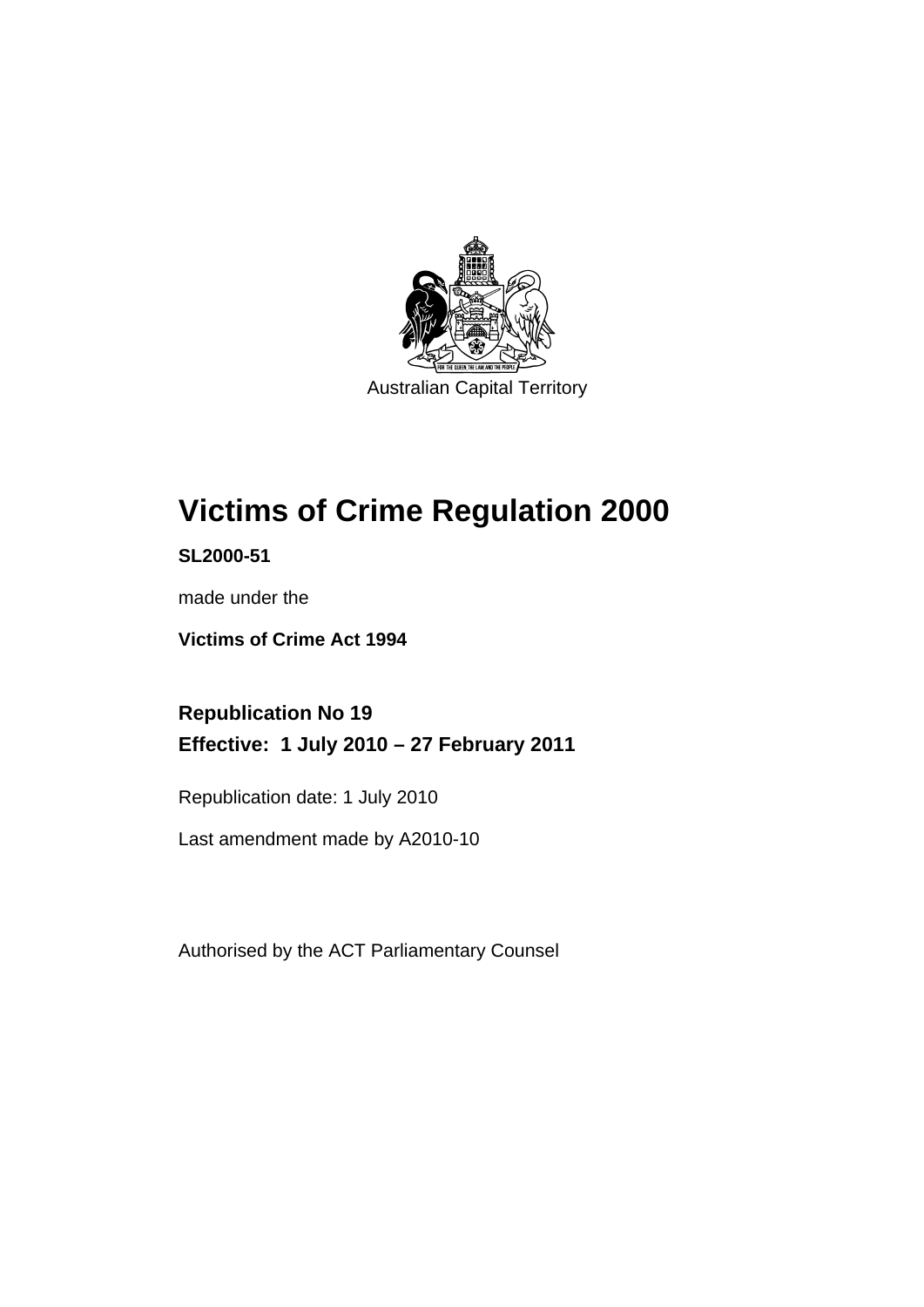#### **About this republication**

#### **The republished law**

This is a republication of the *Victims of Crime Regulation 2000*, made under the *[Victims of](#page-6-0)  [Crime Act 1994](#page-6-0)* (including any amendment made under the *Legislation Act 2001*, part 11.3 (Editorial changes)) as in force on 1 July 2010*.* It also includes any amendment, repeal or expiry affecting the republished law to 1 July 2010.

The legislation history and amendment history of the republished law are set out in endnotes 3 and 4.

#### **Kinds of republications**

The Parliamentary Counsel's Office prepares 2 kinds of republications of ACT laws (see the ACT legislation register at www.legislation.act.gov.au):

- authorised republications to which the *Legislation Act 2001* applies
- unauthorised republications.

The status of this republication appears on the bottom of each page.

#### **Editorial changes**

The *Legislation Act 2001*, part 11.3 authorises the Parliamentary Counsel to make editorial amendments and other changes of a formal nature when preparing a law for republication. Editorial changes do not change the effect of the law, but have effect as if they had been made by an Act commencing on the republication date (see *Legislation Act 2001*, s 115 and s 117). The changes are made if the Parliamentary Counsel considers they are desirable to bring the law into line, or more closely into line, with current legislative drafting practice.

This republication does not include amendments made under part 11.3 (see endnote 1).

#### **Uncommenced provisions and amendments**

If a provision of the republished law has not commenced or is affected by an uncommenced amendment, the symbol  $\mathbf{U}$  appears immediately before the provision heading. The text of the uncommenced provision  $\overline{or}$  amendment appears only in the last endnote.

#### **Modifications**

If a provision of the republished law is affected by a current modification, the symbol  $\mathbf{M}$ appears immediately before the provision heading. The text of the modifying provision appears in the endnotes. For the legal status of modifications, see *Legislation Act 2001*, section 95.

#### **Penalties**

At the republication date, the value of a penalty unit for an offence against this law is \$110 for an individual and \$550 for a corporation (see *Legislation Act 2001*, s 133).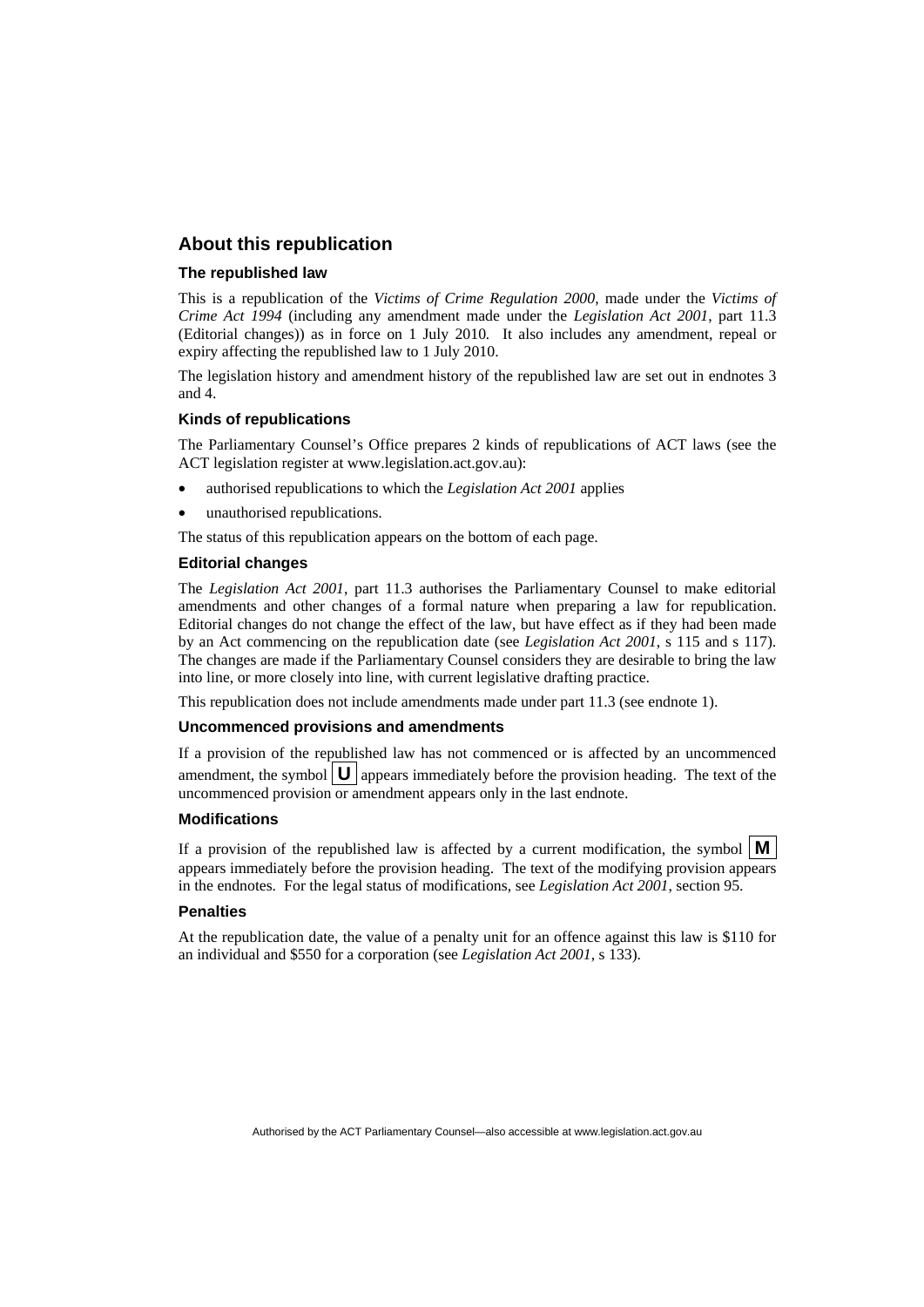

# **[Victims of Crime Regulation 2000](#page-6-0)**

made under the

**[Victims of Crime Act 1994](#page-6-0)** 

## **Contents**

|                     |                                          | Page       |  |  |  |
|---------------------|------------------------------------------|------------|--|--|--|
| Part 1              | <b>Preliminary</b>                       |            |  |  |  |
| 1                   | Name of regulation                       | 2          |  |  |  |
| 3                   | Dictionary                               | 2          |  |  |  |
| 4                   | <b>Notes</b>                             | 2          |  |  |  |
| Part 2              | Victims assistance board                 |            |  |  |  |
| <b>Division 2.1</b> | <b>Establishment and membership</b>      |            |  |  |  |
| 5                   | Establishment                            | 3          |  |  |  |
| 6                   | <b>Functions</b><br>3                    |            |  |  |  |
| 7                   | Membership of board<br>4                 |            |  |  |  |
| 8                   | Appointed members of board<br>4          |            |  |  |  |
| 9                   | Conditions of appointment generally<br>6 |            |  |  |  |
| R <sub>19</sub>     | Victims of Crime Regulation 2000         | contents 1 |  |  |  |
| 01/07/10            | Effective: 01/07/10-27/02/11             |            |  |  |  |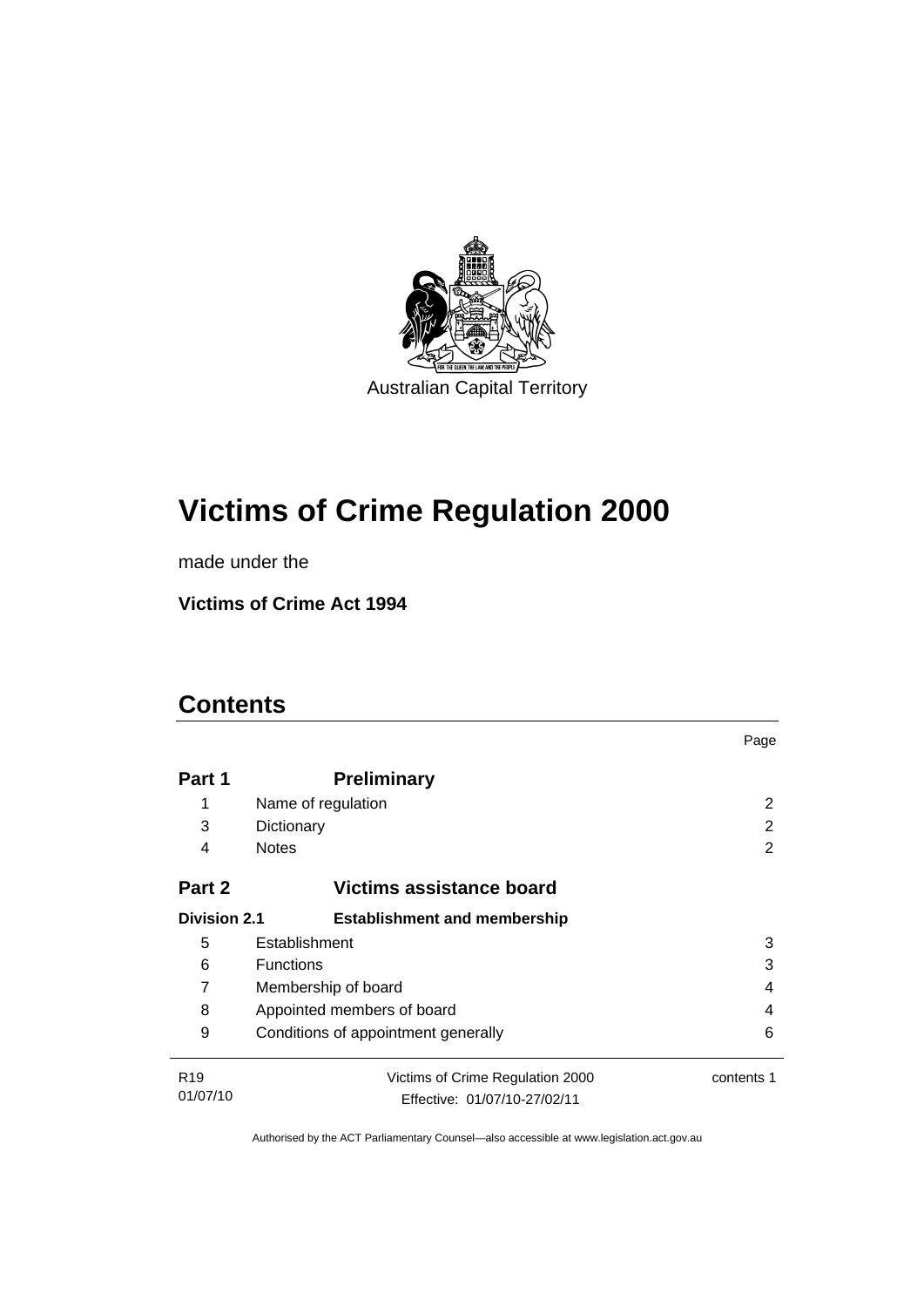| 10<br>11<br><b>Division 2.2</b><br>13<br>14                                | Chairperson and deputy chairperson<br>Duration of appointment<br><b>Proceedings of board</b><br>Time and place of meetings<br>Procedures governing conduct of meetings | Page<br>6<br>6<br>$\overline{7}$<br>7 |  |  |
|----------------------------------------------------------------------------|------------------------------------------------------------------------------------------------------------------------------------------------------------------------|---------------------------------------|--|--|
| 15                                                                         | Disclosure of interests                                                                                                                                                | 8                                     |  |  |
| 16                                                                         | Staff of the board                                                                                                                                                     | 9                                     |  |  |
| 17                                                                         | Guidelines                                                                                                                                                             | 9                                     |  |  |
| 18                                                                         | Independent arbitrators                                                                                                                                                | 9                                     |  |  |
| Part 3                                                                     | <b>Victims services scheme</b>                                                                                                                                         |                                       |  |  |
| <b>Division 3.1</b>                                                        | The victims services scheme                                                                                                                                            |                                       |  |  |
| 19                                                                         | Victims services scheme                                                                                                                                                | 11                                    |  |  |
| 20                                                                         | Objects of the victims services scheme                                                                                                                                 | 11                                    |  |  |
| 21                                                                         | Responsible service agency                                                                                                                                             | 12                                    |  |  |
| 22                                                                         | Responsible service agency-functions                                                                                                                                   | 12                                    |  |  |
| 23                                                                         | Responsible service agency-obligations                                                                                                                                 |                                       |  |  |
| 24                                                                         | 14<br>Eligible victims under the victims services scheme                                                                                                               |                                       |  |  |
| <b>Division 3.2</b>                                                        | Notification and review of eligibility decisions                                                                                                                       |                                       |  |  |
| 25                                                                         | Definitions-div 3.2                                                                                                                                                    | 15                                    |  |  |
| 25A                                                                        | Internal review notices-responsible service agency<br>15                                                                                                               |                                       |  |  |
| 26                                                                         | 15<br>Applications to responsible service agency for internal review                                                                                                   |                                       |  |  |
| 26A                                                                        | Internal reviewer                                                                                                                                                      | 16                                    |  |  |
| 27                                                                         | Review by internal reviewer                                                                                                                                            | 16                                    |  |  |
| 27A                                                                        | Internal review notices-internal reviewer                                                                                                                              | 17                                    |  |  |
| 28                                                                         | <b>Eligibility Review Committee</b>                                                                                                                                    | 17                                    |  |  |
| 29                                                                         | 17<br>Applications to committee for internal review                                                                                                                    |                                       |  |  |
| 30                                                                         | Review by committee                                                                                                                                                    | 18                                    |  |  |
| 31                                                                         | Reviewable decision notices                                                                                                                                            | 18                                    |  |  |
| 32                                                                         | Applications to ACAT<br>18                                                                                                                                             |                                       |  |  |
| <b>Division 3.3</b><br>Levels of service under the victims services scheme |                                                                                                                                                                        |                                       |  |  |
| 33                                                                         | Level 1 service                                                                                                                                                        | 19                                    |  |  |
| 34                                                                         | Level 2 service                                                                                                                                                        | 19                                    |  |  |
| contents 2                                                                 | Victims of Crime Regulation 2000<br>Effective: 01/07/10-27/02/11                                                                                                       | R <sub>19</sub><br>01/07/10           |  |  |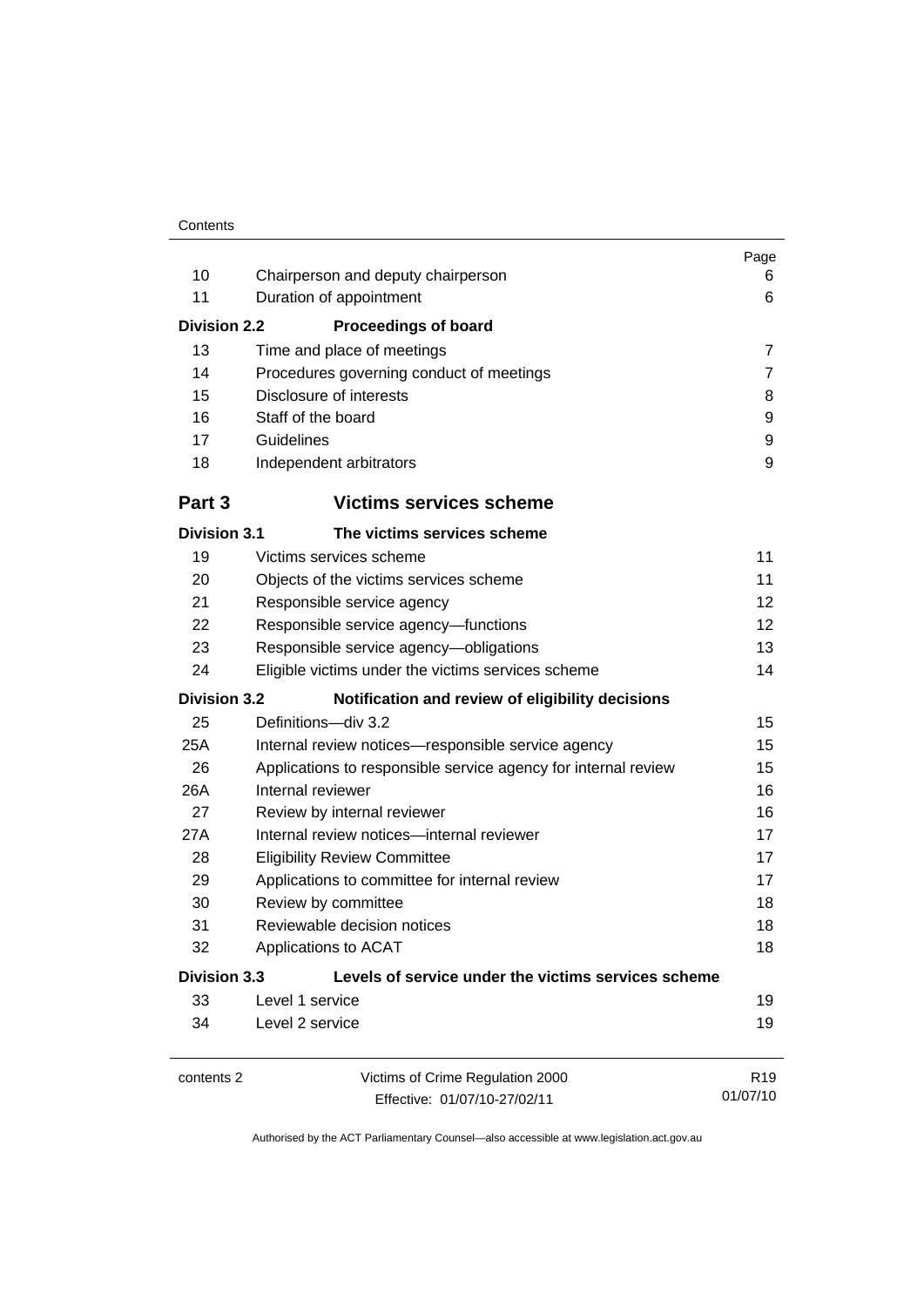|                     |                                                                 | Page<br>20 |
|---------------------|-----------------------------------------------------------------|------------|
| 35                  | Level 3 service                                                 |            |
| 36                  | <b>Exceptional cases</b>                                        |            |
| 37                  | How contact hours are provided                                  |            |
| 38                  | Arbitration-care plans                                          | 23         |
| 39                  | Case closure                                                    | 23         |
| <b>Division 3.4</b> | <b>Service providers</b>                                        |            |
| 40                  | Approved service providers                                      | 23         |
| 41                  | Criteria for approval                                           | 24         |
| 42                  | Suspension of approval                                          | 25         |
| 43                  | Cancellation of approval                                        | 26         |
| Division 3.5        | General                                                         |            |
| 44                  | Volunteer program                                               | 26         |
| 45                  | Special financial assistance-statements                         | 26         |
| <b>Division 3.6</b> | Notification and review of decisions about service<br>providers |            |
| 46                  | Meaning of reviewable decision-div 3.6                          | 27         |
| 46A                 | Reviewable decision notices<br>27                               |            |
| 47                  | Applications for review<br>27                                   |            |
| Part 4              | <b>Miscellaneous</b>                                            |            |
| 48                  | Guidelines-volunteers                                           | 28         |
| 49                  | 28<br>Annual reporting authority                                |            |
| 49A                 | Victims services levy-excluded offences<br>29                   |            |
| 50                  | Determination of fees for services provided by approved service |            |
|                     | providers                                                       | 29         |
| 51                  | Approved forms                                                  | 29         |
| <b>Schedule 1</b>   | Reviewable decisions about service providers                    | 30         |
| <b>Schedule 2</b>   | Victims services levy-excluded offences                         | 31         |
| <b>Part 2.1</b>     | <b>Australian Road Rules</b>                                    | 31         |
|                     |                                                                 |            |

| R <sub>19</sub> | Victims of Crime Regulation 2000 | contents 3 |
|-----------------|----------------------------------|------------|
| 01/07/10        | Effective: 01/07/10-27/02/11     |            |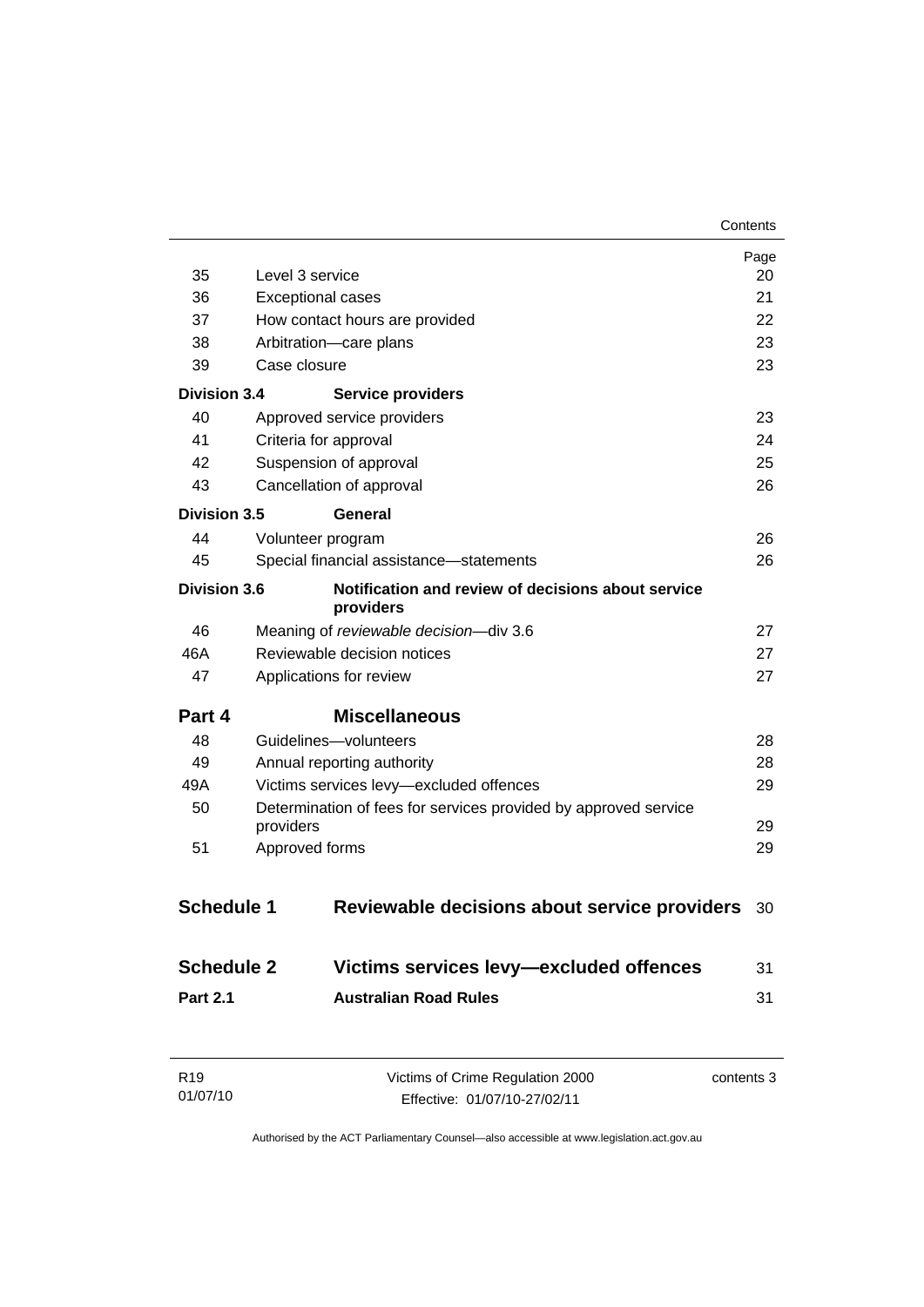|                   |                                                                                                    | Page |
|-------------------|----------------------------------------------------------------------------------------------------|------|
| <b>Part 2.2</b>   | <b>Road Transport (Safety and Traffic Management)</b><br><b>Regulation 2000</b>                    | 36   |
| <b>Part 2.3</b>   | <b>Australian National University Act 1991 (Cwlth)-</b><br>Parking and Traffic Statute (No 2) 2007 | 38   |
| <b>Dictionary</b> |                                                                                                    | 41   |
| <b>Endnotes</b>   |                                                                                                    |      |
| 1                 | About the endnotes                                                                                 | 45   |
| 2                 | Abbreviation key                                                                                   | 45   |

|   | Legislation history    | 46 |
|---|------------------------|----|
|   | Amendment history      | 49 |
| 5 | Earlier republications | 53 |

contents 4 Victims of Crime Regulation 2000 Effective: 01/07/10-27/02/11

R19 01/07/10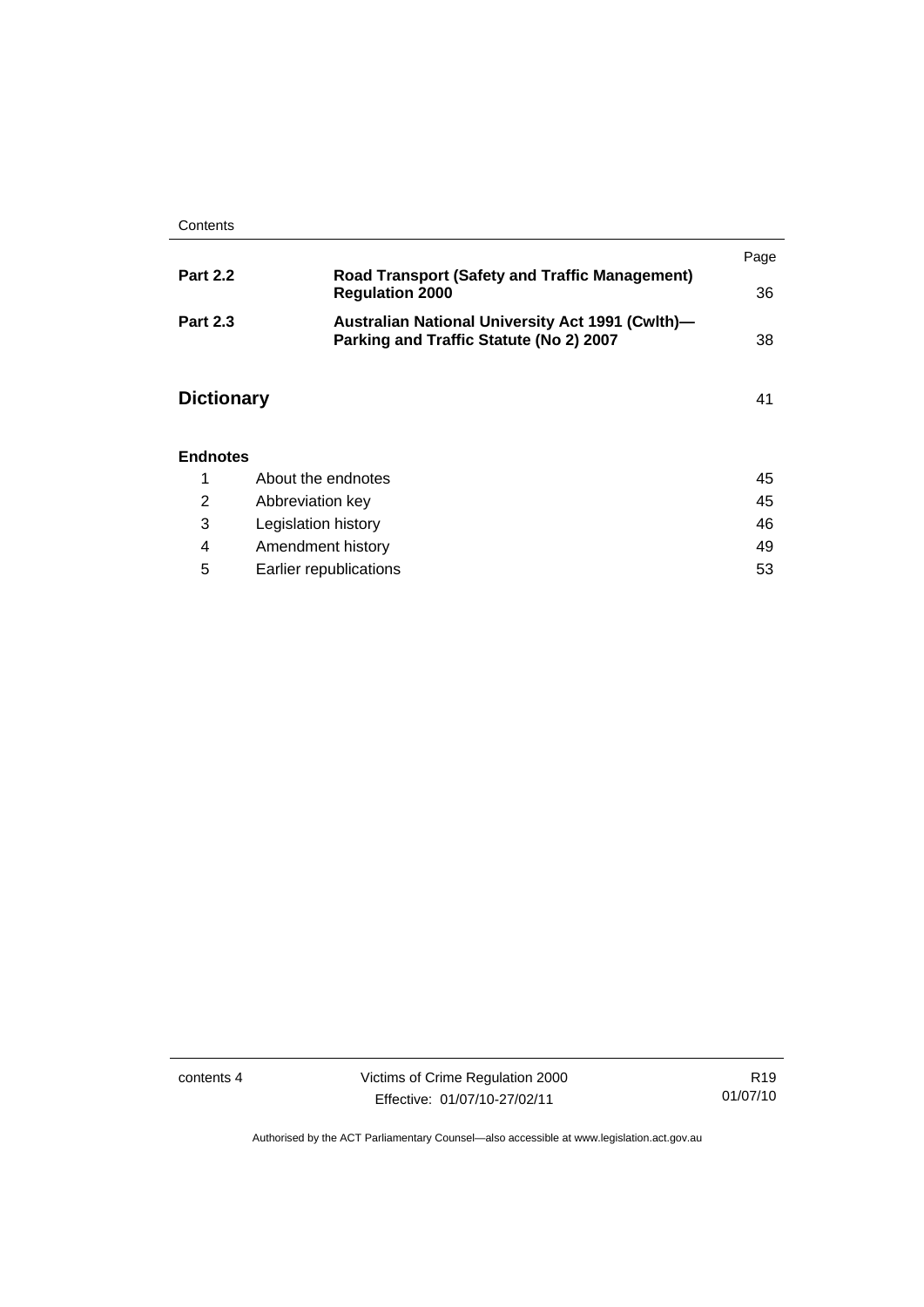<span id="page-6-0"></span>

# **Victims of Crime Regulation 2000**

made under the

l

**Victims of Crime Act 1994** 

R19 01/07/10 Victims of Crime Regulation 2000 Effective: 01/07/10-27/02/11

page 1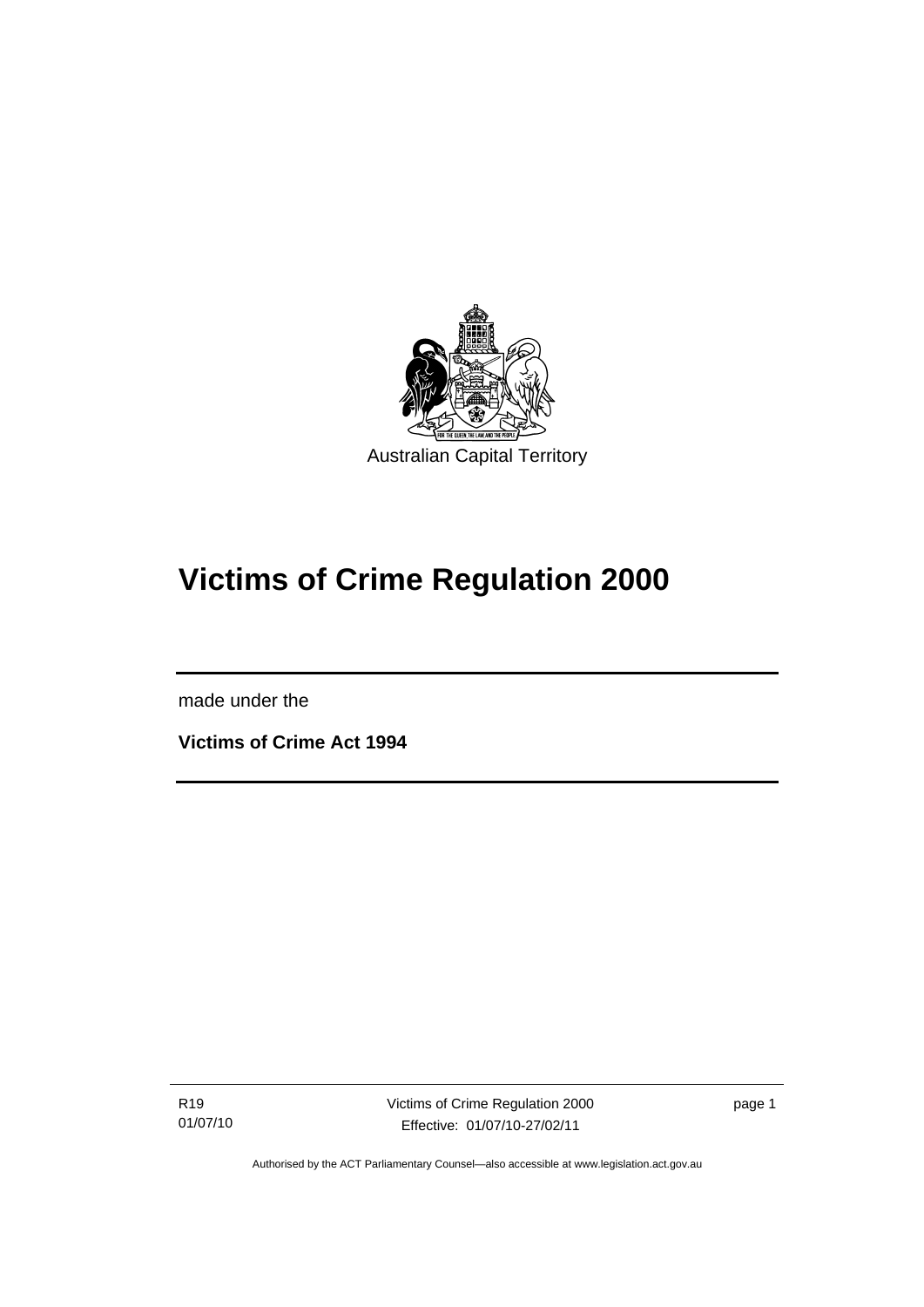#### <span id="page-7-0"></span>Part 1 **Preliminary**

Section 1

## **Part 1** Preliminary

#### **1 Name of regulation**

This regulation is the *Victims of Crime Regulation 2000*.

### **3 Dictionary**

The dictionary at the end of this regulation is part of this regulation.

*Note 1* The dictionary at the end of this regulation defines certain terms used in this regulation and includes references (*signpost definitions*) to other terms defined elsewhere.

> For example, the signpost definition '*serious crime*—see the *Victims of Crime (Financial Assistance) Act 1983*, section 2' means that the term 'serious crime' is defined in that section and the definition applies to this regulation.

*Note 2* A definition in the dictionary (including a signpost definition) applies to the entire regulation unless the definition, or another provision of this regulation, provides otherwise or the contrary intention otherwise appears (see Legislation Act, s 155 and s 156 (1)).

#### **4 Notes**

A note included in this regulation is explanatory and is not part of this regulation.

*Note* See the Legislation Act, s 127 (1), (4) and (5) for the legal status of notes.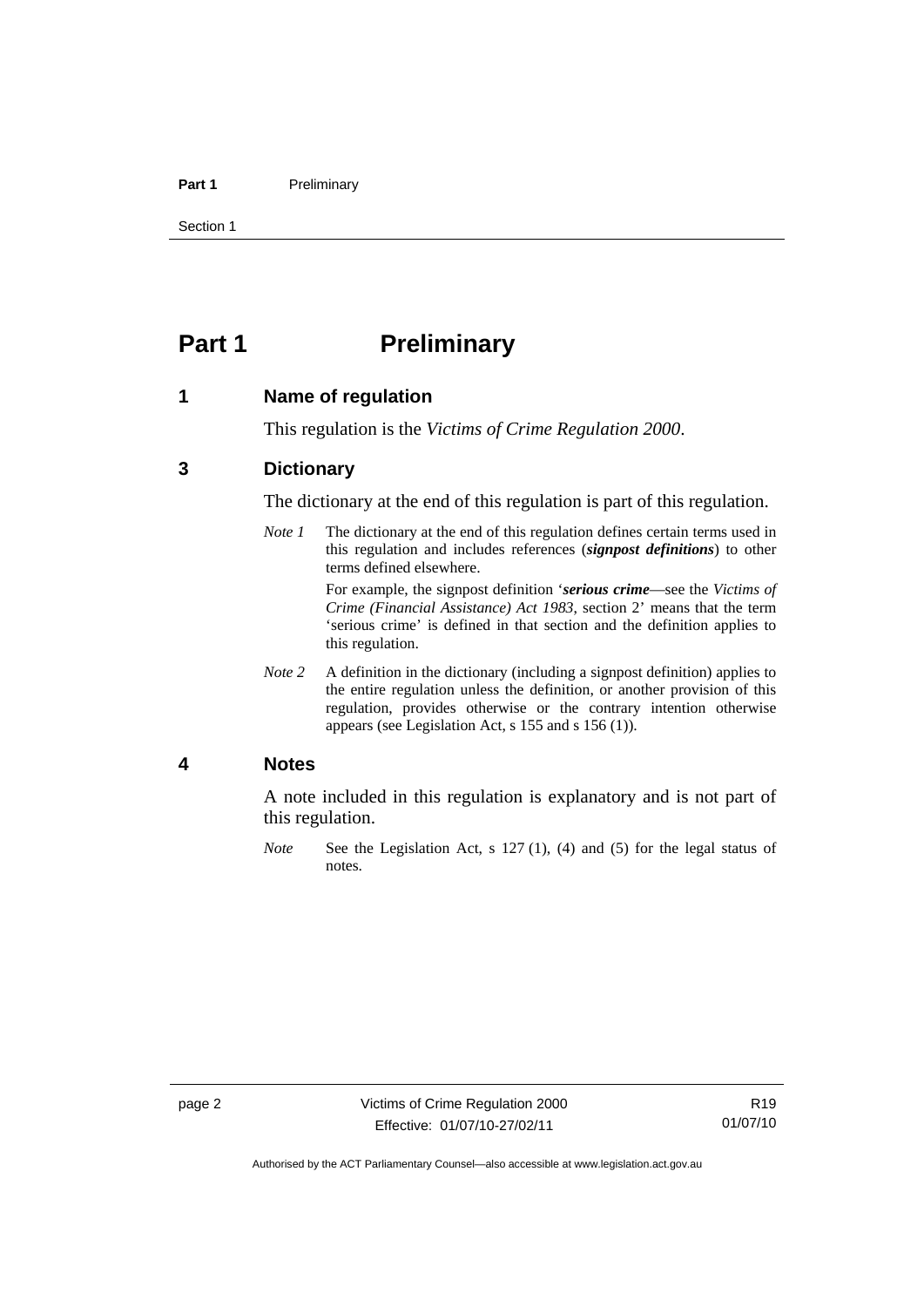## <span id="page-8-0"></span>**Part 2 Victims assistance board**

## **Division 2.1 Establishment and membership**

## **5 Establishment**

The Victims Assistance Board is established.

## **6 Functions**

The functions of the board are—

- (a) to monitor and evaluate the responsible service agency's management of the victims services scheme; and
- (b) to approve service providers; and
- (c) to prepare guidelines for the management of the victims services scheme; and
- (d) to make recommendations to the Minister about fees for services under the victims services scheme; and
- (e) to supervise the keeping by the responsible service agency of a statistical database about the operation of the victims services scheme; and
- (f) to approve independent arbitrators to resolve any disagreements between case coordinators for eligible victims and approved service providers; and
- (g) to advise the Minister on the operation of the victims services scheme and any change to the scheme it considers desirable; and
- (h) when asked by the coordinator, to give advice or information to the coordinator on issues about victims generally; and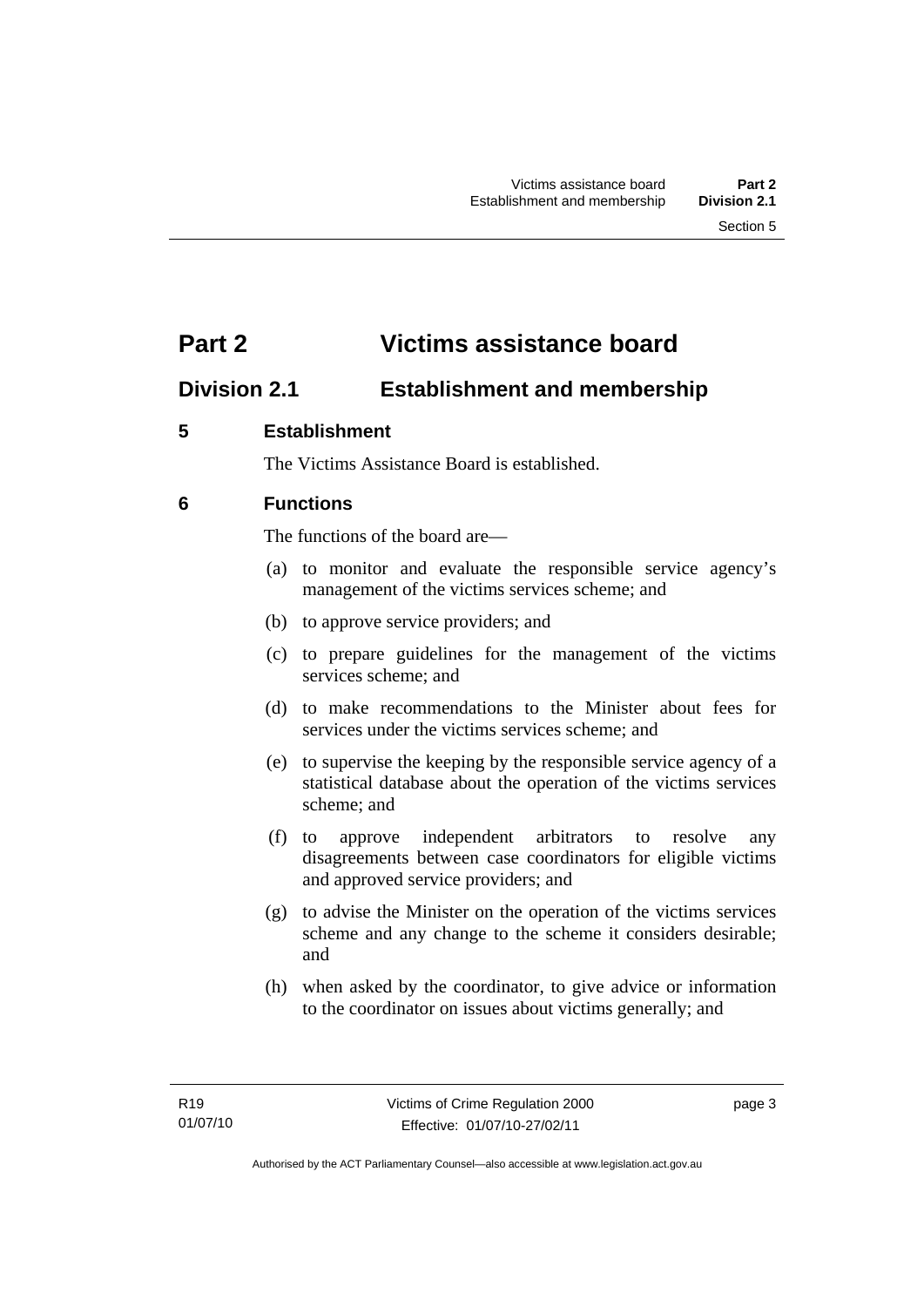(i) to exercise any other function given to the board under the Act or any other Territory law.

#### <span id="page-9-0"></span>**7 Membership of board**

- (1) The board consists of—
	- (a) the coordinator; and
	- (b) the appointed members.
- (2) The appointed members are to be appointed by the Minister.
	- *Note 1* For the making of appointments (including acting appointments), see the Legislation Act, pt 19.3.
	- *Note 2* Certain Ministerial appointments require consultation with an Assembly committee and are disallowable (see Legislation Act, div 19.3.3).

### **8 Appointed members of board**

- (1) The Minister must appoint as members—
	- (a) a representative of each of the following:
		- (i) the DPP (the *DPP member*);
		- (ii) the Australian Federal Police (the *AFP member*);
		- (iii) ACT courts (the *courts member*);
		- (iv) the administrative unit allocated responsibility for the administration of justice (the *justice member*);
		- (v) the administrative unit allocated responsibility for the administration of community support services (the *community support member*);
		- (vi) the administrative unit allocated responsibility for the administration of youth policy and services (the *youth policy and services member*); and
	- (b) a person who, in the Minister's opinion, represents the interests of the indigenous communities (the *indigenous member*); and

R19 01/07/10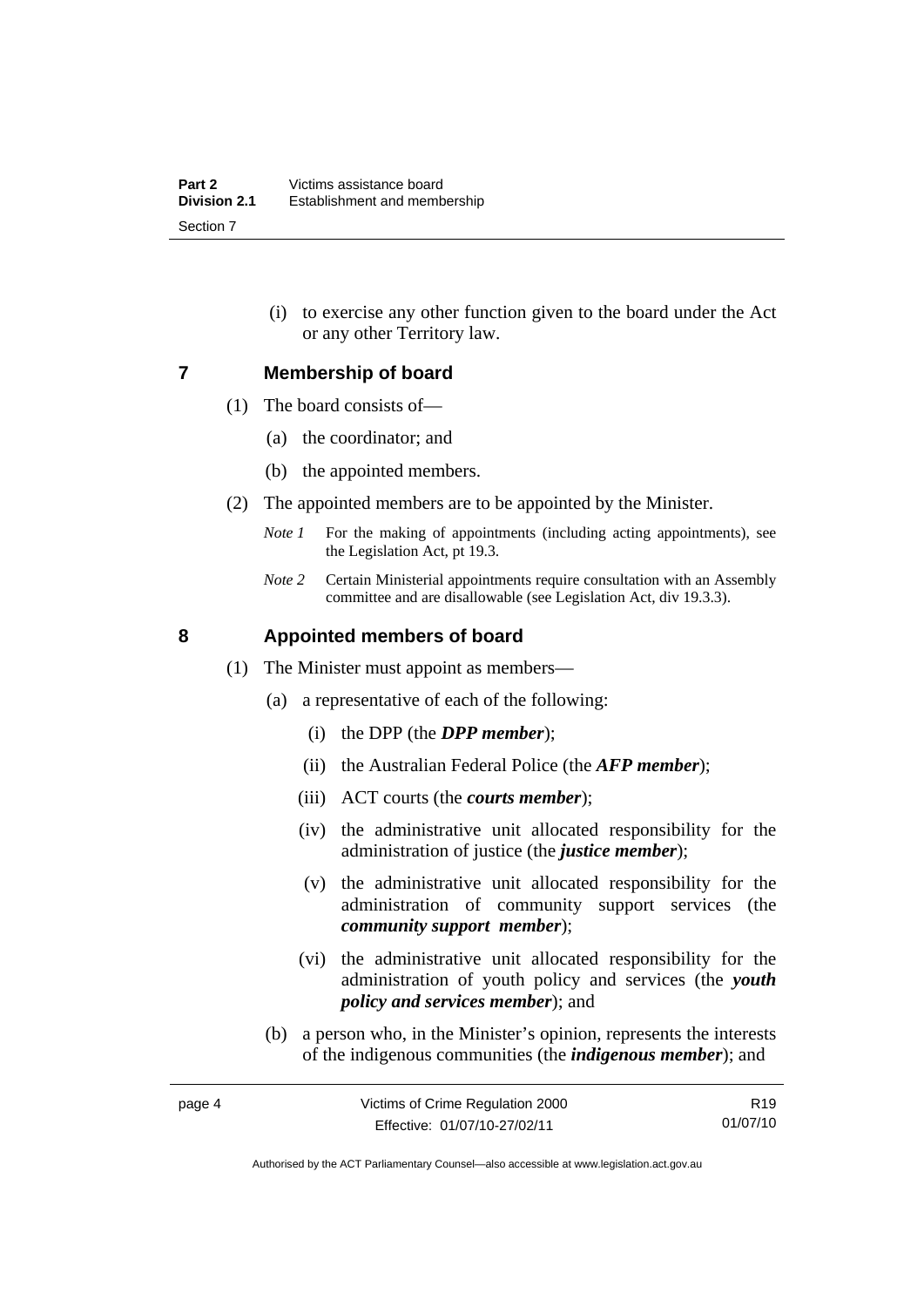Section 8

- (c) a person who, in the Minister's opinion, represents the interests of other persons of non-English speaking background (the
- (d) a person who is a lawyer (the *legal profession member*); and

*migrant member*); and

- (e) a person who, in the Minister's opinion, represents the interests of health professions (other than a doctor or dentist) (the *health practitioner member*); and
- (f) a person who, in the Minister's opinion, represents the interests of victims services groups (the *victims groups member*); and
- (g) a psychiatrist or psychologist who, in the Minister's opinion, has experience in dealing with victims (the *psychiatrist/psychologist member*).
- (2) The courts member must be the registrar or a deputy registrar of the Supreme Court or the Magistrates Court.
- (3) A member must be employed, practise, or live, in the ACT.
- (4) The Minister must not appoint a public servant as a member mentioned in subsection  $(1)$  (b) to  $(g)$ .
	- *Note 1* For the making of appointments (including acting appointments), see the Legislation Act, pt 19.3.
	- *Note 2* In particular, an appointment may be made by naming a person or nominating the occupant of a position (see Legislation Act, s 207).
	- *Note 3* Certain Ministerial appointments require consultation with an Assembly committee and are disallowable (see Legislation Act, div 19.3.3).
	- *Note 4* A person may be reappointed to a position if the person is eligible to be appointed to the position (see Legislation Act, s 208 and dict, pt 1, def *appoint*).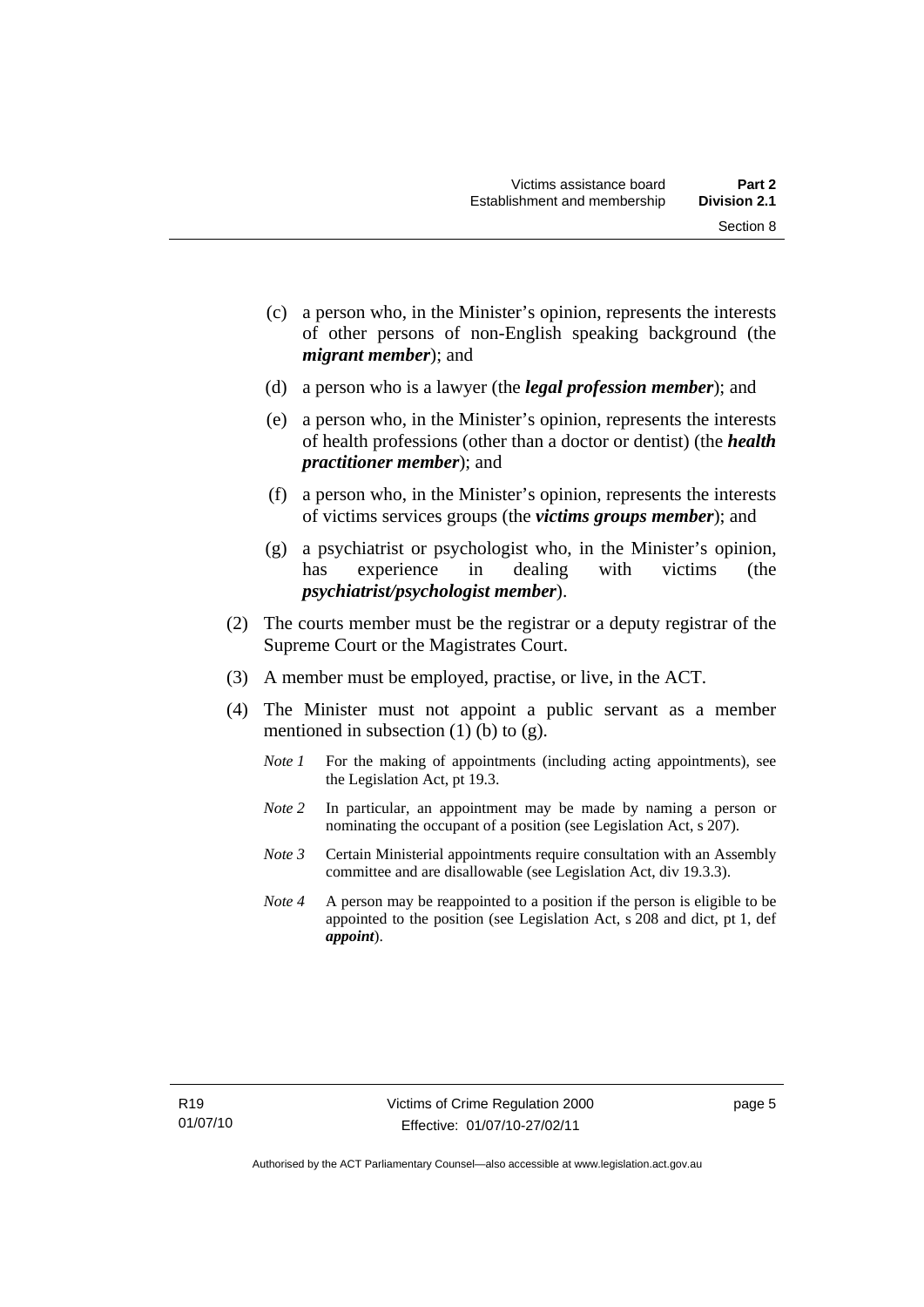## <span id="page-11-0"></span>**9 Conditions of appointment generally**

- (1) An appointed member holds the position on a part-time basis.
- (2) An appointed member holds the position on the conditions not provided by this regulation or another territory law that are decided by the Minister.

### **10 Chairperson and deputy chairperson**

- (1) The members of the board must, whenever necessary, elect—
	- (a) an appointed member to be chairperson; and
	- (b) another appointed member to be deputy chairperson.
- (2) The board must tell the Minister of the election of a member as chairperson or deputy chairperson.

## **11 Duration of appointment**

- (1) An appointed member must not be appointed for longer than 2 years.
- (2) The Minister must end the appointment of—
	- (a) the DPP member, the AFP member, the courts member, the justice member, the community support member or the youth policy and services member if the Minister is satisfied that the member is no longer the representative of the relevant entity mentioned in section 8 (1) (a) (Appointed members of board); or
	- (b) the indigenous member, the migrant member, the health practitioner member or the victims groups member if the Minister is satisfied that the member no longer represents the interests of the relevant communities, professions or groups mentioned in section  $8(1)$  (b), (c), (e) or (f); or
	- (c) any member if the member ceases to be eligible for appointment.

R19 01/07/10

Authorised by the ACT Parliamentary Counsel—also accessible at www.legislation.act.gov.au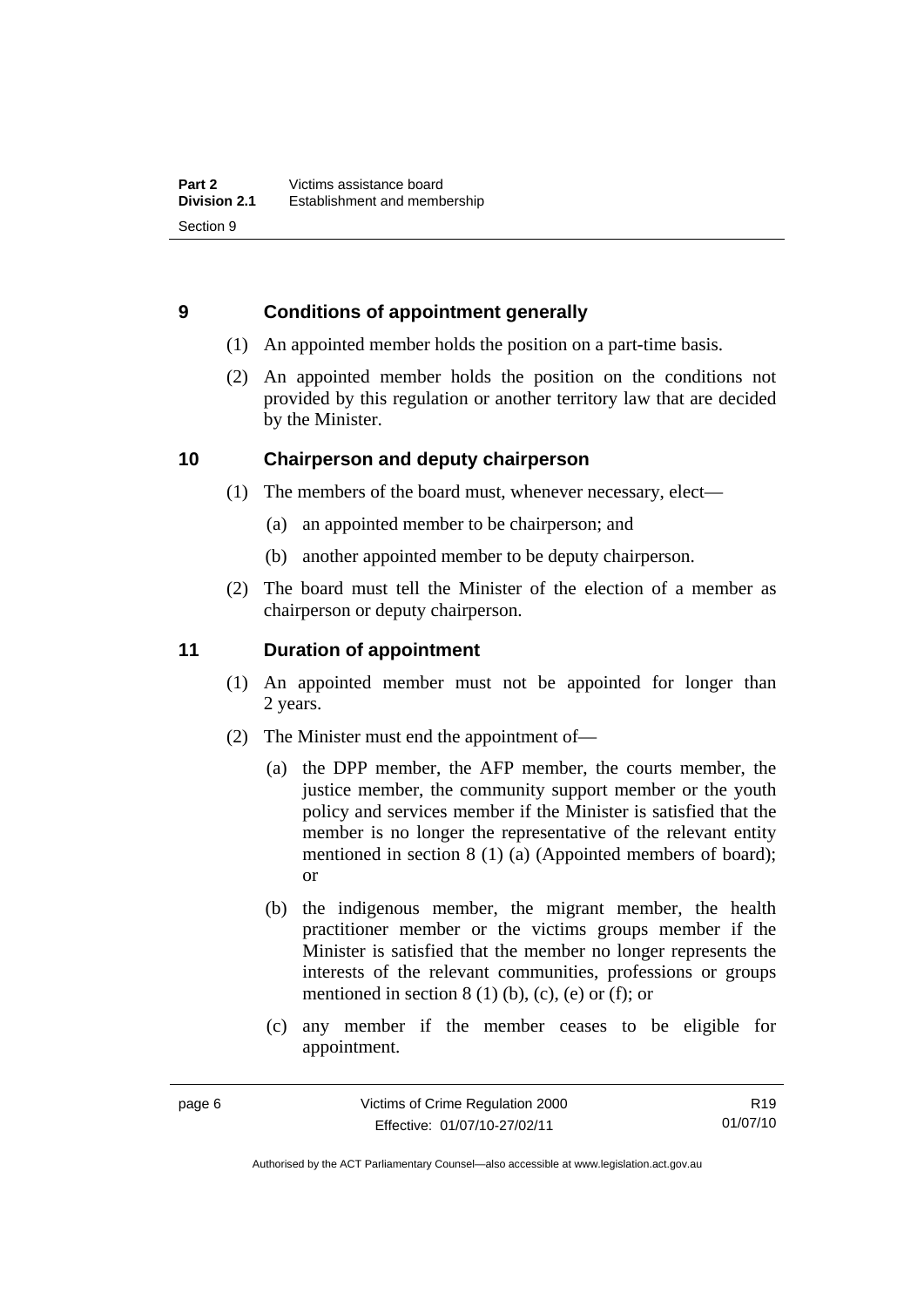- <span id="page-12-0"></span> (3) The Minister may end the appointment of an appointed member—
	- (a) for misbehaviour or physical or mental incapacity; or
	- (b) if the member becomes bankrupt or personally insolvent; or
	- (c) if the member is absent for 3 consecutive meetings; or
	- (d) if the member is convicted of an indictable offence; or
	- (e) if the member fails to comply with section 15 (Disclosure of interests) without reasonable excuse.
	- *Note* A person's appointment also ends if the person resigns (see Legislation Act, s 210).

## **Division 2.2 Proceedings of board**

## **13 Time and place of meetings**

- (1) Meetings of the board are to be held at the times and places it decides.
- (2) However, the board must meet at least once every 3 months.
- (3) The chairperson—
	- (a) may at any time call a meeting of the board; and
	- (b) must call a meeting if asked by the Minister or at least 6 members.

## **14 Procedures governing conduct of meetings**

- (1) The chairperson presides at all meetings at which the chairperson is present.
- (2) If the chairperson is absent, the deputy chairperson presides.
- (3) If the chairperson and deputy chairperson are both absent, the member chosen by the members present presides.
- (4) The board may decide the procedure to be followed for a meeting.

page 7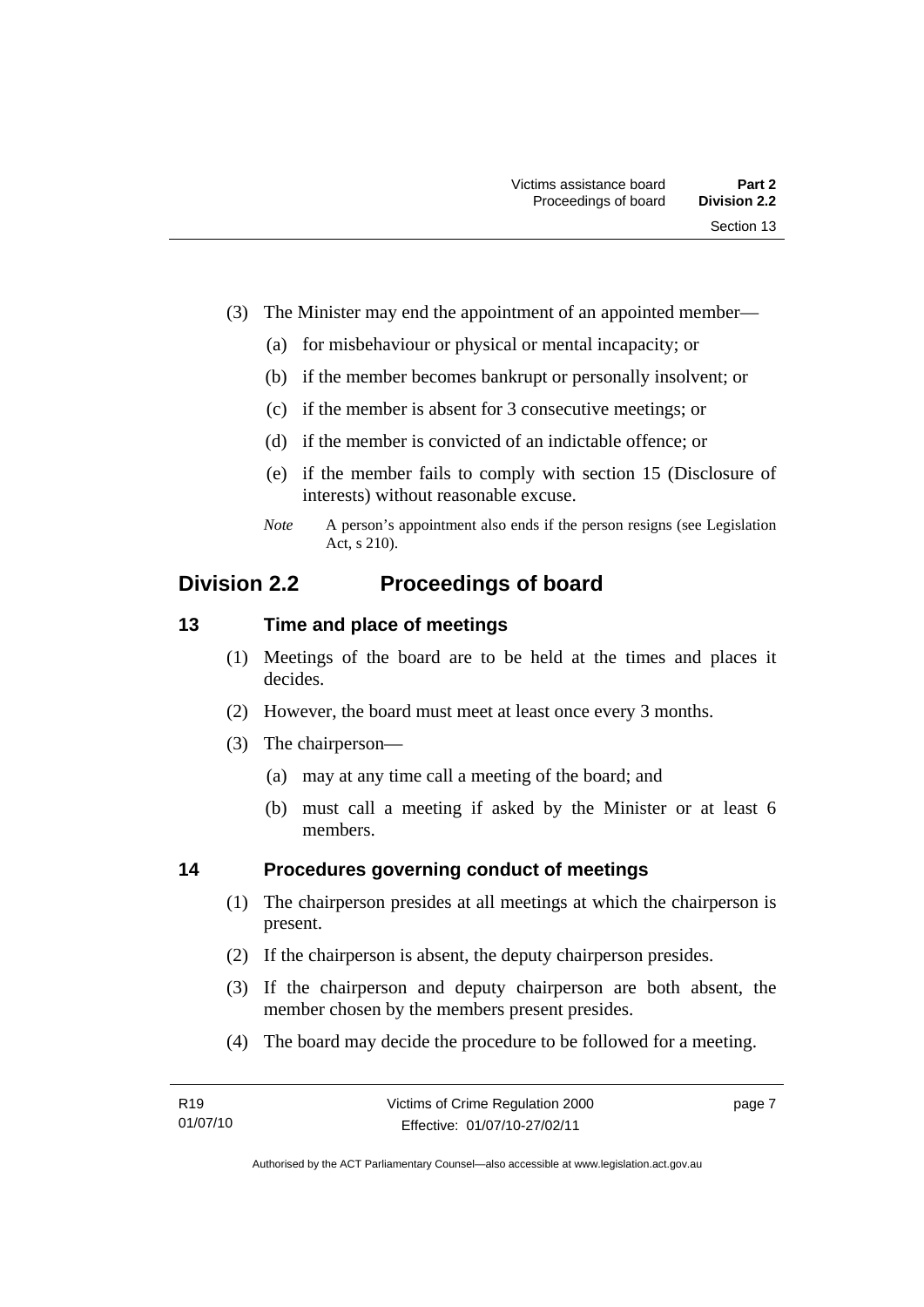- <span id="page-13-0"></span> (5) At a meeting of the board—
	- (a) 6 members form a quorum; and
	- (b) each member (other than the coordinator) has a vote on each question to be decided; and
	- (c) a question is to be decided by a majority of the votes of the members present and voting but, if the votes are equal, the member presiding has a casting vote.
- (6) The board must keep minutes of its meetings.

#### **15 Disclosure of interests**

- (1) This section applies to a member of the board if—
	- (a) the member has a direct or indirect financial interest in an issue being considered, or about to be considered, by the board; and
	- (b) the interest could conflict with the proper exercise of the member's functions in relation to the board's consideration of the issue.
- (2) As soon as practicable after the relevant facts come to the member's knowledge, the member must disclose the nature of the interest to a meeting of the board.
- (3) The disclosure must be recorded in the board's minutes and, unless the board otherwise decides, the member must not—
	- (a) be present when the board considers the issue; or
	- (b) take part in a decision of the board on the issue.
- (4) Any other member who also has a direct or indirect financial interest in the issue must not—
	- (a) be present when the board is considering its decision under subsection (3); or
	- (b) take part in making the decision.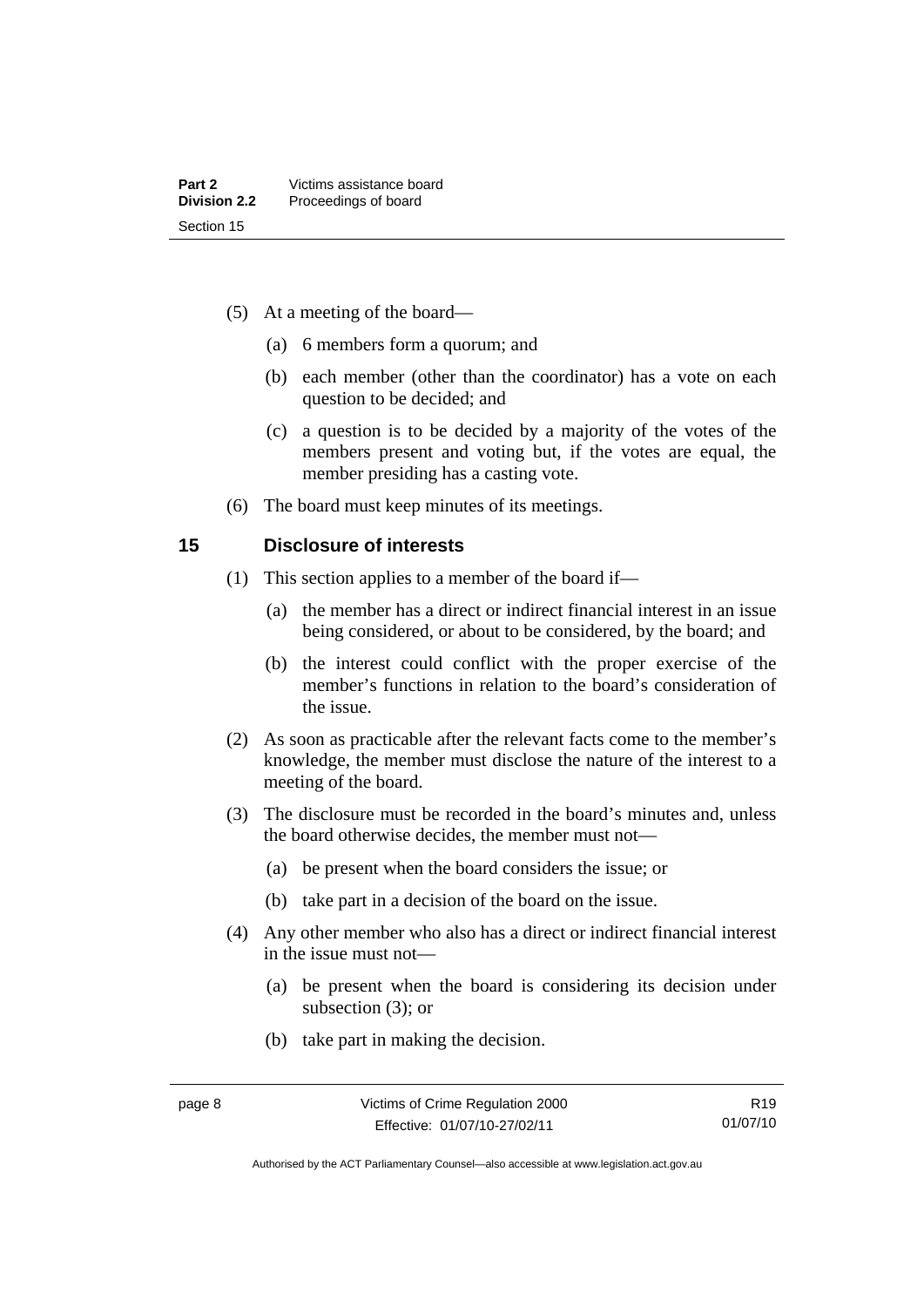## <span id="page-14-0"></span>**16 Staff of the board**

The staff of the board are to be employed under the *Public Sector Management Act 1994*.

### **17 Guidelines**

The board may make guidelines about—

- (a) the way a victim is assessed for eligibility to use the victims services scheme; and
- (b) the employment or engagement of people who will have contact with eligible victims; and
- (c) the preparation, content and implementation of care plans; and
- (d) the eligibility of entities to be approved as service providers; and
- (e) the referral of victims to approved service providers or other entities dealing with victims of crime; and
- (f) the establishment and operation of volunteer programs; and
- (g) the internal review of decisions made by the responsible service agency; and
- (h) the holding of indemnity insurance by approved service providers; and
- (i) other matters necessary or convenient to be decided with respect to the victims services scheme.

### **18 Independent arbitrators**

- (1) The board may approve independent arbitrators for this regulation.
- (2) A person is eligible to be approved as an independent arbitrator only if the person is an approved service provider.
- (3) The board must keep a list of approved independent arbitrators.

page 9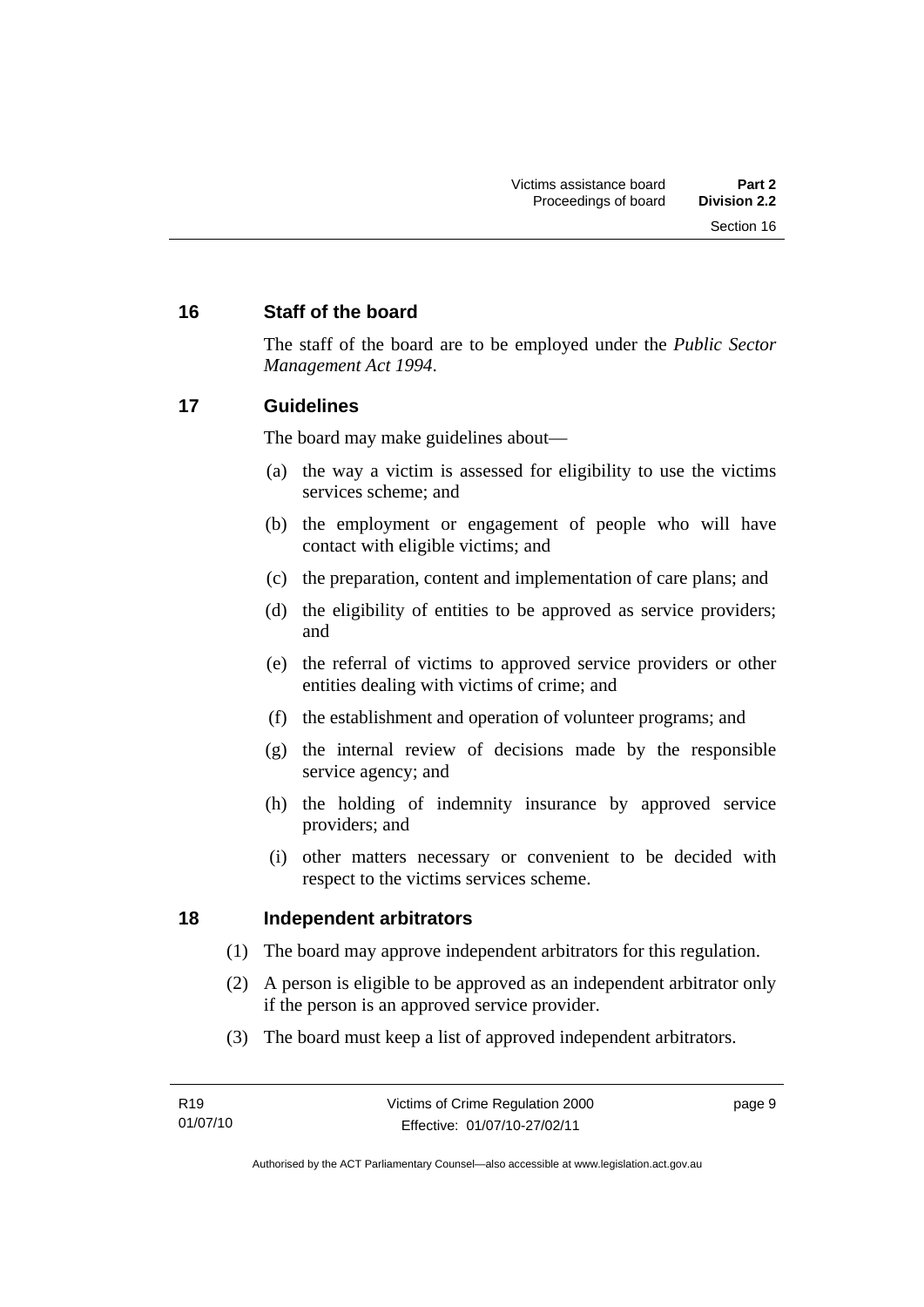| Part 2              | Victims assistance board |
|---------------------|--------------------------|
| <b>Division 2.2</b> | Proceedings of board     |
| Section 18          |                          |

- (4) The board must keep the list open for inspection (without charge) by an eligible victim.
- (5) If asked by an eligible victim, the board must give a copy of the list (without charge) to the victim.

page 10 Victims of Crime Regulation 2000 Effective: 01/07/10-27/02/11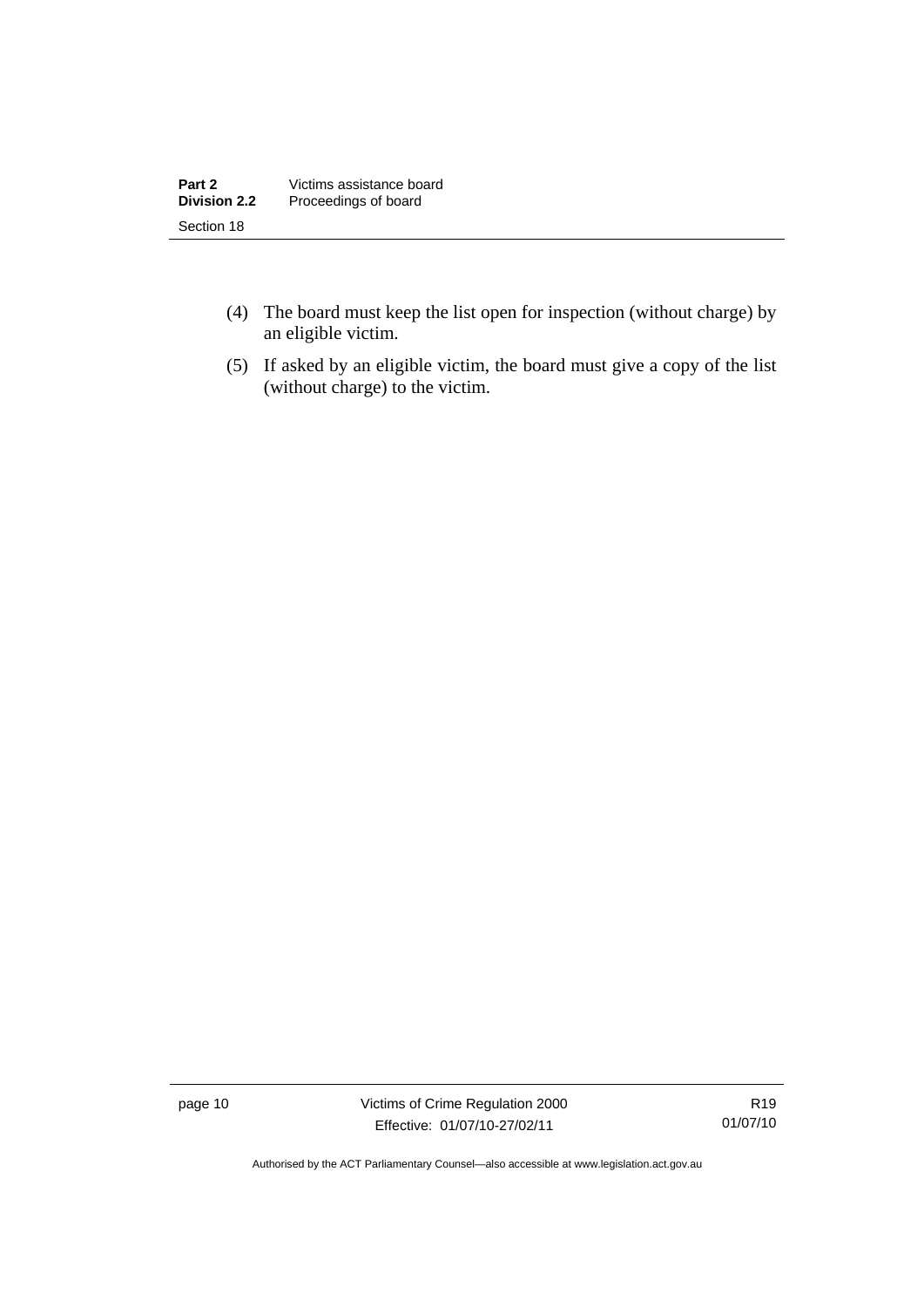## <span id="page-16-0"></span>**Part 3 Victims services scheme**

## **Division 3.1 The victims services scheme**

### **19 Victims services scheme**

A victims services scheme is established.

## **20 Objects of the victims services scheme**

The objects of the victims services scheme are—

- (a) to provide assistance to victims of crime that will—
	- (i) promote their recovery from the harm suffered because of crime; and
	- (ii) allow them to take part in the social, economic and cultural life of their community; and
- (b) to provide the assistance to victims of crime using a multidisciplinary approach; and
- (c) to provide the assistance to victims of crime in ways that are—
	- (i) timely; and
	- (ii) accessible; and
	- (iii) solution-focused; and
	- (iv) professional; and
	- (v) individualised; and
	- (vi) appropriate to the victim.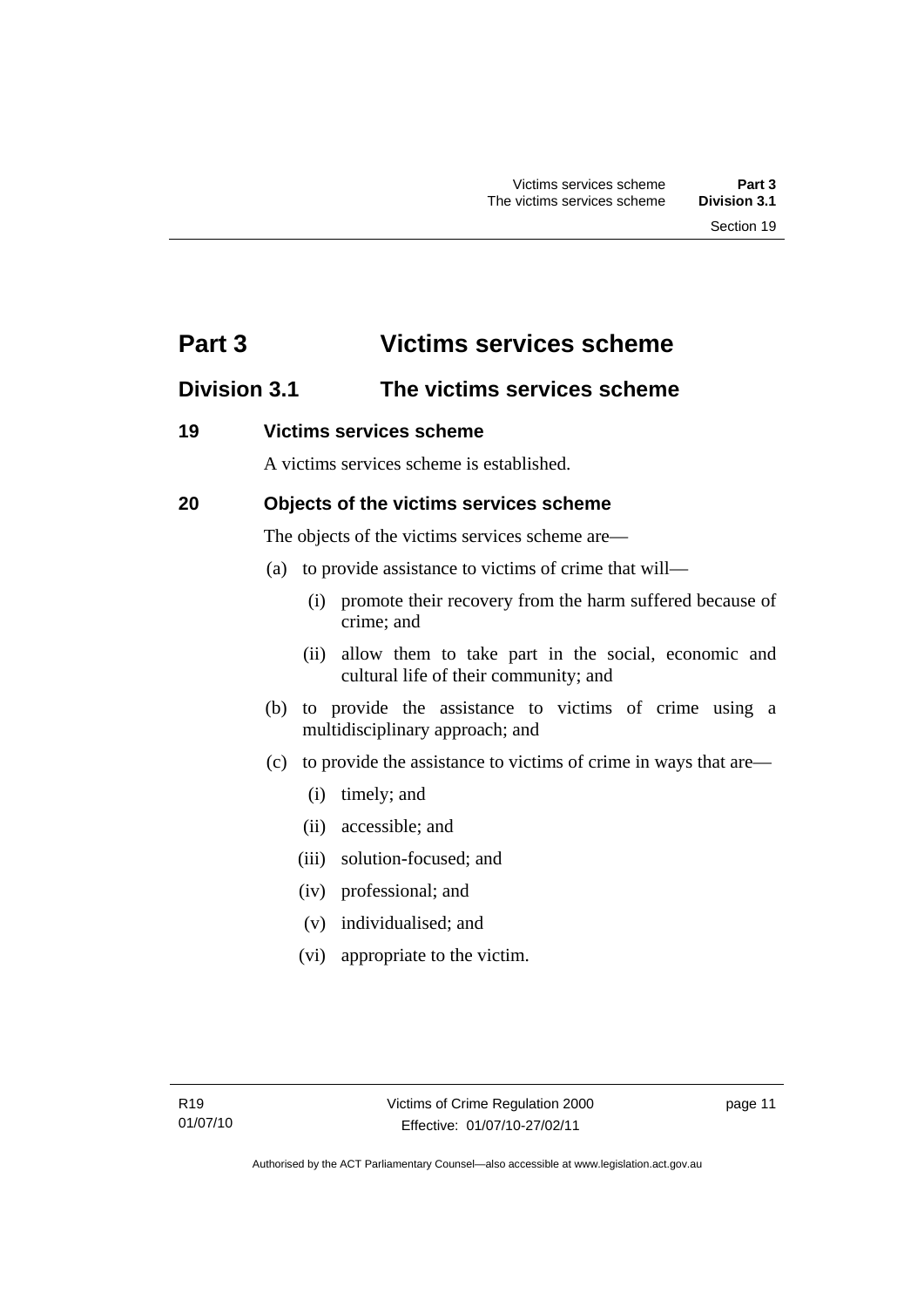### <span id="page-17-0"></span>**21 Responsible service agency**

For the Act, section 19 (2) (a), the chief executive is nominated as the service agency responsible for the management of the victims services scheme.

#### **22 Responsible service agency—functions**

The functions of the responsible service agency are—

- (a) to decide the eligibility of people for the different levels of services under the victims services scheme; and
- (b) to provide, or arrange for the provision of, professional services for victims in accordance with this regulation and the guidelines made under section 17 (Guidelines); and
- (c) as appropriate, to refer victims to other entities who provide other assistance and support to victims; and
- (d) to keep records about victims for which services are provided; and
- (e) to train and supervise people engaged by it to provide services; and
- (f) to report to the board on the services it provides and the provision of services it arranges; and
- (g) to evaluate the day-to-day operation of the victims services scheme; and
- (h) to establish a victims support network in consultation with community organisations and other entities that deal with victims; and
- (i) to provide a telephone contact for people seeking information about, or services under, the victims services scheme; and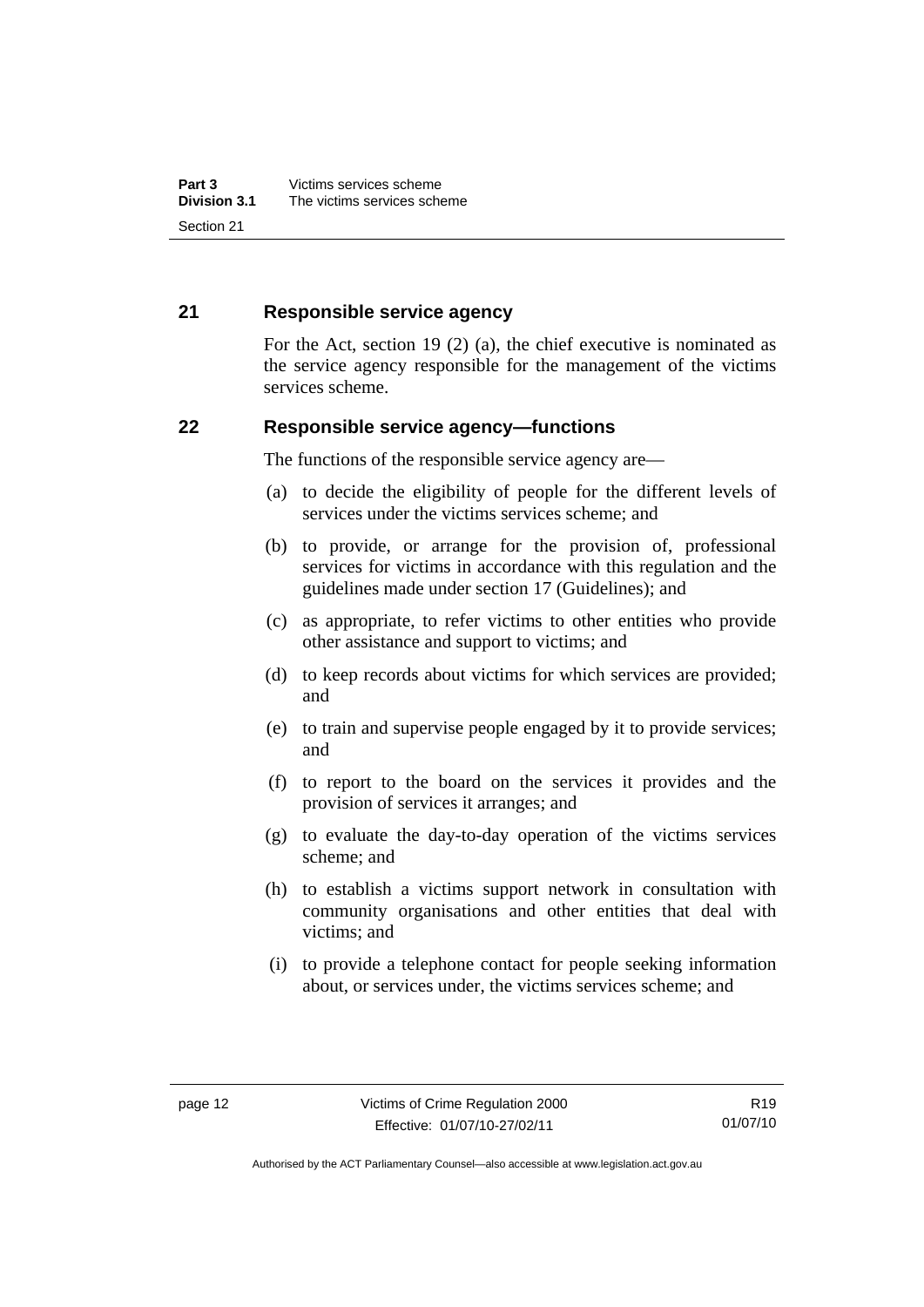- <span id="page-18-0"></span> (j) to develop and maintain a volunteer program to provide practical assistance and support to victims and to train and supervise volunteers for the program; and
- (k) to provide victims with information about the criminal justice system, the operation of the victims services scheme and complaint procedures; and
- (l) to keep financial records of its operations under the victims services scheme.

## **23 Responsible service agency—obligations**

- (1) The responsible service agency must comply with the guidelines made under section 17 (Guidelines) about the employment or engagement of people who will have contact with eligible victims.
- (2) Without limiting subsection (1), the responsible service agency must—
	- (a) be satisfied that a person who will have contact with eligible victims has—
		- (i) qualifications or experience in working with victims and with people from a diversity of ethnic and cultural backgrounds; and
		- (ii) experience or knowledge of working in a multidisciplinary team environment; and
	- (b) assess and evaluate the victims services it provides; and
	- (c) encourage the people it engages or employs to provide those services to undertake continuing education in the provision of services to victims; and
	- (d) take steps to ensure the people engaged or employed by it are familiar with the *Human Rights Commission Act 2005*.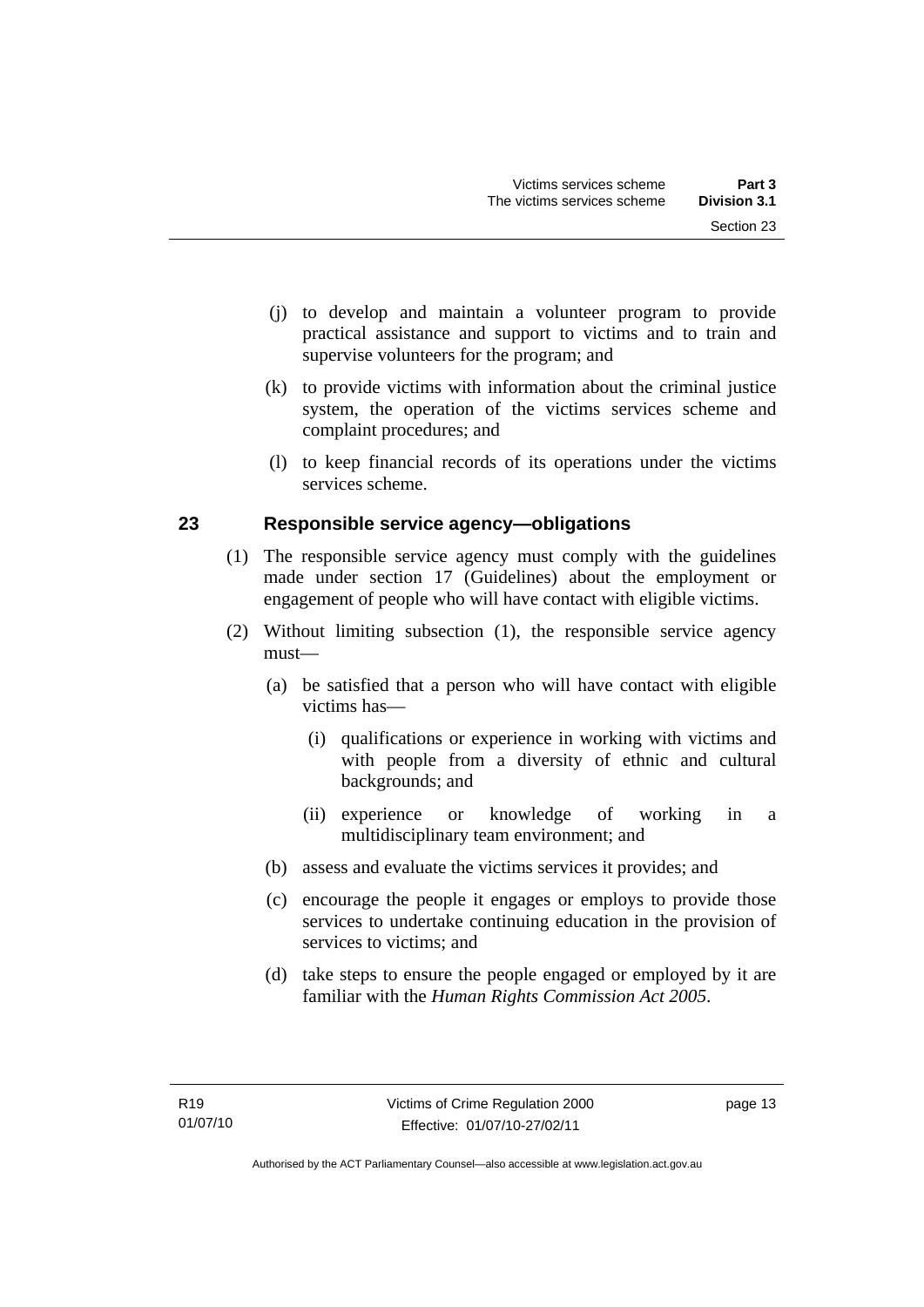<span id="page-19-0"></span> (3) The responsible service agency must take reasonable steps to ensure that a person employed or engaged by it who has been convicted of a serious crime does not have contact with an eligible victim.

#### **24 Eligible victims under the victims services scheme**

- (1) An eligible victim may use the victims services scheme.
- (2) An *eligible victim* is a victim other than a victim—
	- (a) who suffers harm caused by, or arising out of the use of, a motor vehicle; or
	- (b) who suffers harm (directly or indirectly) as a result of committing an offence.
- (3) In deciding whether a person is an eligible victim, the responsible service agency may—
	- (a) have regard to statements made by or on behalf of the person; and
	- (b) ask the chief police officer, the DPP or the registrar of the Supreme Court or the Magistrates Court for information about whether or not the person is a suspect or has been convicted or found guilty of an offence arising from the circumstances in which the person suffered harm.
- (4) The chief police officer, the DPP and the registrar of the Supreme Court or the Magistrates Court may give the responsible service agency information of the kind mentioned in subsection (3) (b).
- (5) In this section:

*motor vehicle*—see the *Road Transport (General) Act 1999*, dictionary.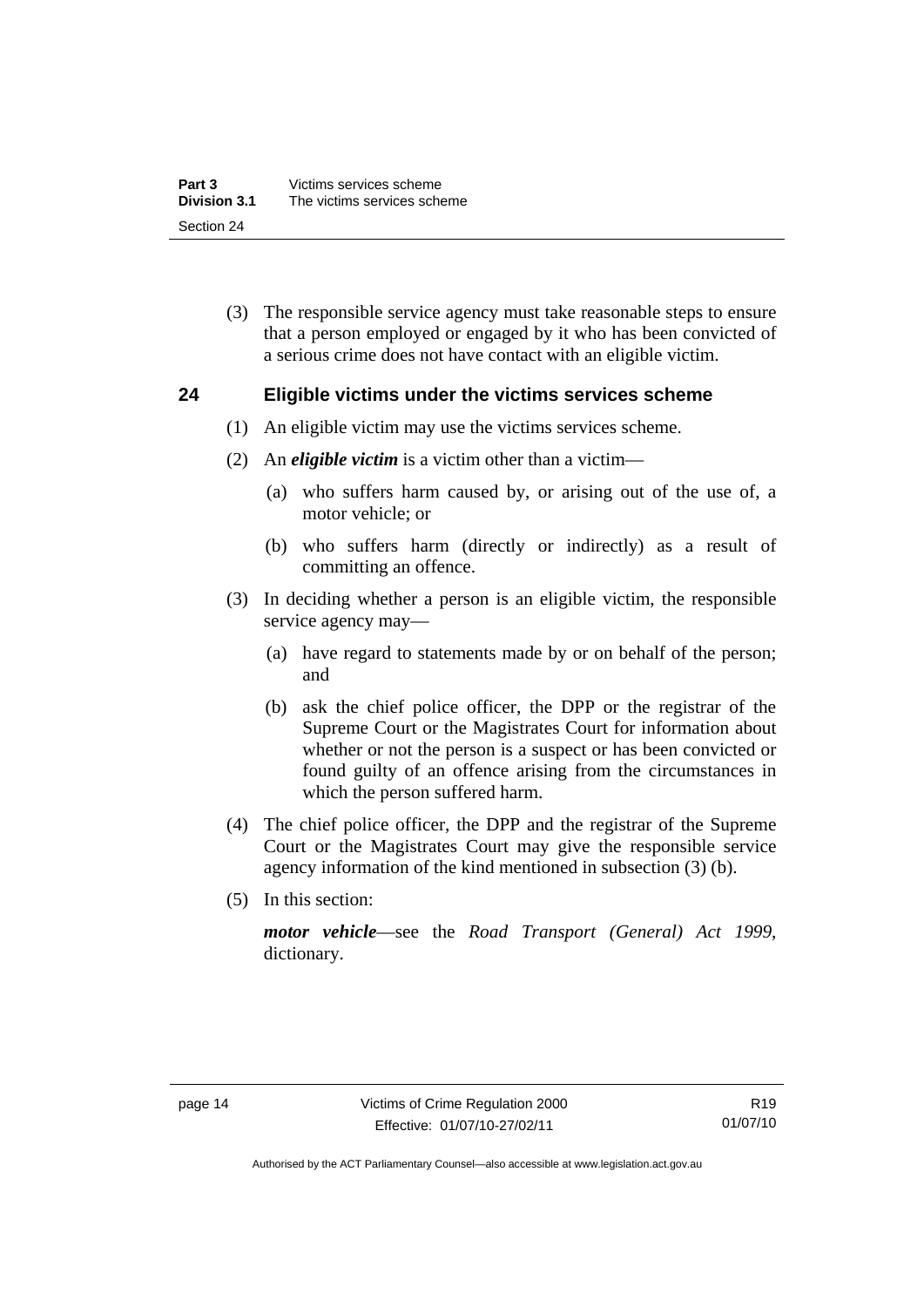## <span id="page-20-0"></span>**Division 3.2 Notification and review of eligibility decisions**

#### **25 Definitions—div 3.2**

In this division:

*affected person* means a person the responsible service agency decides is not eligible for the victims services scheme.

*internally reviewable decision* means a decision of the responsible service agency that a person is not eligible for the victims services scheme.

*internal reviewer—*see section 26A.

*internal reviewer's decision* means a decision of an internal reviewer in relation to an internally reviewable decision.

*internal review notice*—see the *ACT Civil and Administrative Tribunal Act 2008*, section 67B (1).

*reviewable decision* means a decision of the committee in relation to an internal reviewer's decision.

### **25A Internal review notices—responsible service agency**

If the responsible service agency makes an internally reviewable decision, the agency must give an internal review notice only to the affected person.

*Note* The requirements for internal review notices are prescribed under the *ACT Civil and Administrative Tribunal Act 2008*.

#### **26 Applications to responsible service agency for internal review**

 (1) The affected person may apply to the responsible service agency for review of the internally reviewable decision.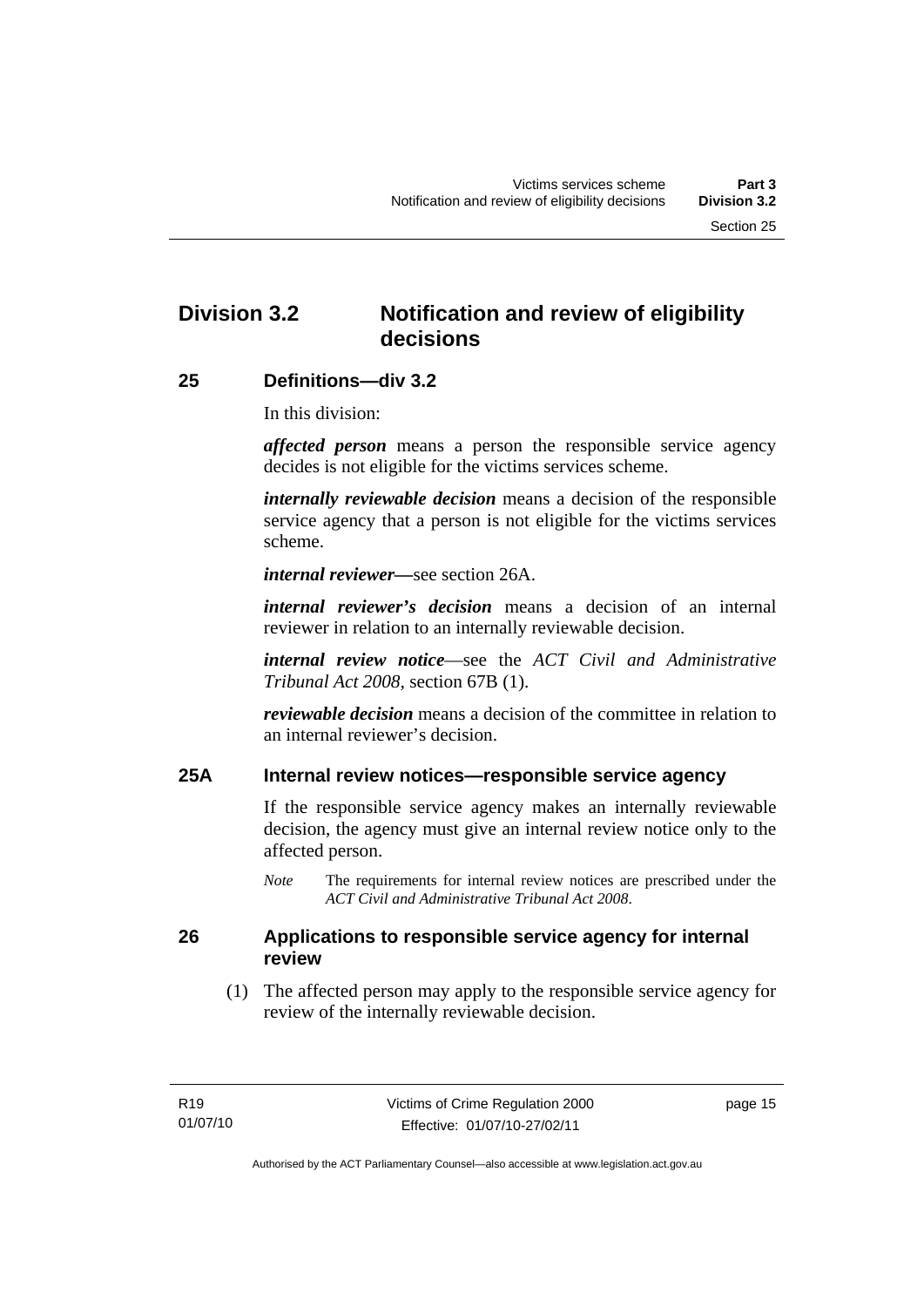- <span id="page-21-0"></span> (2) The application must—
	- (a) be in writing; and
	- (b) state the applicant's name and address; and
	- (c) set out the applicant's reasons for making the application.
	- *Note* If a form is approved under s 51 for the application, the form must be used.
- (3) The application must be given to the responsible service agency within—
	- (a) 28 days after the day the applicant is given the internal review notice by the responsible service agency; or
	- (b) any longer period allowed by the responsible service agency before or after the end of the 28-day period.

#### **26A Internal reviewer**

The responsible service agency must arrange for a person (the *internal reviewer*) who did not make the internally reviewable decision to review the decision.

#### **27 Review by internal reviewer**

- (1) The internal reviewer for an internally reviewable decision must review the decision.
- (2) The review must happen within 28 days (the *28-day period*) after the day the responsible service agency receives the application for review of the internally reviewable decision.
- (3) The internal reviewer must—
	- (a) confirm the decision; or
	- (b) vary the decision; or
	- (c) set aside the decision and substitute the reviewer's own decision.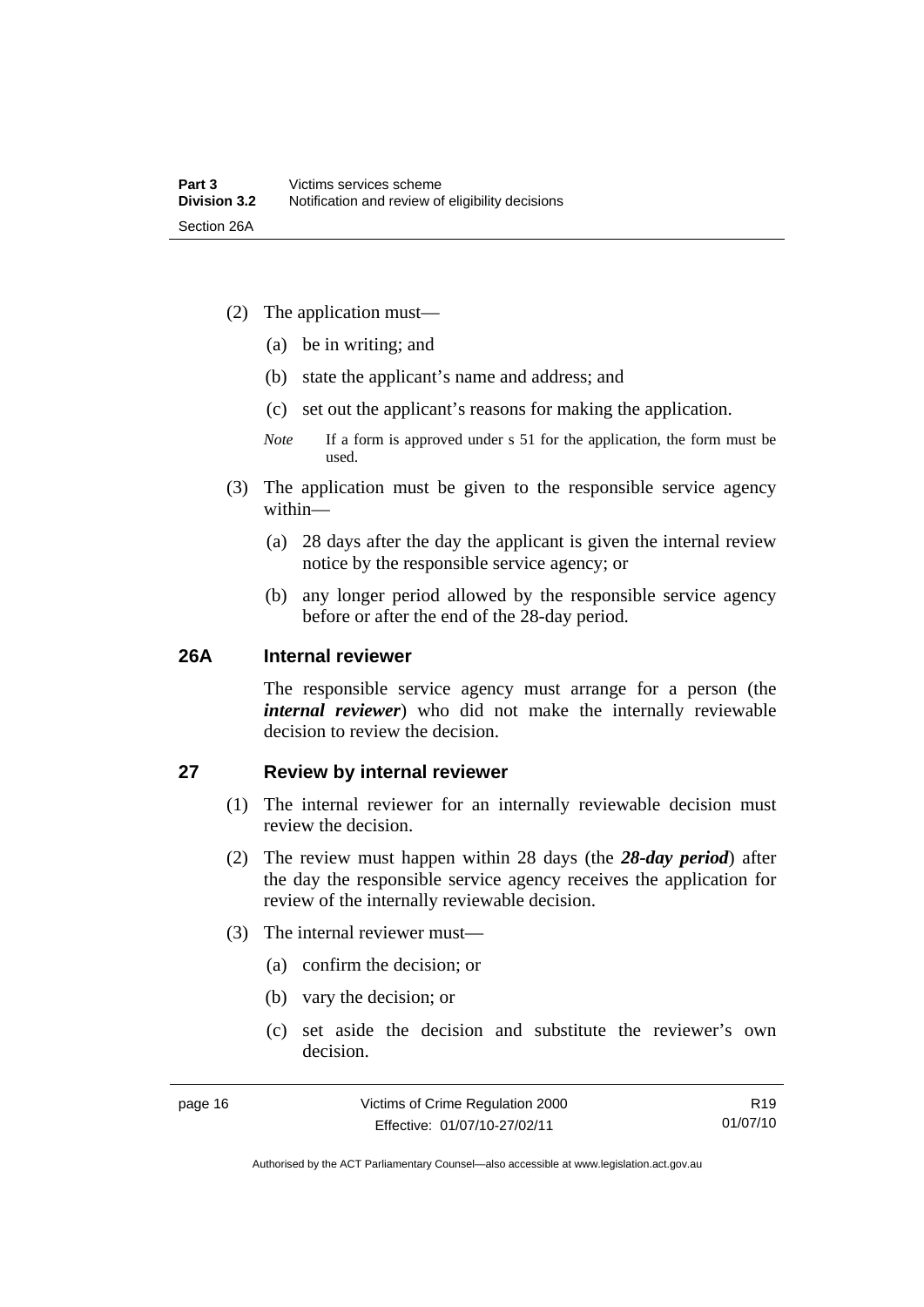<span id="page-22-0"></span> (4) If the decision is not varied or set aside within the 28-day period, the decision is taken to have been confirmed by the internal reviewer.

#### **27A Internal review notices—internal reviewer**

If an internal reviewer makes an internal reviewer's decision, the internal reviewer must give an internal review notice only to the affected person.

*Note* The requirements for internal review notices are prescribed under the *ACT Civil and Administrative Tribunal Act 2008*.

### **28 Eligibility Review Committee**

- (1) The Eligibility Review Committee is continued in existence.
- (2) The committee consists of the DPP member, the courts member and the legal profession member.

## **29 Applications to committee for internal review**

- (1) The affected person may apply to the committee for review of the internal reviewer's decision.
- (2) The application must—
	- (a) be in writing; and
	- (b) state the applicant's name and address; and
	- (c) set out the applicant's reasons for making the application.
	- *Note* If a form is approved under s 51 for the application, the form must be used.
- (3) The application must be given to the committee within—
	- (a) 28 days after the day the applicant is given the internal review notice by the internal reviewer; or
	- (b) any longer period allowed by the committee before or after the end of the 28-day period.

page 17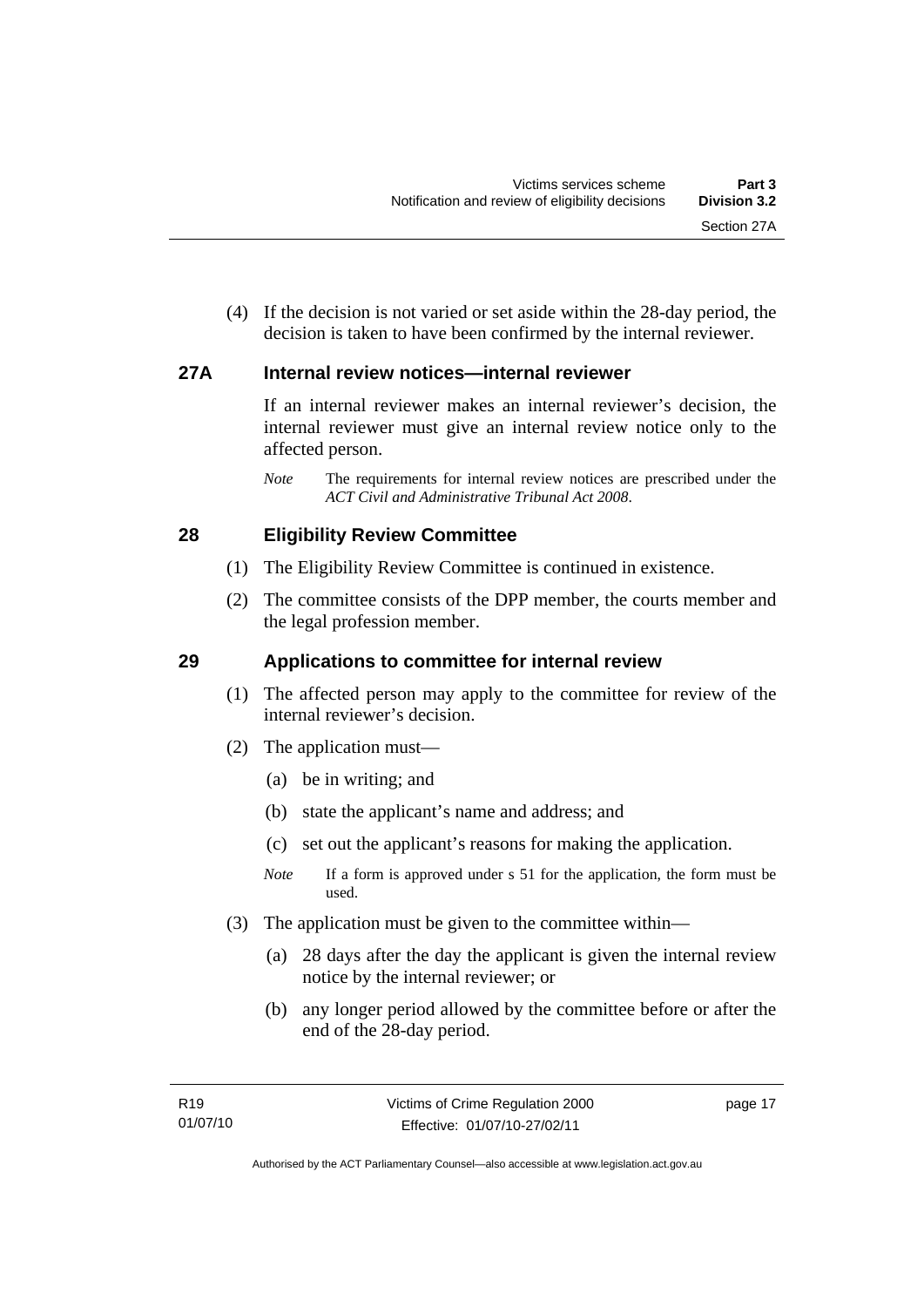### <span id="page-23-0"></span>**30 Review by committee**

- (1) The committee for an internal reviewer's decision must review the decision.
- (2) The review must happen within 28 days (the *28-day period*) after the day the committee receives the application for review of the internal reviewer's decision.
- (3) The committee must—
	- (a) confirm the decision; or
	- (b) vary the decision; or
	- (c) set aside the decision and substitute the committee's own decision.
- (4) If the decision is not varied or set aside within the 28-day period, the decision is taken to have been confirmed by the committee.

#### **31 Reviewable decision notices**

If the committee makes a reviewable decision, the committee must give a reviewable decision notice only to the affected person.

*Note* The requirements for reviewable decision notices are prescribed under the *ACT Civil and Administrative Tribunal Act 2008*.

## **32 Applications to ACAT**

The affected person may apply to the ACAT for review of a reviewable decision.

*Note* If a form is approved under the *ACT Civil and Administrative Tribunal Act 2008* for the application, the form must be used.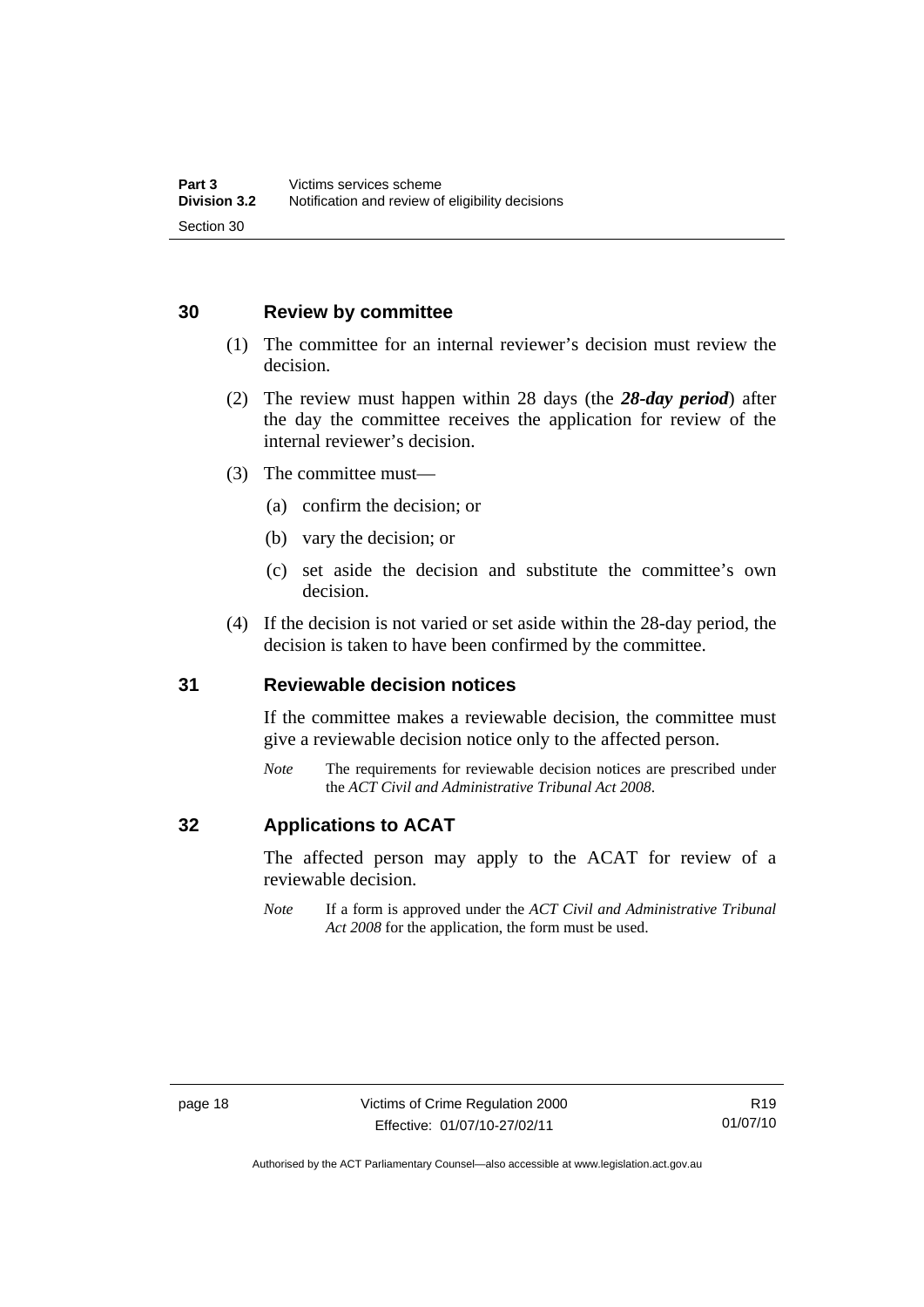## <span id="page-24-0"></span>**Division 3.3 Levels of service under the victims services scheme**

## **33 Level 1 service**

- (1) All eligible victims are entitled to receive level 1 service under the victims services scheme.
- (2) Level 1 service consists of not more than 2 contact hours.
- (3) The responsible service agency may, but is not required to, prepare a care plan for an eligible victim receiving level 1 service.

## **34 Level 2 service**

- (1) An eligible victim is entitled to receive level 2 service under the victims services scheme if the victim has completed level 1 service under the victims services scheme for the crime concerned and the victim—
	- (a) is a primary victim; or
	- (b) is a related victim; or
	- (c) would have been a related victim if the primary victim had died; or
	- (d) is a witness to a violent crime in circumstances in which it is probable that the witness would suffer harm.
- (2) Level 2 service consists of not more than 6 contact hours in addition to the level 1 service contact hours.
- (3) The responsible service agency must appoint a case coordinator to an eligible victim receiving level 2 service.
- (4) The case coordinator is responsible for managing the delivery of services to the eligible victim under this regulation.
- (5) The case coordinator must develop a care plan in consultation with the eligible victim.

page 19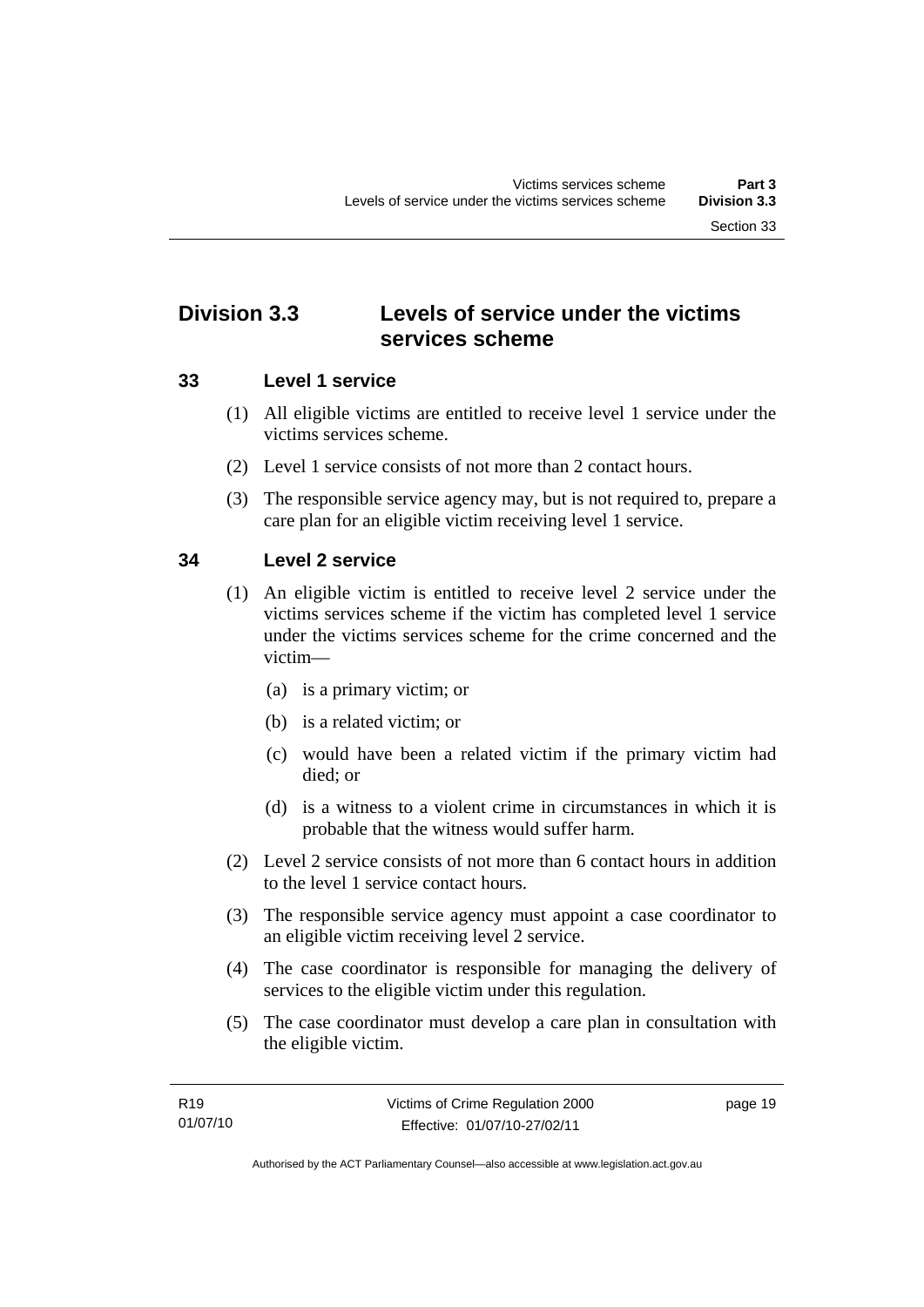- <span id="page-25-0"></span> (6) The care plan must state—
	- (a) the rehabilitation goals for the eligible victim; and
	- (b) the number of contact hours and particular services to be provided to the victim for achieving those goals
- (7) Level 2 service is to be given in accordance with the care plan.
- (8) After the level 2 service contact hours have been given in accordance with the care plan, the responsible service agency or approved service provider who provided the level 2 contact hours must prepare and give a closure report to the case coordinator.
- (9) The closure report must include particulars of the number of contact hours and the extent to which the rehabilitation goals of the care plan were achieved.
- (10) On receiving the closure report for the eligible victim, if the case coordinator decides that the eligible victim would not receive therapeutic benefit from receiving level 3 service, the case coordinator must carry out case closure in relation to the victim.
- (11) In this section:

*related victim*—see the *Victims of Crime (Financial Assistance) Act 1983*, section 16.

*violent crime*—see the *Victims of Crime (Financial Assistance) Act 1983*, section 3.

### **35 Level 3 service**

- (1) An eligible victim entitled to receive level 2 service is entitled to receive level 3 service under the victims services scheme if—
	- (a) the victim has completed level 2 service for the crime concerned in accordance with the care plan; and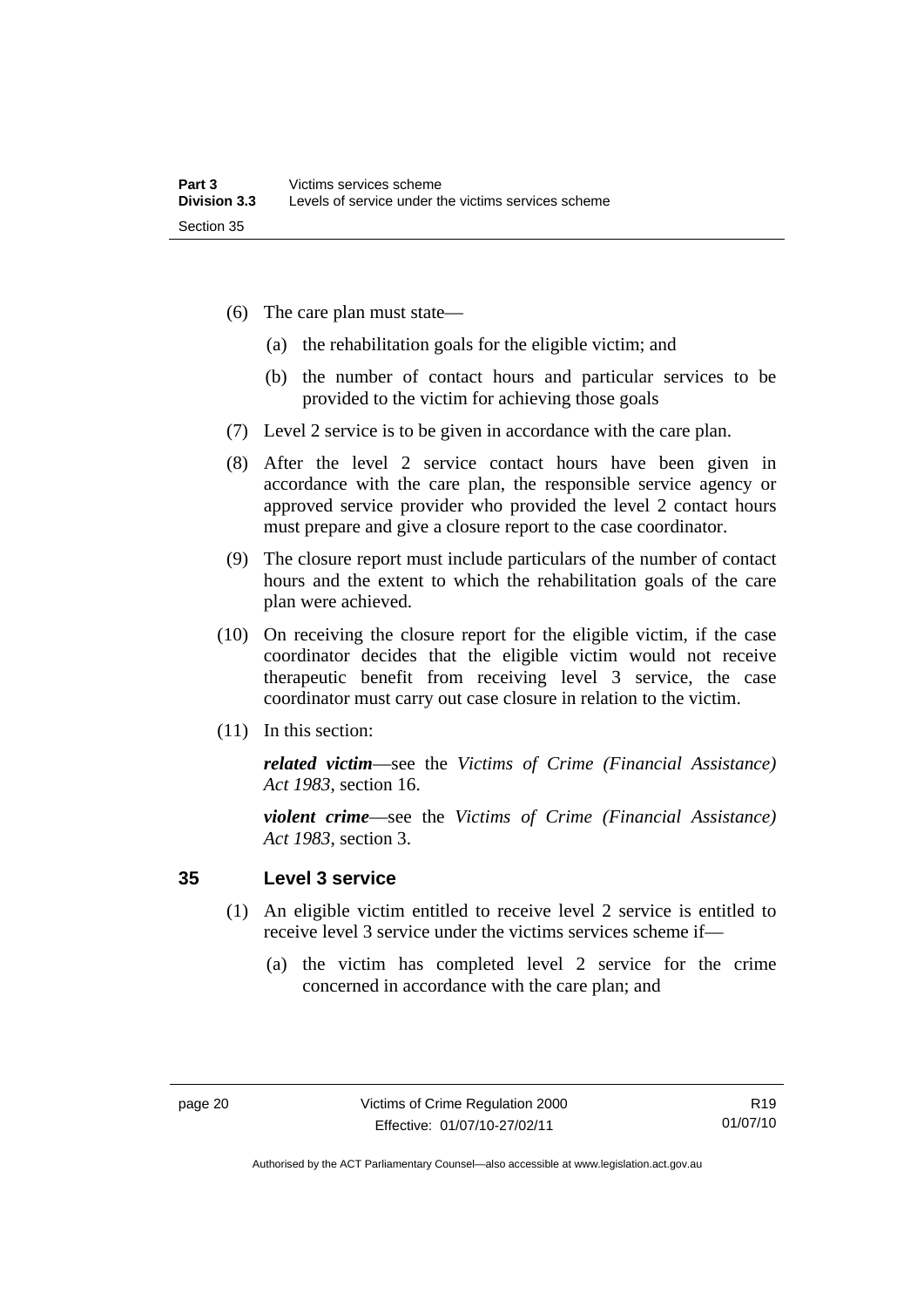- <span id="page-26-0"></span> (b) the victim's case coordinator has decided under section 34 (8) (Level 2 services) that the victim would receive therapeutic benefit from receiving level 3 service.
- (2) Level 3 service consists of not more than 12 contact hours in addition to the level 1 and level 2 contact hours.
- (3) The case coordinator must develop a revised care plan for level 3 service contact hours in consultation with the eligible victim.
- (4) The revised care plan must state—
	- (a) the rehabilitation goals for the eligible victim; and
	- (b) the number of contact hours and particular services to be provided to the victim for achieving the goals.
- (5) After the level 3 service contact hours have been given in accordance with the revised care plan, the responsible service agency, or the approved service provider who provided the level 3 service contact hours, must prepare and give a closure report to the case coordinator.
- (6) The closure report must include particulars of the number of contact hours and the extent to which the rehabilitation goals of the revised care plan were achieved.
- (7) Subject to section 36, on receiving the closure report for the eligible victim, the case coordinator must carry out case closure in relation to the victim.

## **36 Exceptional cases**

- (1) This section applies if the case coordinator for an eligible victim makes a written recommendation to the manager of the responsible service agency that—
	- (a) on information available to the case coordinator, further contact hours in addition to level 3 service contact hours would give substantial therapeutic benefit to the victim; and

page 21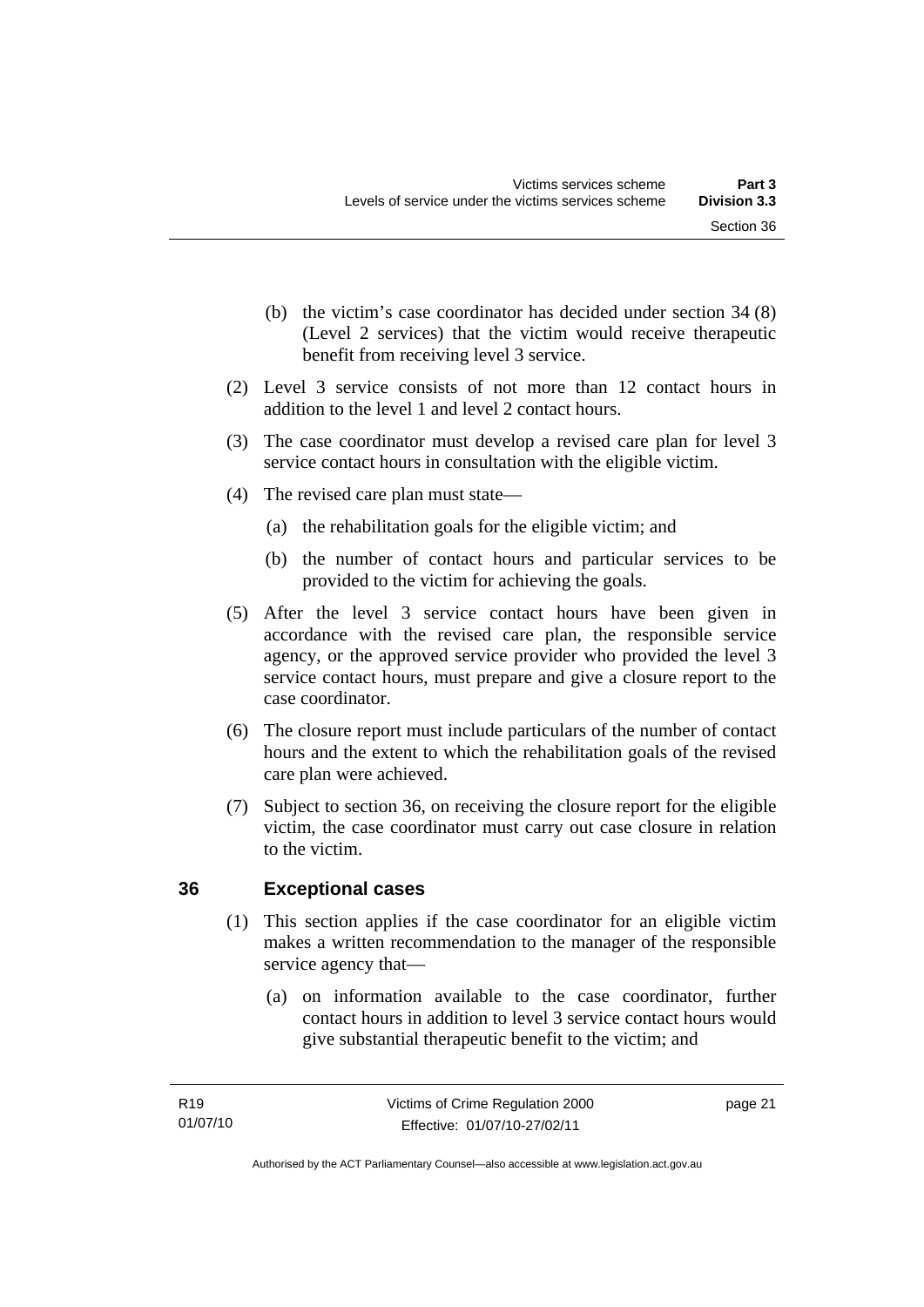- <span id="page-27-0"></span> (b) the further contact hours cannot be provided under a scheme or program other than the victims services scheme.
- (2) The manager of the responsible service agency may refer the recommendation to the chief executive.
- (3) If the responsible service agency refers the recommendation to the chief executive, the chief executive must consider it and, by written notice, tell the responsible service agency whether or not the recommendation, or a variation of it, is to be carried out.
- (4) If the chief executive tells the responsible service agency that the recommendation or a variation of it is to be carried out, the responsible service agency must arrange for the provision of the further contact hours in accordance with the notice.
- (5) After the further contact hours have been given, the responsible service agency, or the approved service provider who provided the service, must prepare and give a closure report to the case coordinator.
- (6) The closure report must include particulars of the number of contact hours and the extent to which the rehabilitation goals of the revised care plan were achieved.
- (7) On receiving the closure report for the victim, the case coordinator must carry out case closure in relation to the victim.

## **37 How contact hours are provided**

- (1) Contact hours for an eligible victim who lives in the ACT must be provided by the responsible service agency or an approved service provider.
- (2) Contact hours for an eligible victim who lives outside the ACT may, with the written approval of the responsible service agency, be provided by a person that is not an approved service provider.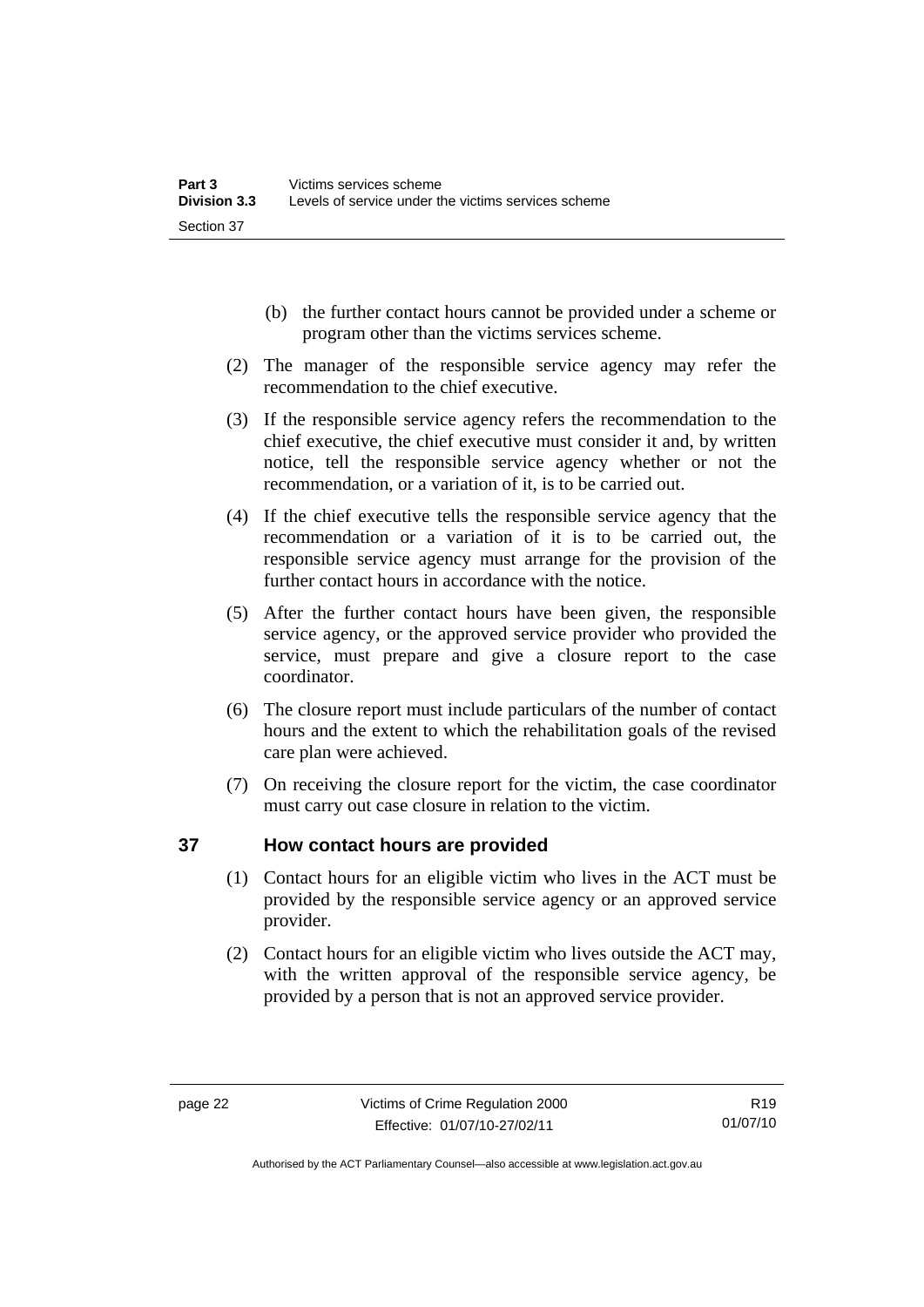<span id="page-28-0"></span> (3) Contact hours under level 2 or level 3 service are to be given to an eligible victim in a way that, as far as possible, gives the victim a choice of completing the contact hours with the responsible service agency or an approved service provider chosen by the victim.

### **38 Arbitration—care plans**

If, for an eligible victim who is entitled to receive level 2 or level 3 service, the case coordinator and approved service provider do not agree about the content of a care plan, the need for additional contact hours or both, the case coordinator must refer the issue in writing to an independent arbitrator nominated by the manager of the responsible service agency.

### **39 Case closure**

Case closure for an eligible victim consists of the following procedure:

- (a) if the victim agrees—
	- (i) a discharge interview with the victim to measure the attainment of the victim's rehabilitation goals; and
	- (ii) the completion, by or on behalf of the victim, of a survey to evaluate the services received by the victim;
- (b) the completion by the victim's case coordinator of an evaluation of, and report about, the services provided to the victim.

## **Division 3.4 Service providers**

## **40 Approved service providers**

- (1) The board may approve service providers for this regulation.
- (2) The board must keep an up-to-date list of approved service providers.

page 23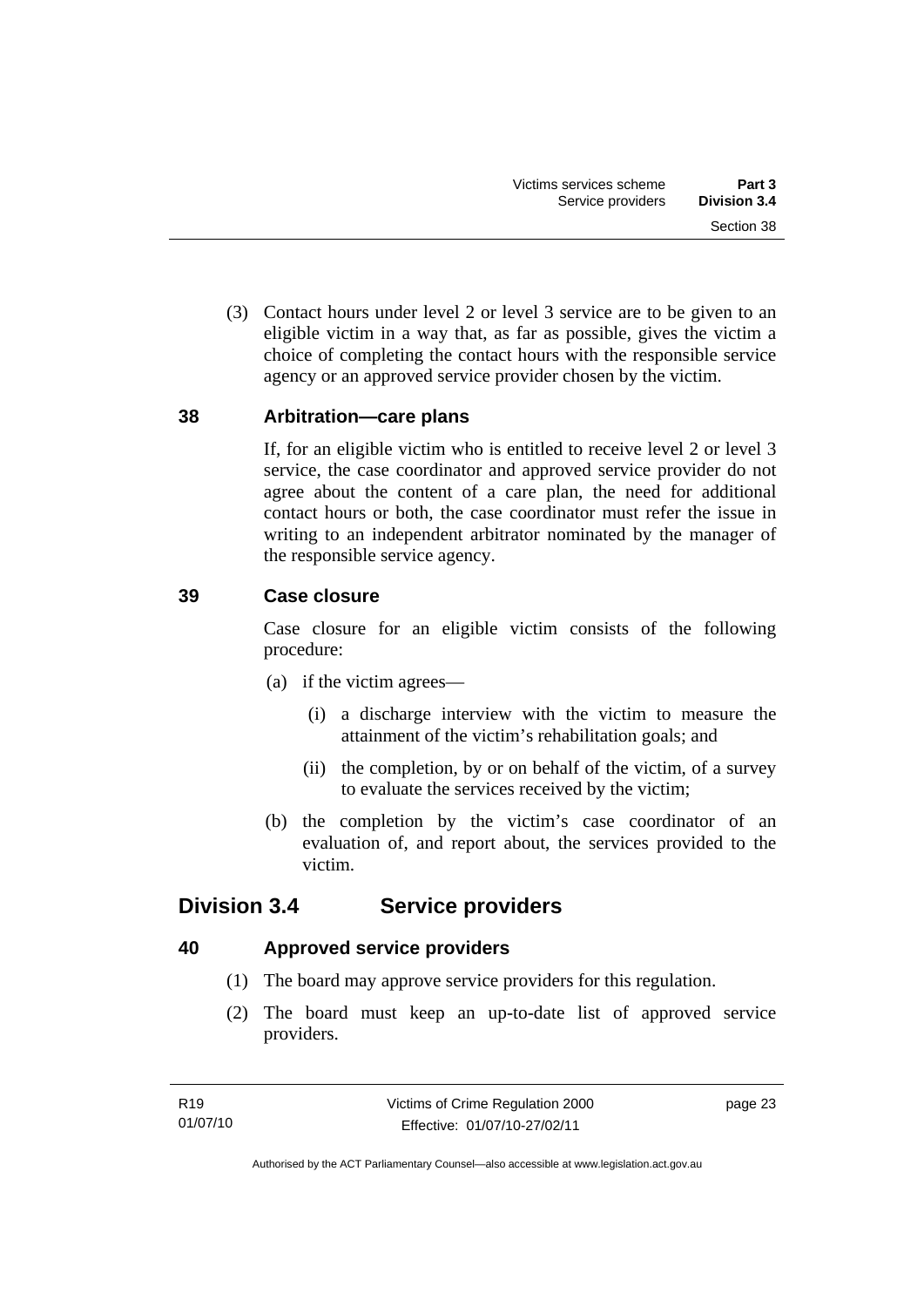<span id="page-29-0"></span> (3) The board may issue guidelines for using service providers that are not approved.

#### **41 Criteria for approval**

The board may approve a person as a service provider only if satisfied that—

- (a) the person—
	- (i) is trained in the provision of services to victims; and
	- (ii) has experience or knowledge of working in a multidisciplinary team environment; and
	- (iii) holds an appropriate policy of indemnity insurance; and
- (b) if the service to be provided is a health practitioners service the person is an appropriately qualified health practitioner; and
- (c) the person has not been convicted of a serious crime; and
- (d) the person meets the guidelines made under section 17 (Guidelines) for approval as a service provider for the victims services scheme; and
- (e) the person is capable of satisfying the requirements of this regulation; and
- (f) the person will—
	- (i) undertake continuing education in the provision of services to victims; and
	- (ii) conduct an assessment and evaluation of the services it provides and ensure its services are subject to independent review; and
	- (iii) deal with eligible victims in a way that gives proper regard to their dignity, worth, independence, cultural diversity and human rights; and

Authorised by the ACT Parliamentary Counsel—also accessible at www.legislation.act.gov.au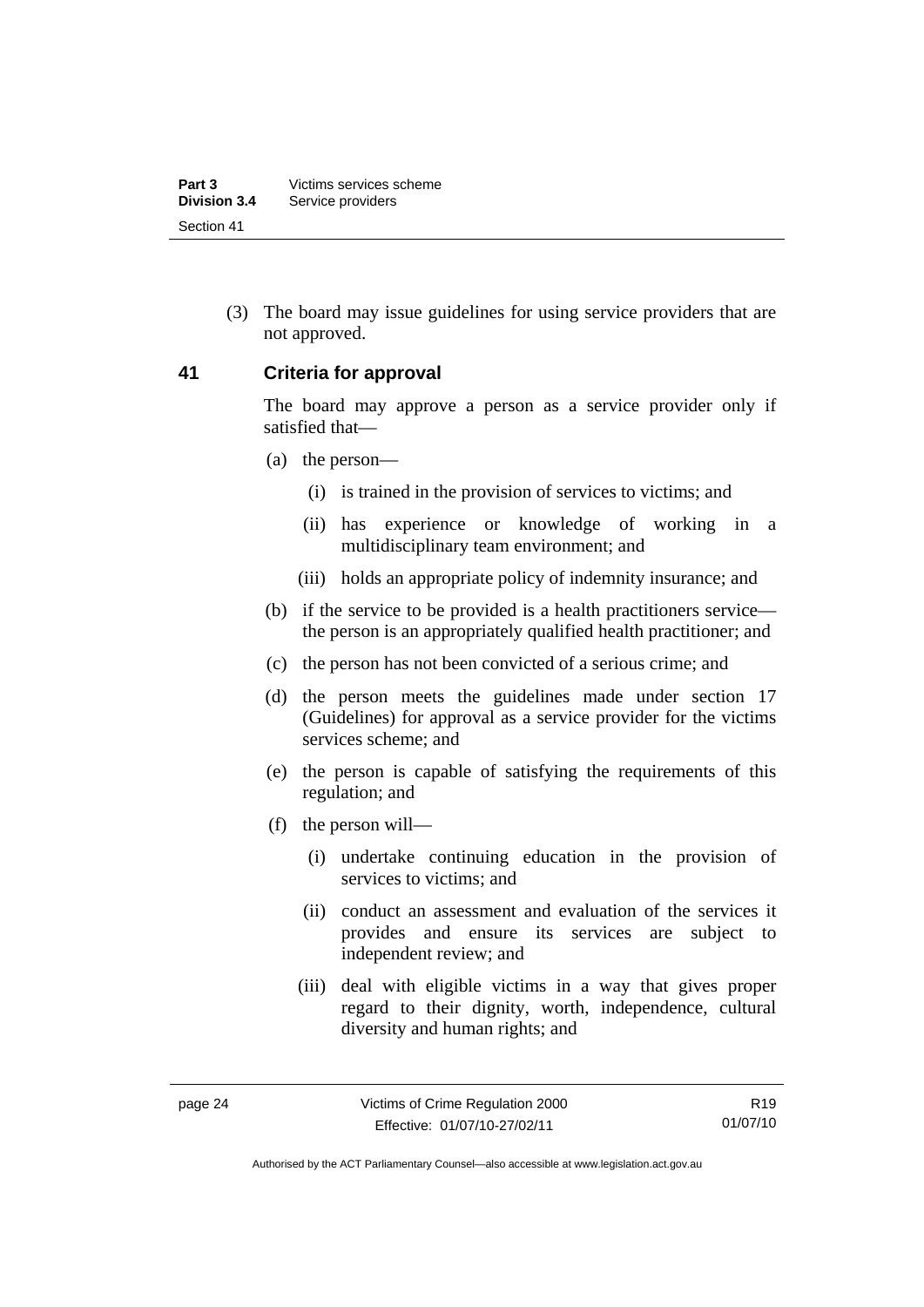- <span id="page-30-0"></span> (iv) provide services of appropriate quality with respect to safety, risk, health and community care outcomes and the interests of eligible victims; and
- (v) provide services that are consistent with best practice for the particular kind of service; and
- (vi) establish codes of conduct for people engaged or employed by it to promote the highest ethical and professional standards; and
- (vii) ensure premises used by people engaged or employed by it are secure, give eligible victims privacy and comply with occupational health and safety requirements; and
- (viii) take steps to ensure that people engaged or employed by it are familiar with the *Human Rights Commission Act 2005*; and
- (g) the person will not use contact hours for the preparation of reports for use in proceedings.

## **42 Suspension of approval**

- (1) The board may suspend the approval of a service provider if—
	- (a) the board is no longer satisfied, based on reasonable grounds, of the matters mentioned in section 41; or
	- (b) the service provider is a suspect in the commission of an indictable offence; or
	- (c) the service provider has been the subject of a complaint to the commission and the complaint has not been decided or is upheld.
- (2) In this section:

*commission* means the human rights commission.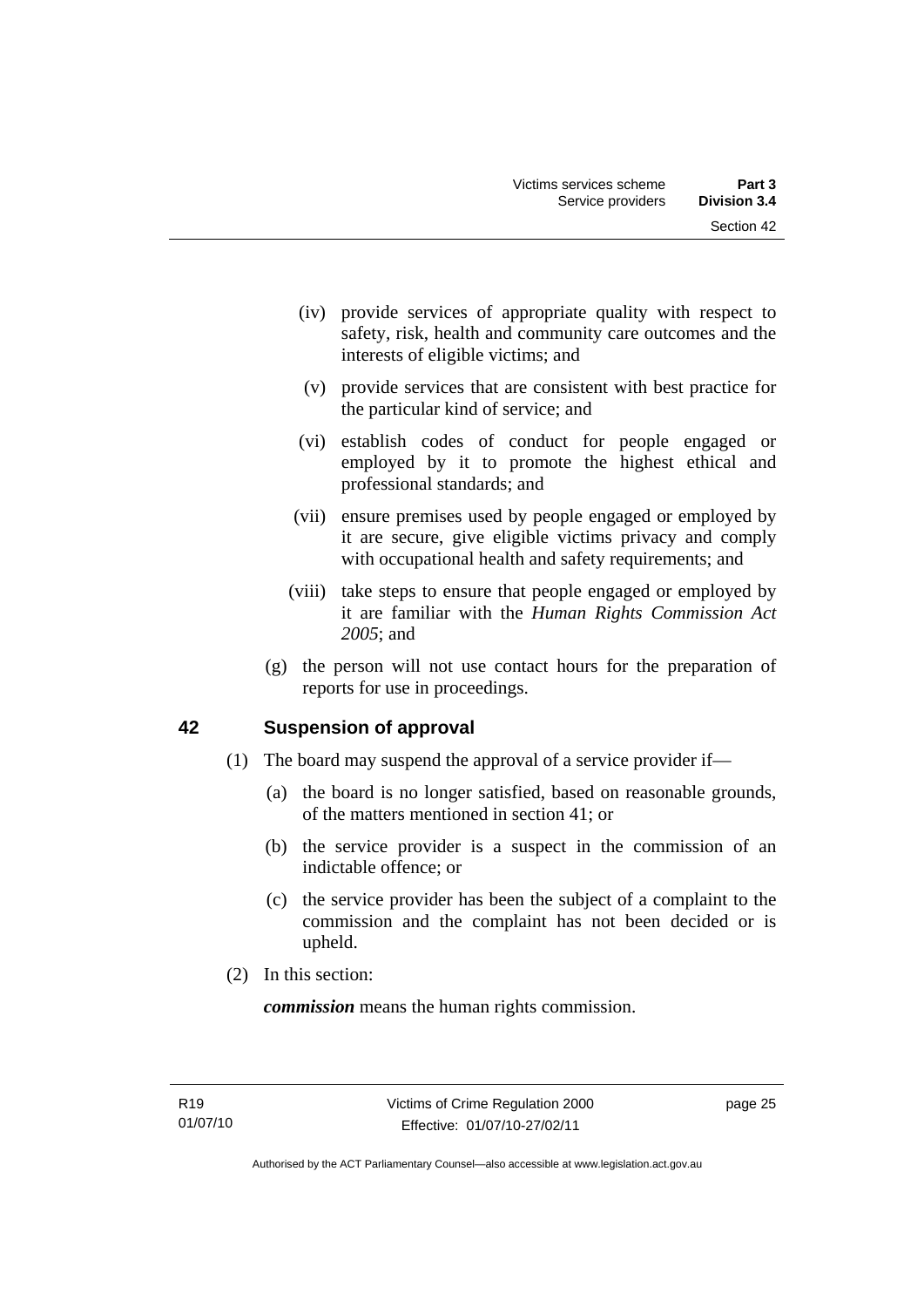## <span id="page-31-0"></span>**43 Cancellation of approval**

The board must cancel the approval of an approved service provider if—

- (a) on at least 3 occasions, a ground existed on which the board would have been entitled to suspend the approval of the provider; or
- (b) if the ground for suspension of the approval of the provider is a state of affairs—the state of affairs has existed for 3 months or longer; or
- (c) the approved service provider has been convicted or found guilty of an indictable offence; or
- (d) for an approved service provider who provides a health practitioners service—the provider has ceased to be registered as a health practitioner.

## **Division 3.5 General**

## **44 Volunteer program**

An eligible victim may use a volunteer program.

## **45 Special financial assistance—statements**

If a primary victim asks the responsible service agency for a statement and certificate under the *Victims of Crime (Financial Assistance) Act 1983*, section 27, the manager of the responsible service agency must provide the statement and certificate.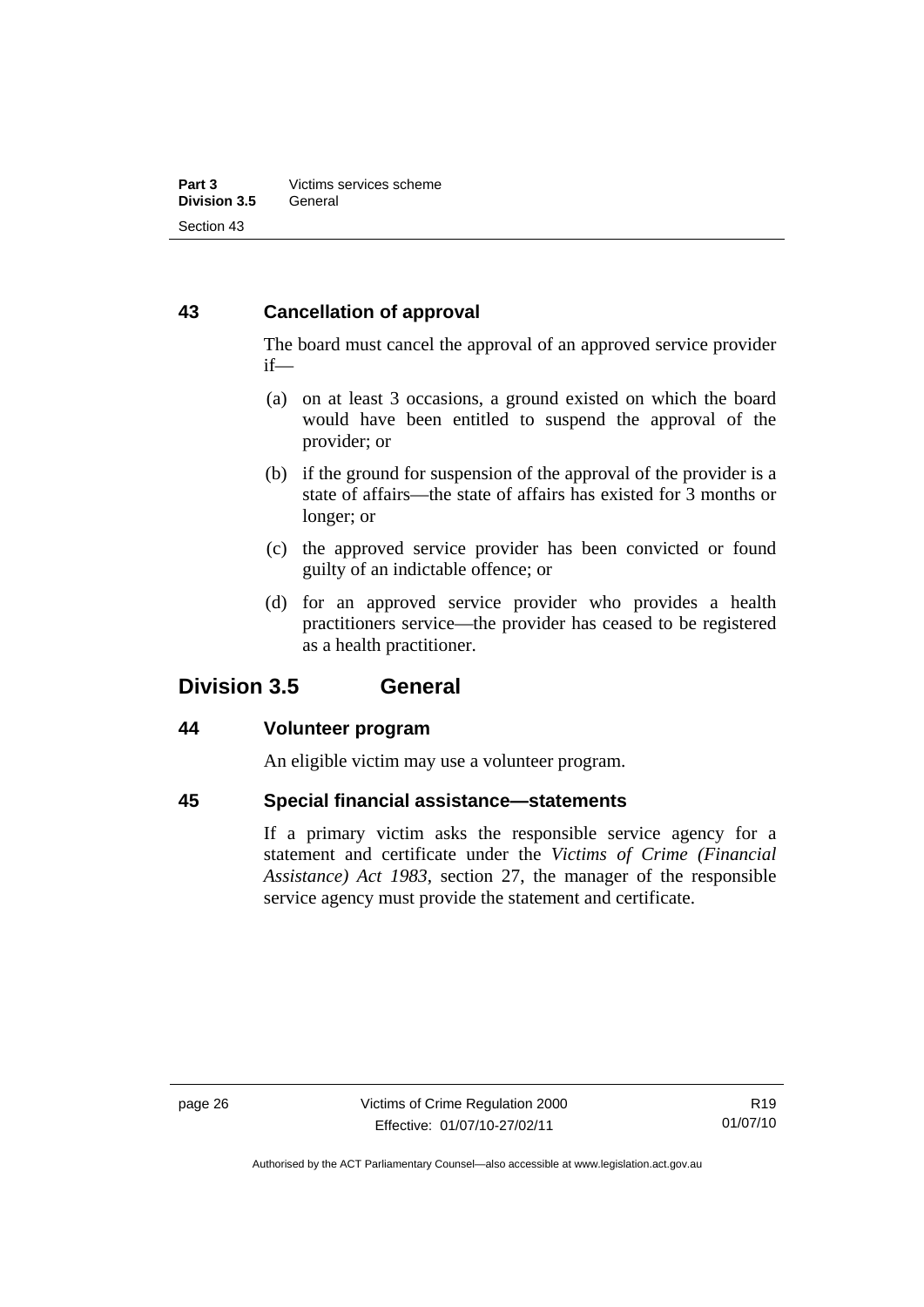## <span id="page-32-0"></span>**Division 3.6 Notification and review of decisions about service providers**

#### **46 Meaning of** *reviewable decision—***div 3.6**

In this division:

*reviewable decision* means a decision mentioned in schedule 1, column 3 under a provision of this regulation mentioned in column 2 in relation to the decision.

#### **46A Reviewable decision notices**

If the board makes a reviewable decision, the board must give a reviewable decision notice to each entity mentioned in schedule 1, column 4 in relation to the decision.

- *Note 1* The board must also take reasonable steps to give a reviewable decision notice to any other person whose interests are affected by the decision (see *ACT Civil and Administrative Tribunal Act 2008*, s 67A).
- *Note 2* The requirements for reviewable decision notices are prescribed under the *ACT Civil and Administrative Tribunal Act 2008*.

## **47 Applications for review**

The following may apply to the ACAT for review of a reviewable decision:

- (a) an entity mentioned in schedule 1, column 4 in relation to the decision;
- (b) any other person whose interests are affected by the decision.
- *Note* If a form is approved under the *ACT Civil and Administrative Tribunal Act 2008* for the application, the form must be used.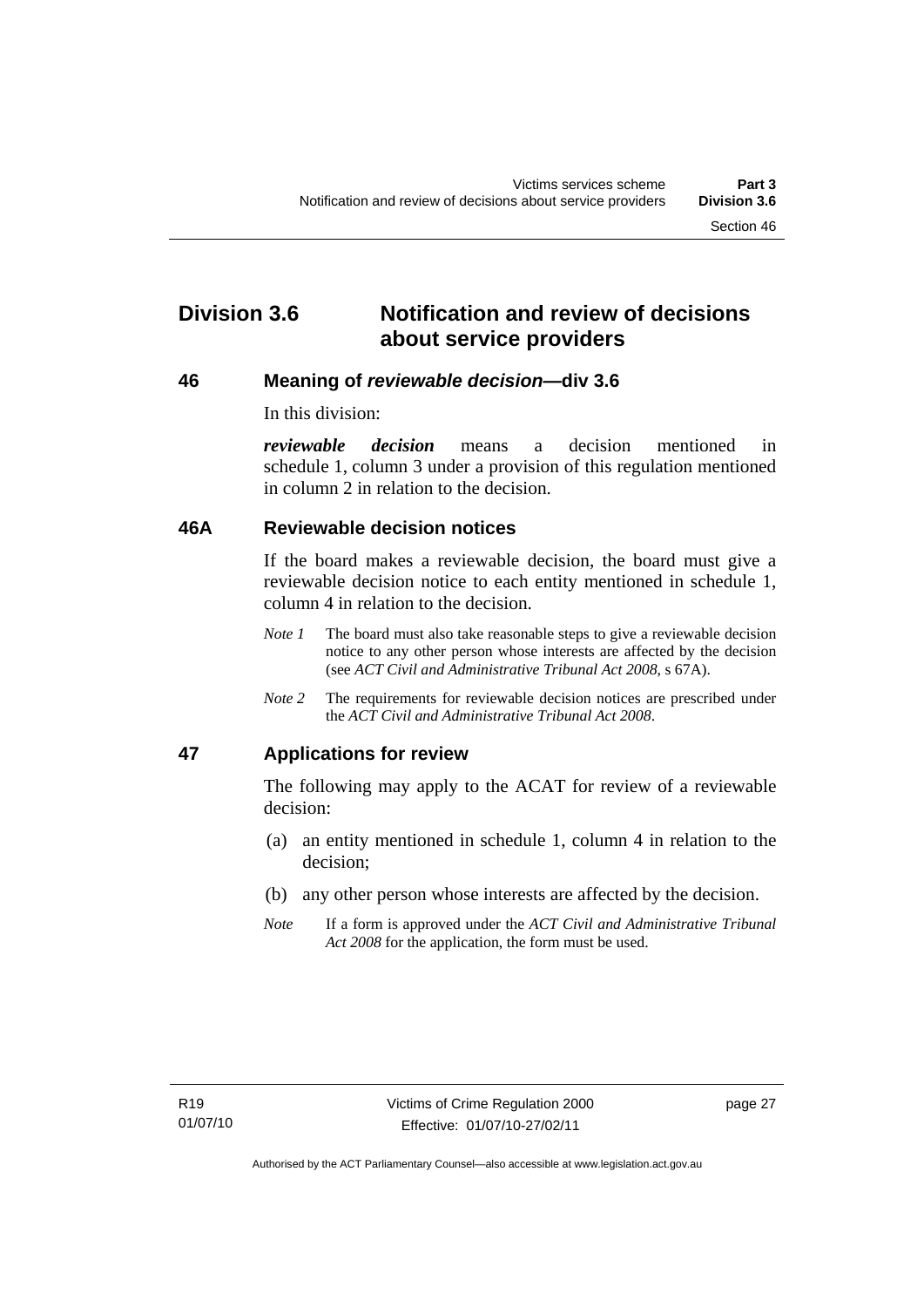#### <span id="page-33-0"></span>**Part 4** Miscellaneous

Section 48

## **Part 4 Miscellaneous**

#### **48 Guidelines—volunteers**

The board may make guidelines about the following:

- (a) fixing minimum standards of qualifications or experience for people who volunteer to provide practical assistance and support to victims:
- (b) the experience or knowledge required by a volunteer;
- (c) the undertaking by a volunteer of continuing education in the provision of services to victims;
- (d) the undertaking by a volunteer of training courses about dealing with people from a diversity of ethnic and cultural backgrounds;
- (e) the use of people who have committed a serious crime as volunteers;
- (f) the supervision of volunteers and the conducting of assessments and evaluations of the services provided by volunteers;
- (g) the occupational health and safety of volunteers;
- (h) indemnity insurance for the acts or omissions of volunteers;
- (i) the debriefing of volunteers;
- (j) other matters necessary or convenient to be decided with respect to volunteers.

**49 Annual reporting authority** 

For the Act, section 19 (2) (f), the chief executive is the annual reporting authority for the victims services scheme.

R19 01/07/10

Authorised by the ACT Parliamentary Counsel—also accessible at www.legislation.act.gov.au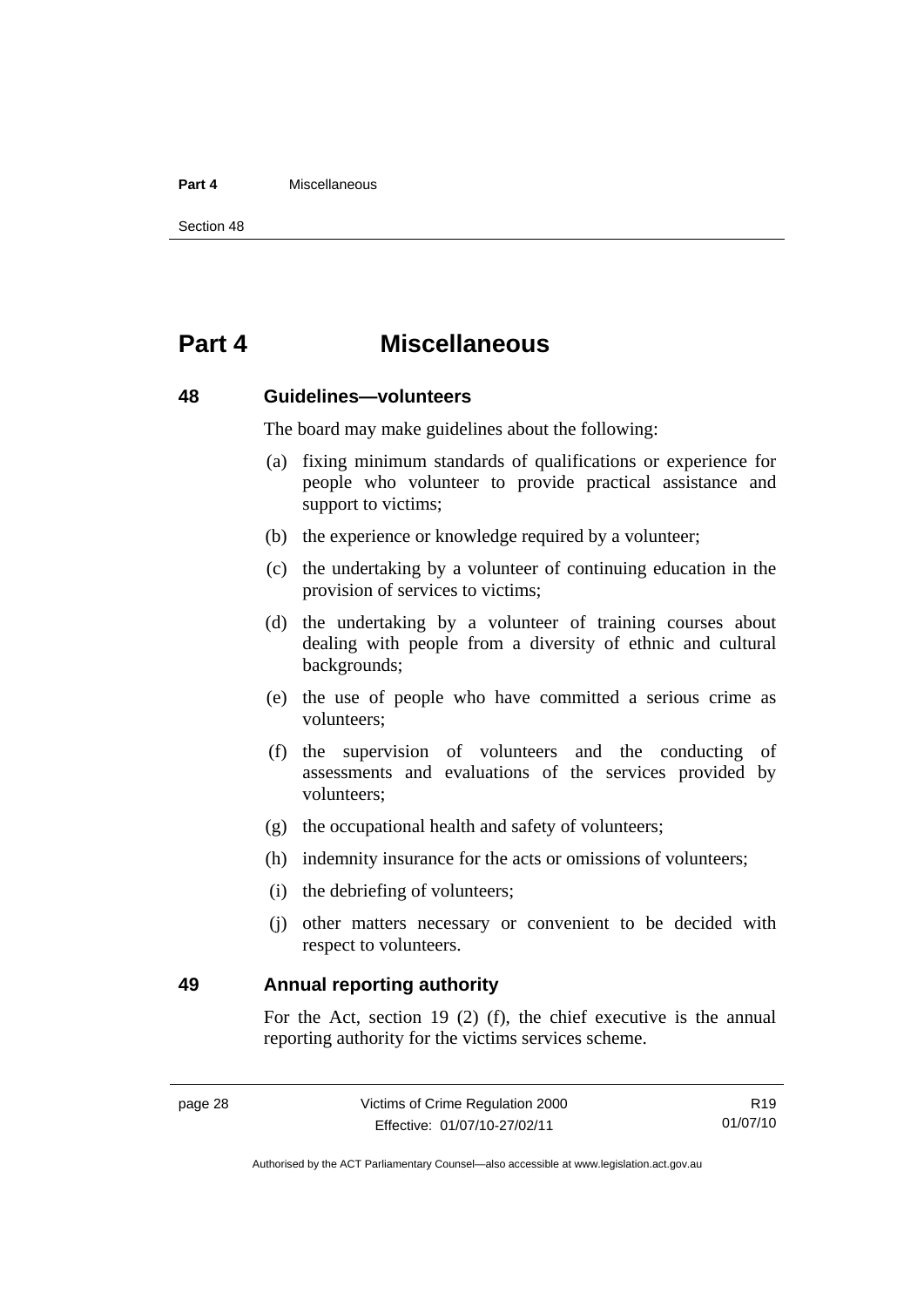### <span id="page-34-0"></span>**49A Victims services levy—excluded offences**

For the Act, section 23, the offences mentioned in schedule 2 are prescribed offences to which the victims services levy does not apply.

### **50 Determination of fees for services provided by approved service providers**

- (1) The Minister may, in writing, determine the fees that are payable for services provided to an eligible victim under this regulation by an approved service provider.
- (2) A determination is a disallowable instrument.
	- *Note* A disallowable instrument must be notified, and presented to the Legislative Assembly, under the Legislation Act.

## **51 Approved forms**

(1) The Minister may, in writing, approve forms for this regulation.

*Note* For other provisions about forms, see the Legislation Act, s 255.

- (2) If the Minister approves a form for a particular purpose, the approved form must be used for that purpose.
- (3) An approved form is a notifiable instrument.
	- Note A notifiable instrument must be notified under the Legislation Act.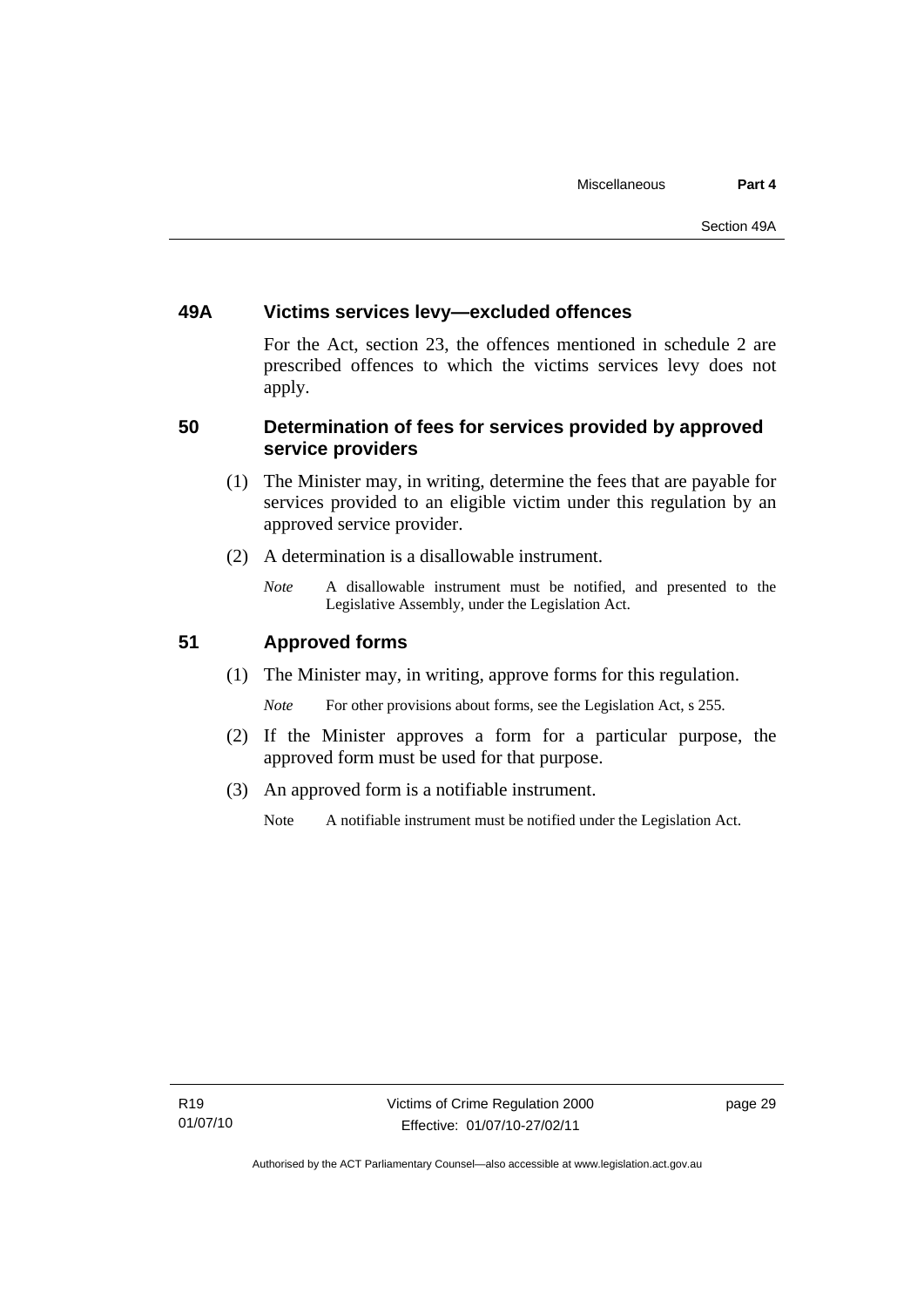## <span id="page-35-0"></span>**Schedule 1 Reviewable decisions about service providers**

(see div 3.6)

| column 1<br>item | column 2<br>section | column 3<br>decision                         | column 4<br>entity                          |
|------------------|---------------------|----------------------------------------------|---------------------------------------------|
|                  | 40                  | refuse to<br>approve<br>service<br>provider  | applicant                                   |
| $\overline{2}$   | 42                  | suspend<br>service<br>provider's<br>approval | service provider                            |
| 3                | 43                  | cancel<br>approval of<br>service<br>provider | person who was approved<br>service provider |

page 30 Victims of Crime Regulation 2000 Effective: 01/07/10-27/02/11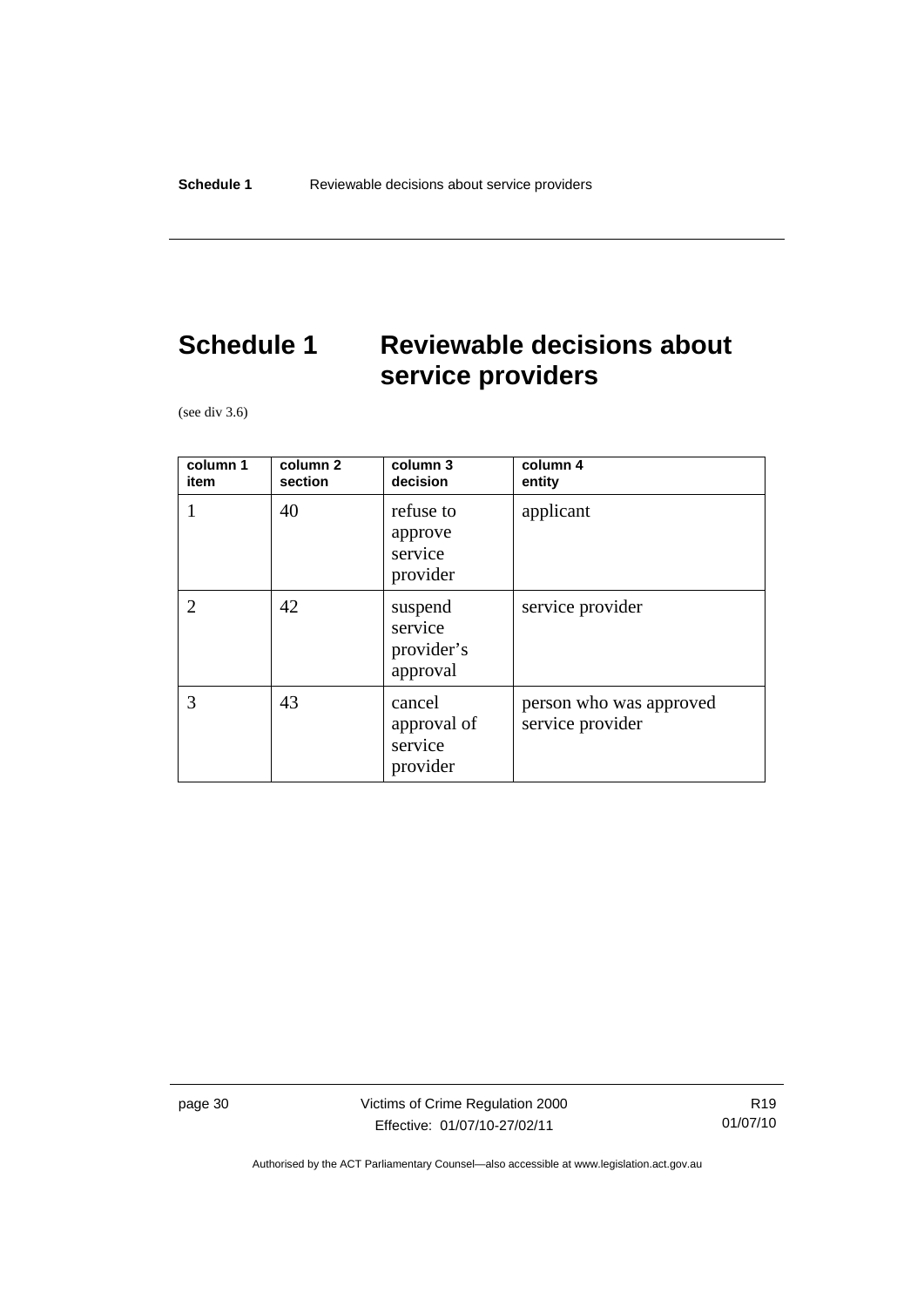## <span id="page-36-0"></span>**Schedule 2 Victims services levy excluded offences**

(s 49A)

## **Part 2.1 Australian Road Rules**

| column 1<br>item | column <sub>2</sub><br>offence provision and, if<br>relevant, case | column 3<br>short description                            |
|------------------|--------------------------------------------------------------------|----------------------------------------------------------|
| 1                | 167                                                                | disobey no stopping sign                                 |
| $\overline{2}$   | 168(1)                                                             | disobey no parking sign                                  |
| 3                | 169                                                                | stop at side of road with continuous yellow<br>edge line |
| $\overline{4}$   | 170(2)                                                             | stop on/near intersection (traffic lights)               |
| 5                | 170(3)                                                             | stop on/near intersection (no traffic lights)            |
| 6                | 171(1)                                                             | stop on/near children's crossing                         |
| $\tau$           | 172(1)                                                             | stop on/near pedestrian crossing                         |
| 8                | 173(1)                                                             | stop on/near marked foot crossing                        |
| 9                | 174(2)                                                             | stop near bicycle crossing lights                        |
| 10               | 175(1)                                                             | stop on/near level crossing                              |
| 11               | 176(1)                                                             | stop on clearway                                         |
| 12               | 177(1)                                                             | stop on freeway                                          |
| 13               | 178                                                                | stop in emergency stopping lane                          |
| 14               | 179(1)                                                             | stop in loading zone                                     |
| 15               | $179(2)$ (a)                                                       | stop in loading zone longer than $\frac{1}{2}$ hour      |
| 16               | $179(2)$ (b)                                                       | stop in loading zone longer than indicated               |
| 17               | 179 $(2)(c)$                                                       | stop in loading zone longer than permitted               |
| 18               | 180(1)                                                             | stop in truck zone                                       |

R19 01/07/10 Victims of Crime Regulation 2000 Effective: 01/07/10-27/02/11

page 31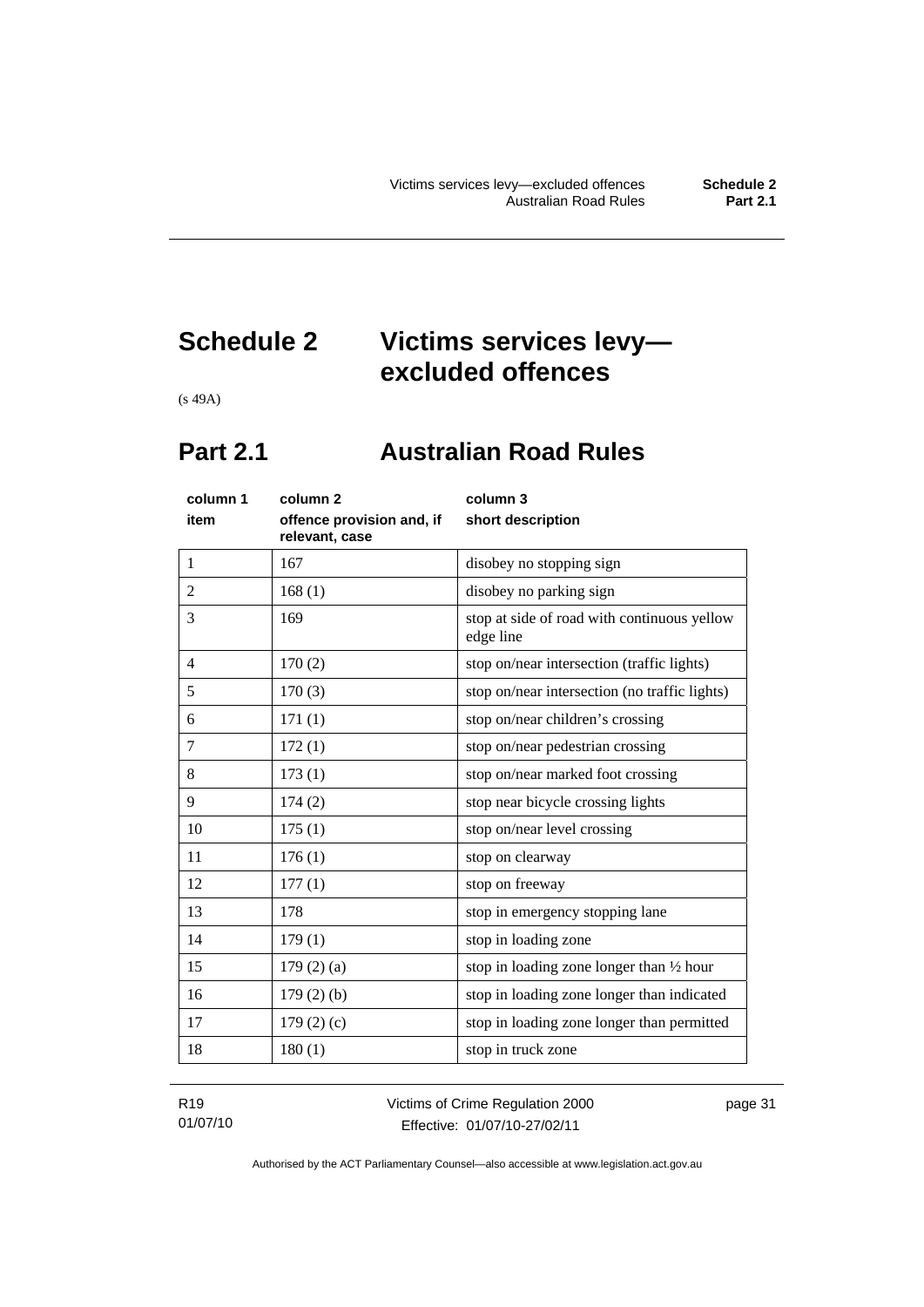#### **Schedule 2** Victims services levy—excluded offences **Part 2.1 Australian Road Rules**

| column 1<br>item | column <sub>2</sub><br>offence provision and, if<br>relevant, case             | column 3<br>short description                                |  |
|------------------|--------------------------------------------------------------------------------|--------------------------------------------------------------|--|
| 19               | 181(1)                                                                         | stop in works zone                                           |  |
| 20               | 182(1)                                                                         | stop in taxi zone                                            |  |
| 21               | 183(1)                                                                         |                                                              |  |
| 21.1             | for a bus zone in a<br>clearway, transit lane<br>or bus lane                   | stop in bus zone (clearway/transit lane/bus<br>lane)         |  |
| 21.2             | other than for a bus<br>zone in a clearway,<br>transit lane or bus<br>lane     | stop in bus zone (not clearway/transit lane/<br>bus lane)    |  |
| 22               | 184(1)                                                                         |                                                              |  |
| 22.1             | for a minibus zone in<br>a clearway, transit<br>lane or bus lane               | stop in minibus zone (clearway/transit lane/<br>bus lane)    |  |
| 22.2             | other than for a<br>minibus zone in a<br>clearway, transit lane<br>or bus lane | stop in minibus zone (not clearway/transit<br>lane/bus lane) |  |
| 23               | 185(1)                                                                         | stop in permit zone                                          |  |
| 24               | 186(1)                                                                         | stop in mail zone                                            |  |
| 25               | 187                                                                            | stop in/on bus/transit/truck/bicycle/tram<br>lane/tracks     |  |
| 26               | 188                                                                            | stop in shared zone                                          |  |
| 27               | 189(1)                                                                         | double park                                                  |  |
| 28               | 190(1)                                                                         | stop in/near safety zone                                     |  |
| 29               | 191                                                                            | stop near obstruction so as to obstruct<br>traffic           |  |
| 30               | 192(1)                                                                         | stop on structure                                            |  |
| 31               | 192(2)                                                                         | stop in tunnel/underpass                                     |  |

page 32 Victims of Crime Regulation 2000 Effective: 01/07/10-27/02/11

R19 01/07/10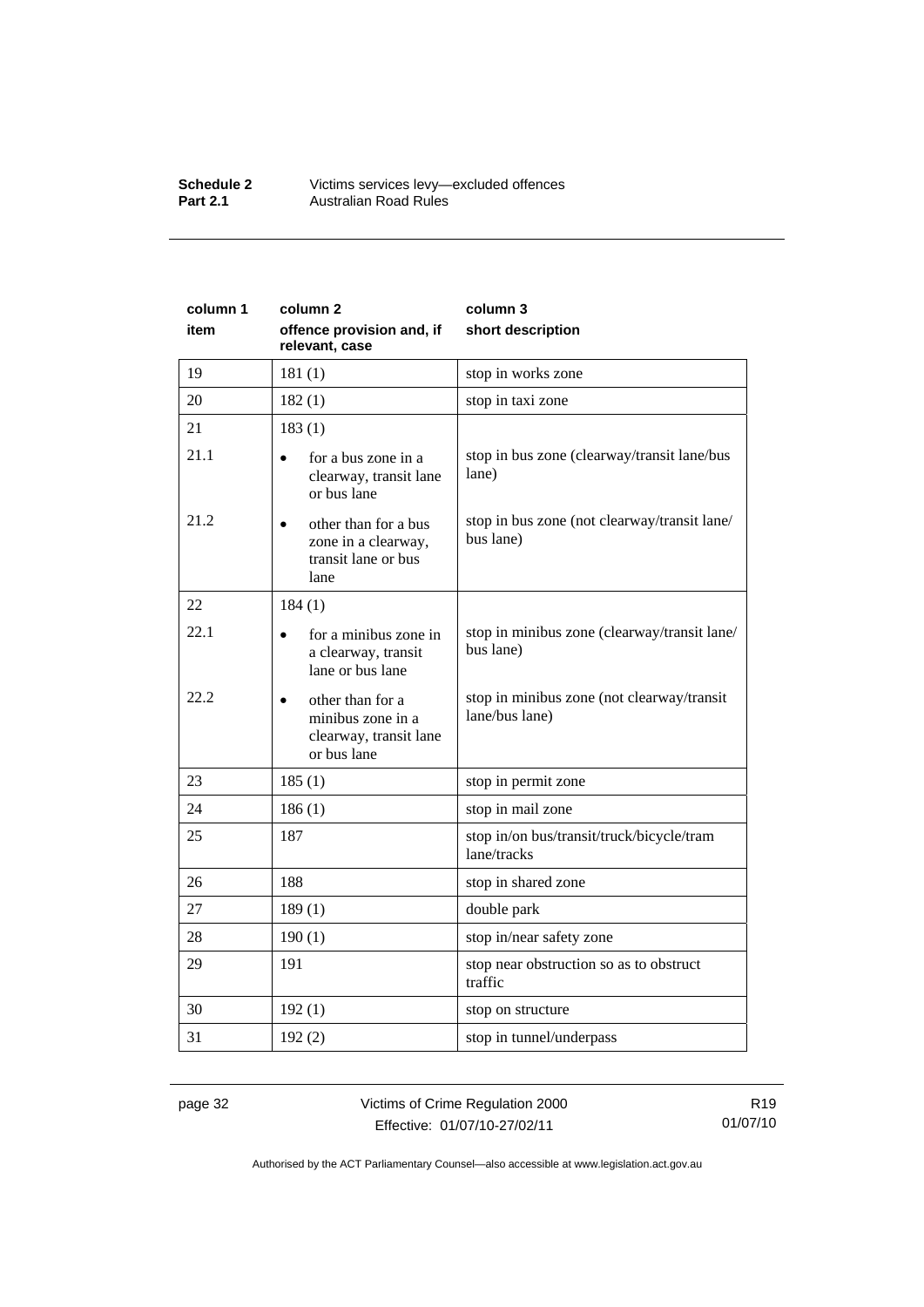| column 1<br>item | column 2<br>offence provision and, if<br>relevant, case | column 3<br>short description                        |  |
|------------------|---------------------------------------------------------|------------------------------------------------------|--|
| 32               | 193(1)                                                  | stop on crest/curve outside built-up area            |  |
| 33               | 194(1)                                                  | stop near fire hydrant/indicator/plug<br>indicator   |  |
| 34               | 195(1)                                                  | stop at/near bus stop                                |  |
| 35               | 196(1)                                                  | stop at/near tram stop                               |  |
| 36               | 197(1)                                                  | stop on path/strip in built-up area                  |  |
| 37               | 198(1)                                                  | obstruct access to ramp/path/passageway              |  |
| 38               | 198(2)                                                  | stop on/across driveway/other access<br>to/from land |  |
| 39               | 199(1)                                                  | stop near postbox                                    |  |
| 40               | 200(1)                                                  | not stop heavy/long vehicle on road<br>shoulder      |  |
| 41               | 200(2)                                                  | stop heavy/long vehicle longer than 1 hr             |  |
| 42               | 201                                                     | disobey bicycle parking sign                         |  |
| 43               | 202                                                     | disobey motorbike parking sign                       |  |
| 44               | 203(1)                                                  | stop in parking area for disabled                    |  |
| 45               | 203A                                                    | stop in slip lane                                    |  |
| 46               | 205                                                     | park continuously for longer than permitted          |  |
| 47               | 208(1)                                                  |                                                      |  |
| 47.1             | by contravening<br>$\bullet$<br>208(2)                  | not parallel park in direction of travel             |  |
| 47.2             | by contravening<br>$\bullet$<br>208(3)                  | not parallel park near left                          |  |
| 47.3             | by contravening<br>208(4)                               | not parallel park near road side                     |  |
| 47.4             | by contravening<br>$\bullet$<br>208(5)                  | parallel park close to front/back of vehicle         |  |

R19 01/07/10 Victims of Crime Regulation 2000 Effective: 01/07/10-27/02/11

page 33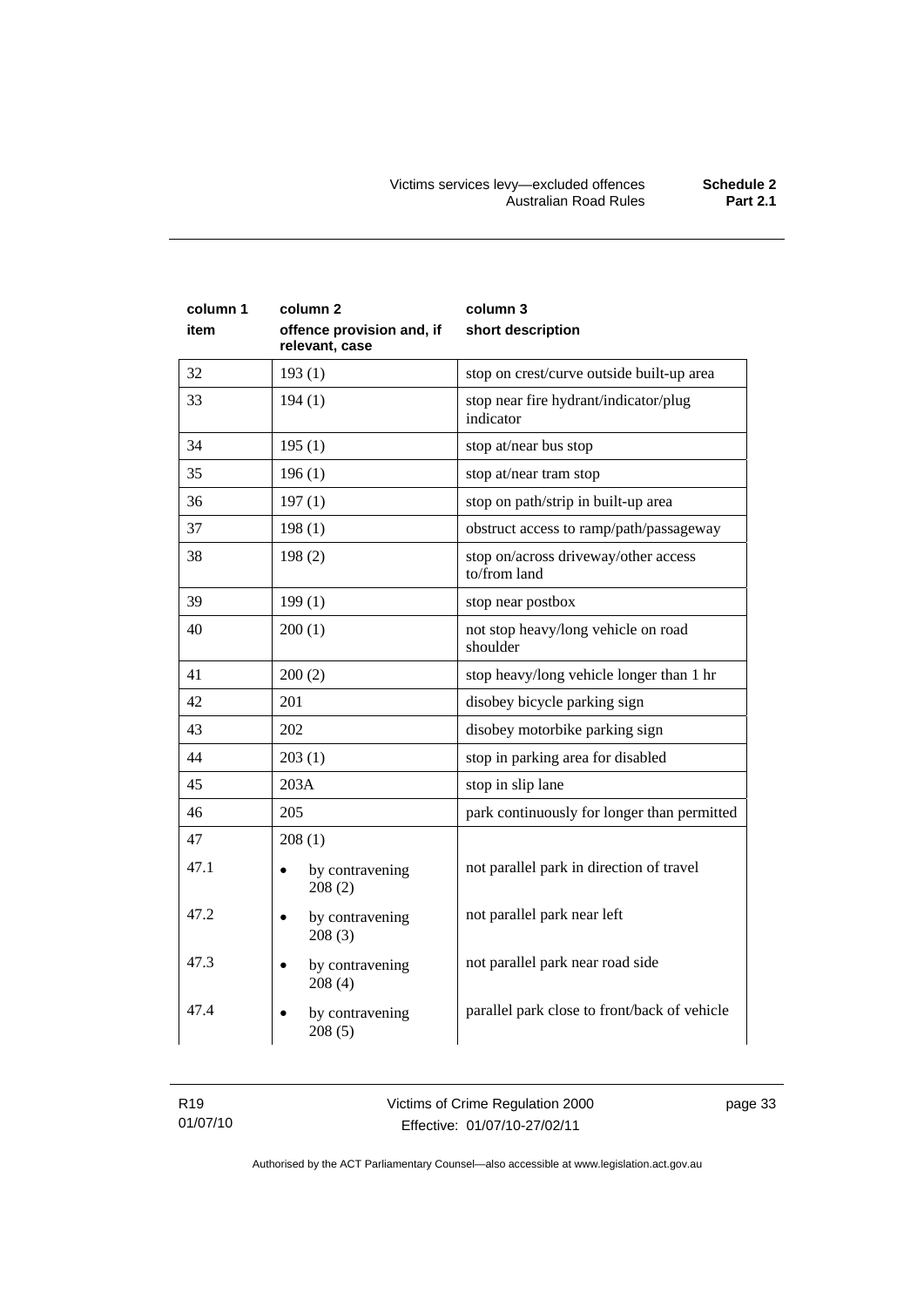#### **Schedule 2** Victims services levy—excluded offences **Part 2.1 Australian Road Rules**

| column 1 | column <sub>2</sub>                         | column 3                                         |  |
|----------|---------------------------------------------|--------------------------------------------------|--|
| item     | offence provision and, if<br>relevant, case | short description                                |  |
| 47.5     | by contravening<br>208(6)                   | parallel park close to dividing line/strip       |  |
| 47.6     | by contravening<br>208(7)                   | parallel park close if no dividing line/strip    |  |
| 47.7     | by contravening<br>208(8)                   | park so as to obstruct vehicles/pedestrians      |  |
| 48       | 209(2)(a)                                   | not parallel park in direction of travel         |  |
| 49       | 209(2)(b)                                   | not parallel park near centre of median<br>strip |  |
| 50       | 209(2)(c)                                   | parallel park close to front/back of vehicle     |  |
| 51       | 210(1)                                      |                                                  |  |
| 51.1     | by contravening<br>210(2)(a)                | not park at specified angle                      |  |
| 51.2     | by contravening<br>210(2)(b)                | not park rear out at specified angle             |  |
| 51.3     | by contravening<br>210(2A)(a)               | not park at 45° (no angle specified)             |  |
| 51.4     | by contravening<br>210(2A)(b)               | not park rear out at 45°                         |  |
| 51.5     | by contravening<br>210(3)(a)                | not park at 90°                                  |  |
| 51.6     | by contravening<br>$210(3)$ (b) (i)         | not park rear in/front in at 90° as specified    |  |
| 51.7     | by contravening<br>$210(4)(a)$ (i)          | not park rear in at specified angle              |  |
| 51.8     | by contravening<br>$210(4)$ (a) (ii)        | not park rear in at 45° (no angle specified)     |  |
| 52       | 211(1)                                      | disobey park in bays only sign                   |  |

page 34 Victims of Crime Regulation 2000 Effective: 01/07/10-27/02/11

R19 01/07/10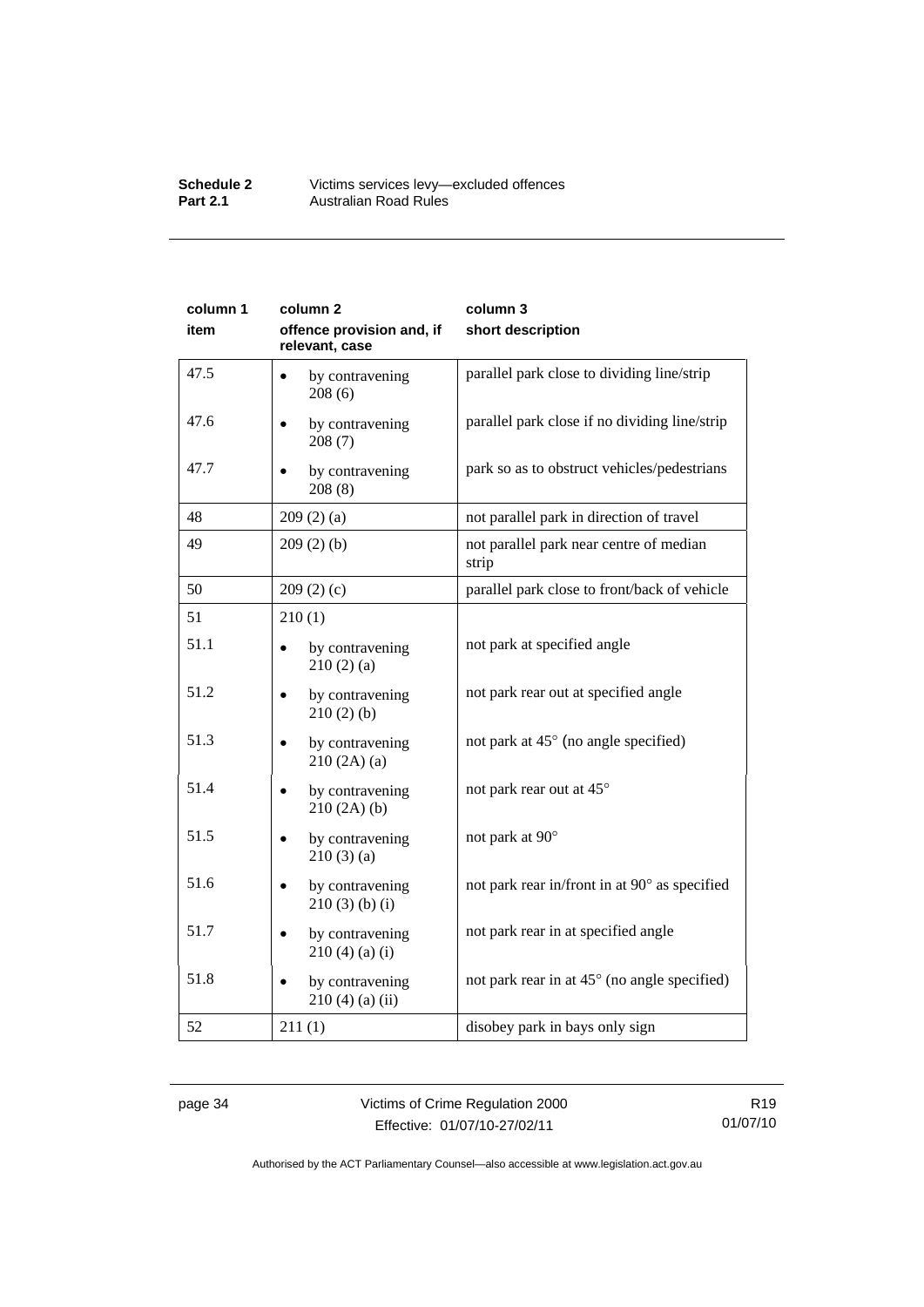#### Victims services levy—excluded offences **Schedule 2**  Australian Road Rules **Part 2.1**

| column 1<br>item | column 2<br>offence provision and, if<br>relevant, case | column 3<br>short description        |
|------------------|---------------------------------------------------------|--------------------------------------|
| 53               | 211(2)                                                  | not park wholly within parking bay   |
| 54               | 211(3)                                                  | use more parking bays than necessary |

R19 01/07/10 Victims of Crime Regulation 2000 Effective: 01/07/10-27/02/11

page 35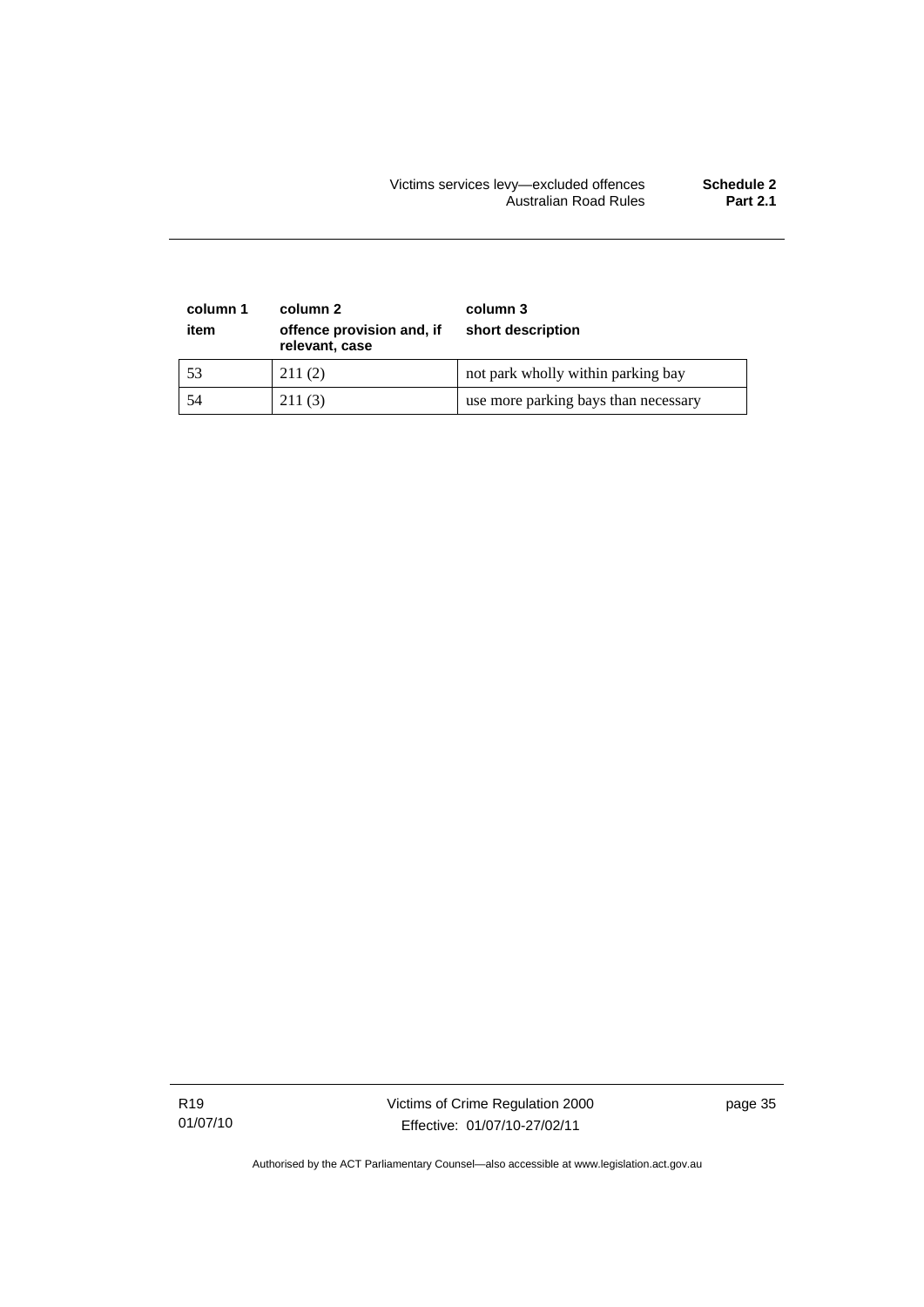## <span id="page-41-0"></span>**Part 2.2** Road Transport (Safety and **Traffic Management) Regulation 2000**

| column 1       | column <sub>2</sub>                         | column 3                                                                       |  |
|----------------|---------------------------------------------|--------------------------------------------------------------------------------|--|
| item           | offence provision and, if<br>relevant, case | short description                                                              |  |
| 1              | 44(1)                                       | park outside metered space                                                     |  |
| $\overline{2}$ | 44(2)                                       | park in occupied metered space                                                 |  |
| 3              | 44(3)                                       | park not completely in metered space                                           |  |
| 4              | 44A(1)                                      | park without paying meter fee                                                  |  |
| 5              | 44B(1)                                      | park after meter expired                                                       |  |
| 6              | 44B(2)                                      | park for longer than allowed by meter signs                                    |  |
| 7              | 46(2)                                       | park in closed metered space                                                   |  |
| 8              | 49(1)                                       | park outside ticket space                                                      |  |
| 9              | 49(3)                                       | park in occupied ticket space                                                  |  |
| 10             | 49(4)                                       | park not completely in ticket space                                            |  |
| 11             | 49A(1)                                      | park without current/current equivalent<br>ticket displayed/properly displayed |  |
| 12             | 49B(1)                                      | park after ticket expired                                                      |  |
| 13             | 49B(2)                                      | park for longer than allowed by ticket signs                                   |  |
| 14             | 51(3)                                       | park in closed ticket area/space                                               |  |
| 15             | 52(2)(a)                                    | display thing falsely resembling parking<br>ticket                             |  |
| 16             | 52(2)(b)                                    | display changed/damaged/defaced parking<br>ticket                              |  |

page 36 Victims of Crime Regulation 2000 Effective: 01/07/10-27/02/11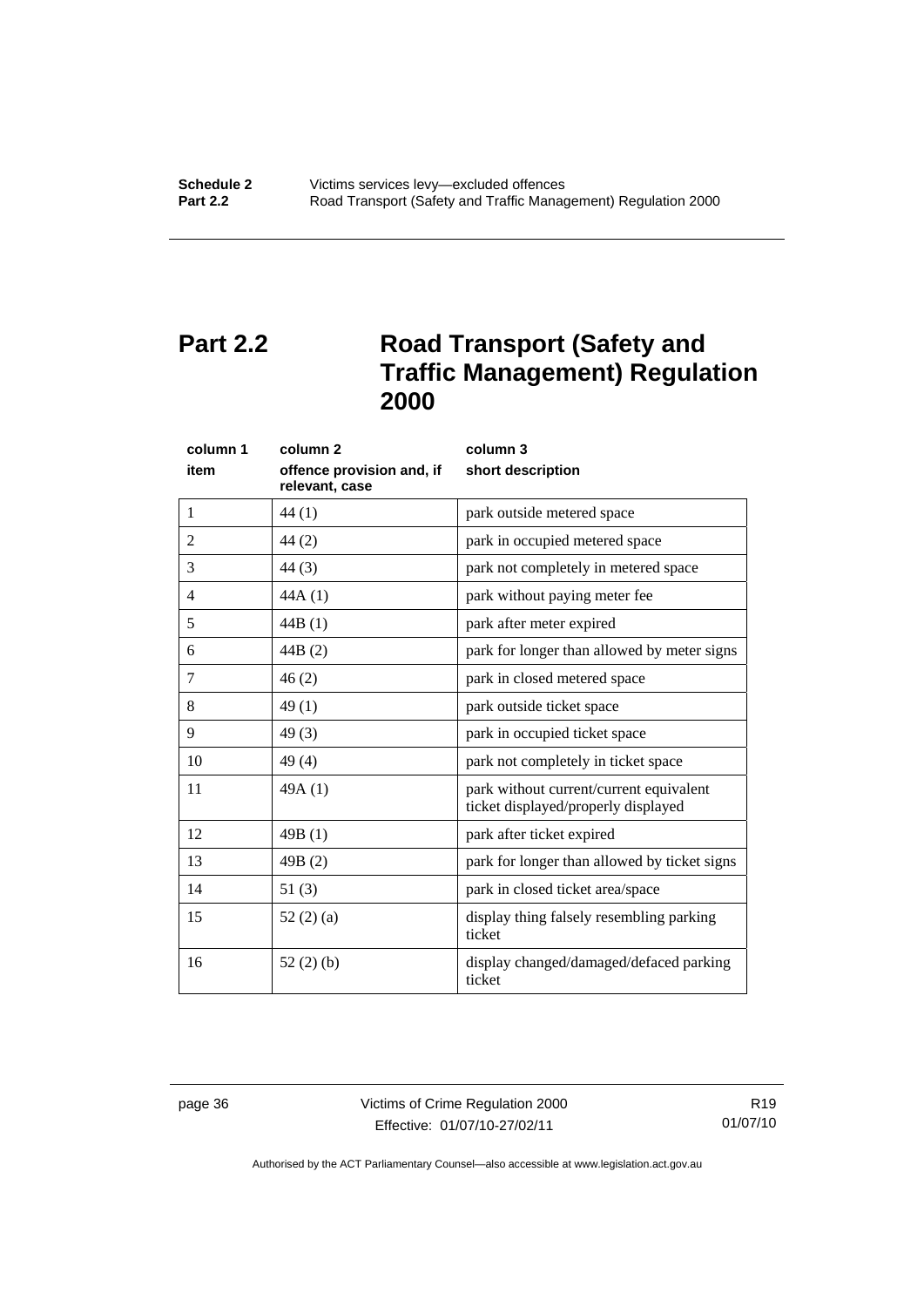| column 1<br>item | column <sub>2</sub><br>offence provision and, if<br>relevant, case         | column 3<br>short description                                                                                                                          |
|------------------|----------------------------------------------------------------------------|--------------------------------------------------------------------------------------------------------------------------------------------------------|
| 17               | 57A(1)                                                                     |                                                                                                                                                        |
| 17.1             | for a bus zone in a<br>clearway, transit lane<br>or bus lane               | stop public bus in bus zone<br>(clearway/transit lane/bus lane)                                                                                        |
| 17.2             | other than for a bus<br>zone in a clearway,<br>transit lane or bus<br>lane | stop public bus in bus zone (not<br>clearway/transit lane/bus lane)                                                                                    |
| 18               | 57A(3)                                                                     | stop public bus at/near bus stop                                                                                                                       |
| 19               | 85(2)                                                                      | park stock truck/enclosed<br>semitrailer/commercial vehicle with<br>height $>$ 3.6m on residential land                                                |
| 20               | 85A                                                                        | park more than 1 heavy vehicle/second<br>heavy vehicle on residential land                                                                             |
| 21               | 85B                                                                        | park heavy vehicle on residential land-<br>any part of vehicle in front of setback line<br>of front boundary/less than 1.5m from any<br>other boundary |
| 22               | 86(2)                                                                      | park vehicle/combination with<br>length $> 7.5$ m and GVM $> 4.5t$ on land<br>adjoining residential land longer than<br>1 hour                         |
| 23               | 87(2)                                                                      | park commercial vehicle with length $> 6m/$<br>height $> 2.6$ m/GVM $> 3.75$ t on residential<br>land with multi-unit development                      |

R19 01/07/10 page 37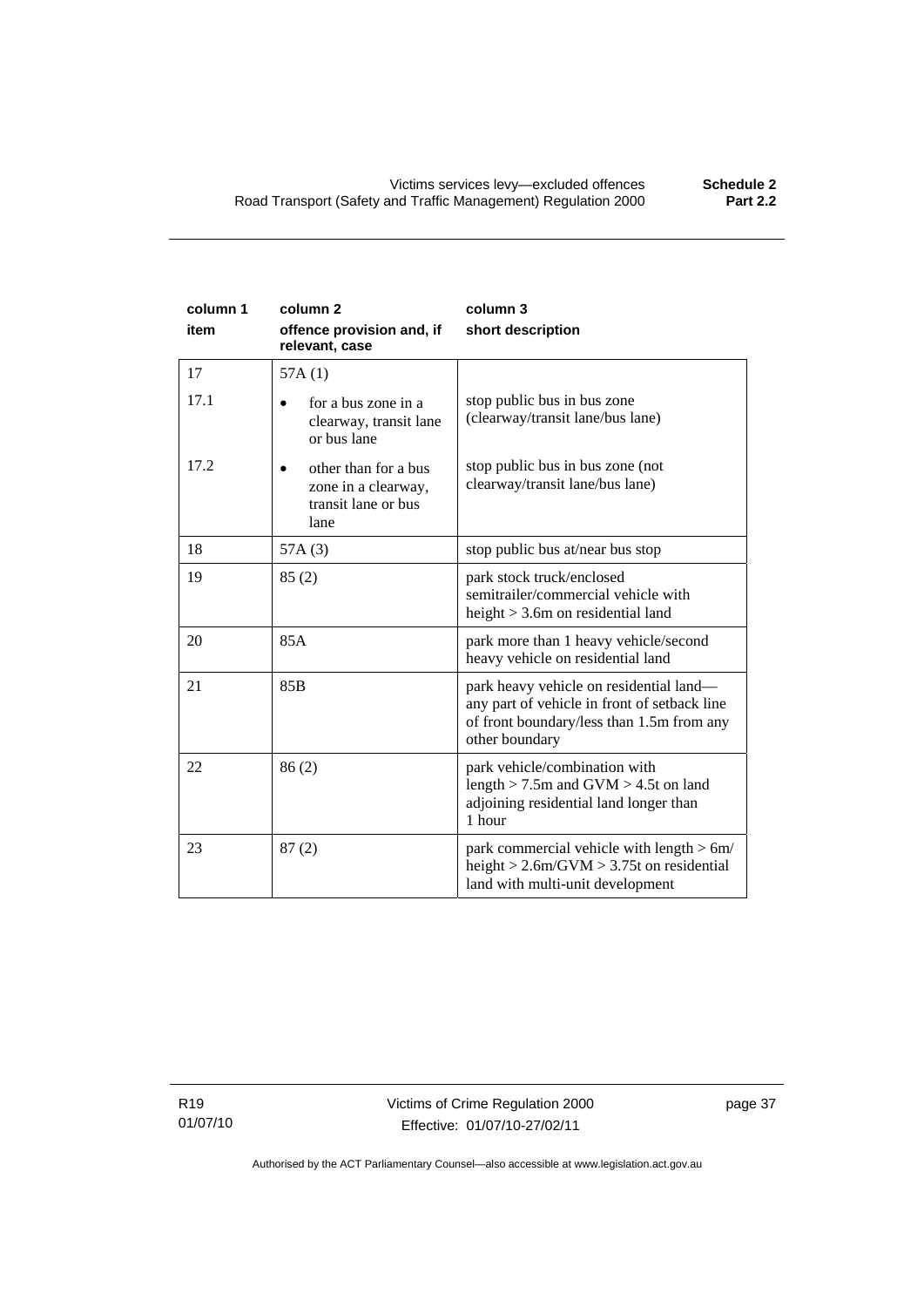<span id="page-43-0"></span>**Schedule 2 Victims services levy—excluded offences**<br>**Part 2.3 Australian National University Act 1991 (C Part 2.3** Australian National University Act 1991 (Cwlth)—Parking and Traffic Statute (No 2) 2007

## **Part 2.3 Australian National University Act 1991 (Cwlth)—Parking and Traffic Statute (No 2) 2007**

| column 1<br>item | column <sub>2</sub><br>offence provision and, if<br>relevant, case | column 3<br>short description                                                                      |  |
|------------------|--------------------------------------------------------------------|----------------------------------------------------------------------------------------------------|--|
| 1                | 16(1)                                                              | stand or park without voucher displayed                                                            |  |
| $\overline{2}$   | 16(2)                                                              | stand or park after voucher expired                                                                |  |
| 3                | 29(3)(a)                                                           | park outside marked parking bay                                                                    |  |
| 4                | 29(3)(b)                                                           | park on or across bay road marking                                                                 |  |
| 5                | 29(4)(a)                                                           | park in a way that obstructs other drivers                                                         |  |
| 6                | 29(4)(b)                                                           | park in a way that impedes other drivers                                                           |  |
| 7                | 29(4)(c)                                                           | park in a way that inconveniences other<br>drivers                                                 |  |
| 8                | 30(3)                                                              | park in loading zone                                                                               |  |
| 9                | 30(4)(a)                                                           | park in loading zone after unloading or<br>loading completed                                       |  |
| 10               | 30(4)(b)                                                           | park in loading zone longer than signs<br>indicate                                                 |  |
| 11               | 31(1)                                                              |                                                                                                    |  |
| 11.1             | in the case of parking<br>a vehicle                                | park in area other than road or off-street<br>parking area without permission                      |  |
| 12               | 32(1)                                                              | stop or park other than adjacent to<br>left-hand road boundary                                     |  |
| 13               | 32(2)                                                              | stop or park adjacent to right-hand road<br>boundary other than in accordance with<br>parking sign |  |
| 14               | 33(1)                                                              | park contrary to road marking or parking<br>sign                                                   |  |

page 38 Victims of Crime Regulation 2000 Effective: 01/07/10-27/02/11

R19 01/07/10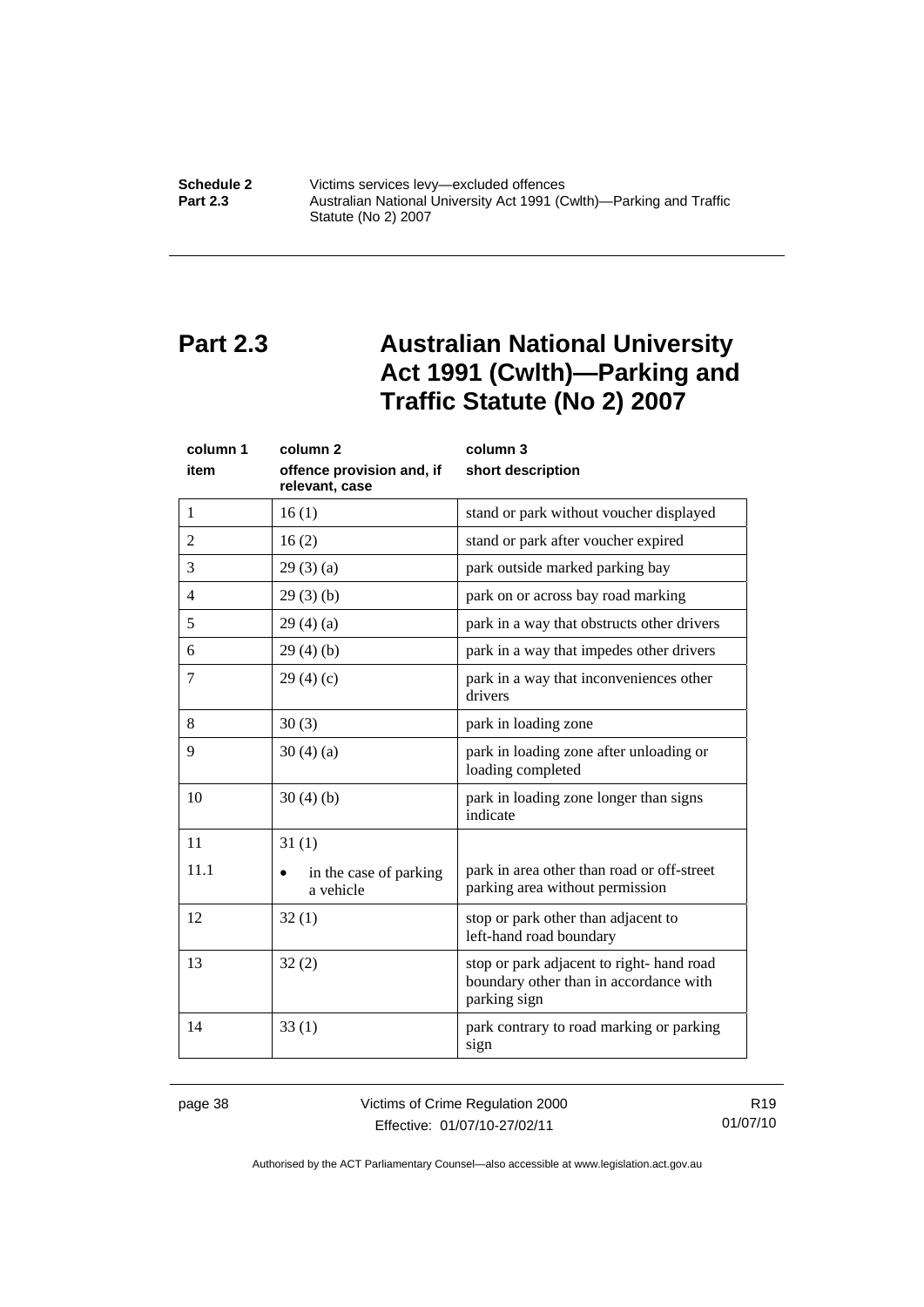Victims services levy—excluded offences **Schedule 2**  Australian National University Act 1991 (Cwlth)—Parking and Traffic Statute (No 2) 2007

| column 1<br>item | column <sub>2</sub><br>offence provision and, if<br>relevant, case | column 3<br>short description                                                       |  |
|------------------|--------------------------------------------------------------------|-------------------------------------------------------------------------------------|--|
| 15               | 33(2)                                                              | stop or park contrary to no stopping sign                                           |  |
| 16               | 33(3)(a)                                                           | stop or park alongside red kerb or barrier                                          |  |
| 17               | 33(3)(b)                                                           | stop or park over red kerb or red part of<br>road                                   |  |
| 18               | 33(4)                                                              | park contrary to no parking sign                                                    |  |
| 19               | 33(5)(a)                                                           | park alongside yellow kerb or barrier                                               |  |
| 20               | 33(5)(b)                                                           | park over yellow kerb or yellow part of<br>road                                     |  |
| 21               | 33(6)                                                              | park adjacent to road side or parking area<br>marked with continuous yellow line    |  |
| 22               | 33 $(7)(a)$                                                        | park contrary to time period indicated on<br>parking sign                           |  |
| 23               | 33(7)(b)                                                           | not park at specified angle indicated on<br>parking sign                            |  |
| 24               | 33 $(7)$ $(c)$ $(i)$                                               | park unauthorised vehicle in authorised<br>vehicle area contrary to parking sign    |  |
| 25               | 33 $(7)$ $(c)$ $(ii)$                                              | park in authorised vehicle area without<br>displaying label                         |  |
| 26               | 33 $(7)(d)(i)$                                                     | park in permit parking area without permit                                          |  |
| 27               | 33(7)(d)(ii)                                                       | park in permit parking area without<br>displaying permit parking label              |  |
| 28               | 34(1)                                                              | stop or park in bus stop                                                            |  |
| 29               | 35(1)                                                              | park or stop in off-road parking area<br>contrary to no parking or no stopping sign |  |
| 30               | 35(2)                                                              | park or stop in off-road parking area<br>contrary to time period indicated on sign  |  |
| 31               | 35(3)(a)                                                           | park unauthorised vehicle in off-road<br>authorised vehicle area contrary to sign   |  |

R19 01/07/10 page 39

Authorised by the ACT Parliamentary Counsel—also accessible at www.legislation.act.gov.au

**Part 2.3**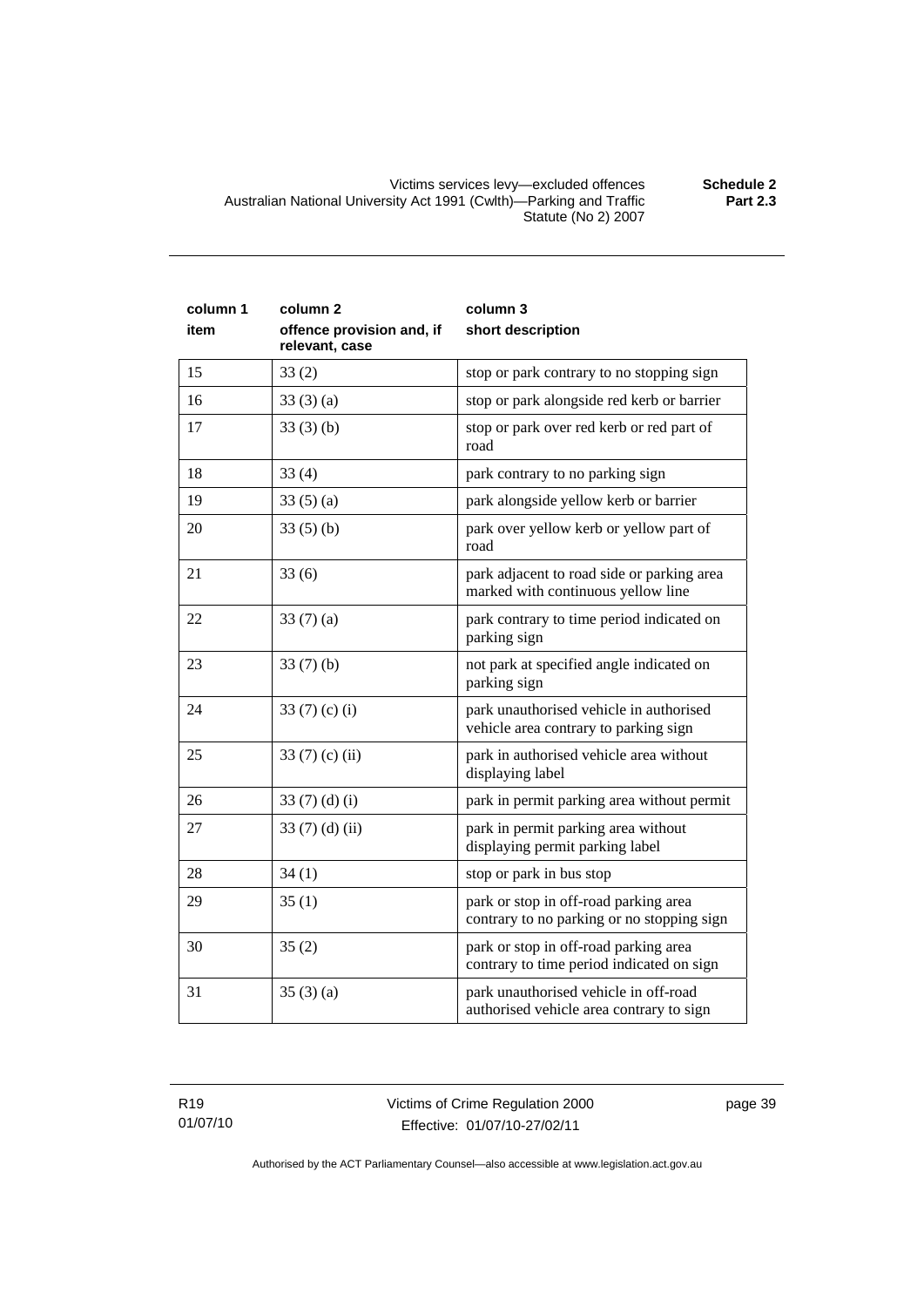| <b>Schedule 2</b> | Victims services levy—excluded offences                                                    |
|-------------------|--------------------------------------------------------------------------------------------|
| <b>Part 2.3</b>   | Australian National University Act 1991 (Cwlth)—Parking and Traffic<br>Statute (No 2) 2007 |

| column 1<br>item | column 2<br>offence provision and, if<br>relevant, case | column 3<br>short description                                                                  |
|------------------|---------------------------------------------------------|------------------------------------------------------------------------------------------------|
| 32               | 35(3)(b)                                                | park in off-road authorised vehicle area<br>without displaying label                           |
| 33               | 35(3)(c)                                                | park in off-road disabled driver vehicle<br>area without displaying valid disability<br>permit |
| 34               | 35(4)                                                   | park in off-road permit parking area<br>without displaying permit parking label                |
| 35               | 36(1)                                                   | stop or park so as to cause<br>danger/obstruction/inconvenience                                |

page 40 Victims of Crime Regulation 2000 Effective: 01/07/10-27/02/11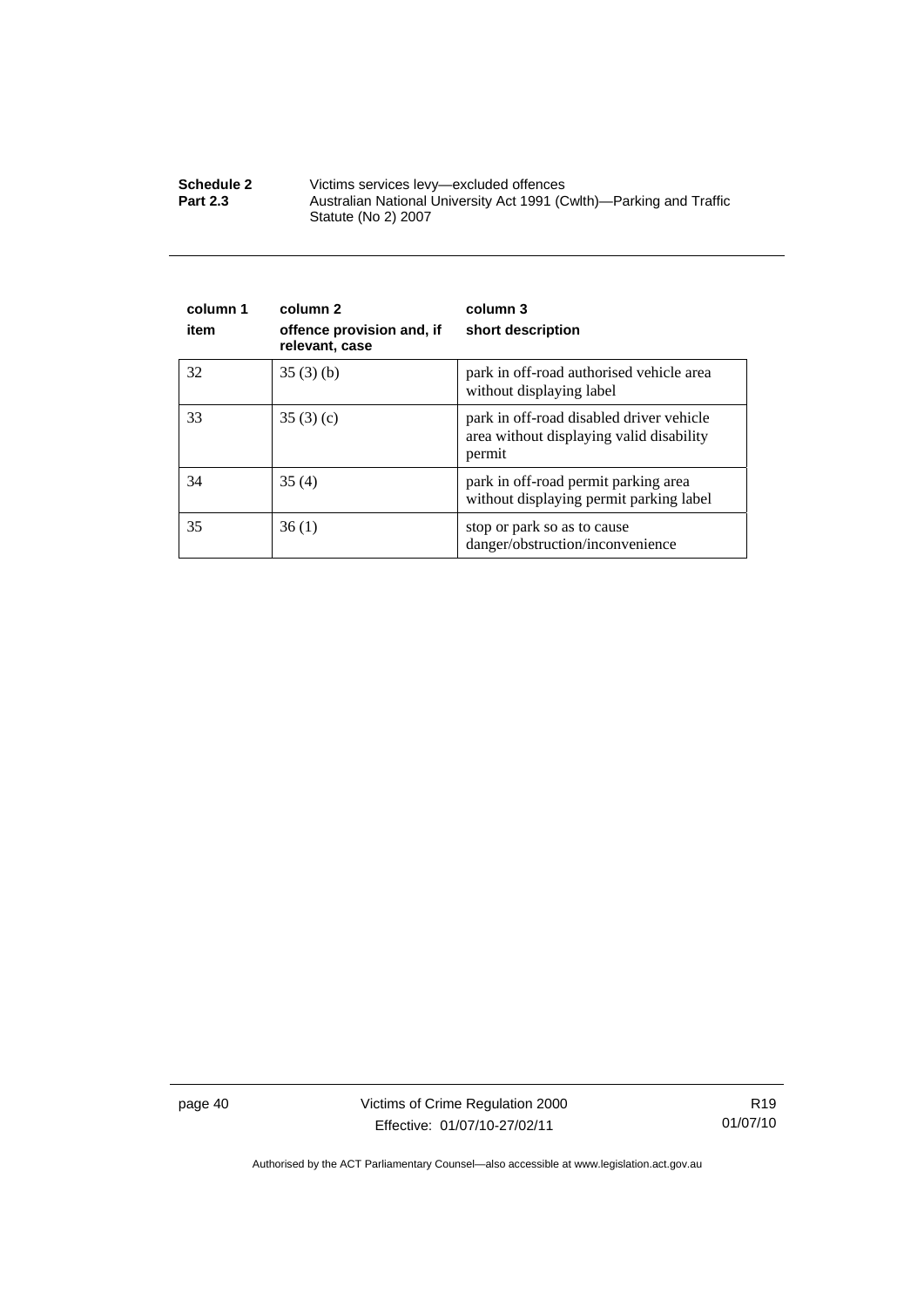## <span id="page-46-0"></span>**Dictionary**

(see s 3)

- *Note 1* The Legislation Act contains definitions and other provisions relevant to this Act.
- *Note 2* For example, the Legislation Act, dict, pt 1, defines the following terms:
	- ACAT
		- bankrupt or personally insolvent
		- chief executive
		- chief police officer
		- dentist
		- disallowable instrument
		- doctor
		- DPP
		- entity
		- found guilty
		- health practitioner
		- human rights commission
		- lawyer
		- **Magistrates Court**
		- **Minister**
		- reviewable decision notice
		- Supreme Court.
- *Note 3* Terms used in this regulation have the same meaning that they have in the *Victims of Crime Act 1994* (see Legislation Act, s 148). For example, the following terms are defined in the *Victims of Crime Act 1994*, dict:
	- harm
	- victim.

*affected person*, for division 3.2 (Notification and review of eligibility decisions)—see section 25.

page 41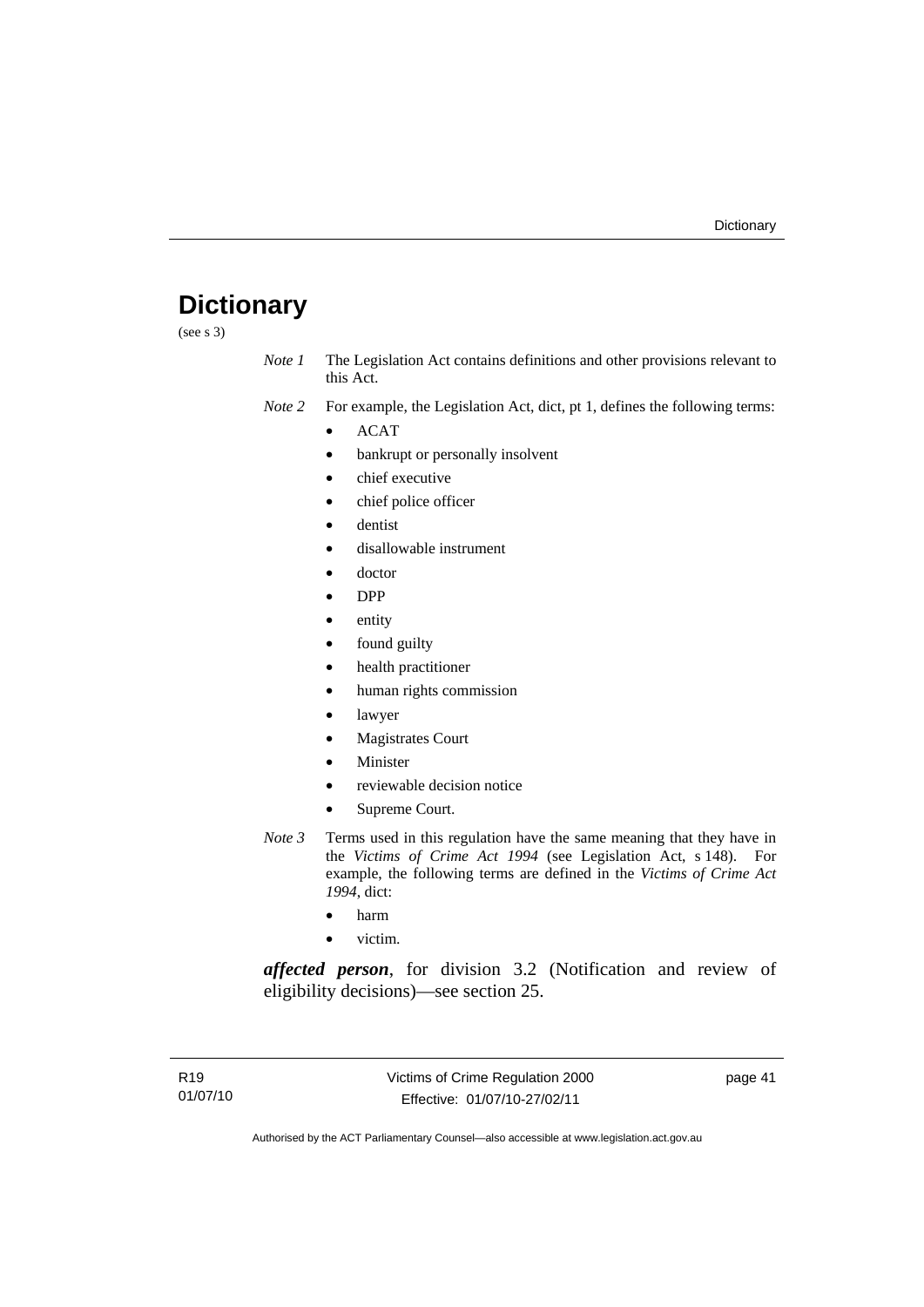*AFP member*—see section 8 (1) (a) (ii) (Appointed members of board).

*appointed member*, of the board, means a member of the board other than the coordinator.

*approved service provider* means a person approved as a service provider under section 40 (Approved service providers).

*board* means the Victims Assistance Board.

*chairperson* means the chairperson of the board.

*committee* means the Eligibility Review Committee.

*community support member*—see section 8 (1) (a) (v) (Appointed members of board).

*courts member*—see section 8 (1) (a) (iii) (Appointed members of board).

*deputy chairperson* means the deputy chairperson of the board.

*DPP member*—see section 8 (1) (a) (i) (Appointed members of board).

*eligible victim*—see section 24 (2) (Eligible victims under the victims services scheme).

*health practitioner member*—see section 8 (1) (e) (Appointed members of board).

*health practitioners service*—

- (a) means a health service ordinarily provided by a health practitioner; but
- (b) does not include a health service ordinarily provided in the ordinary course of business by people other than health practitioners.

*independent arbitrator* means a person approved under section 18 (Independent arbitrators).

R19 01/07/10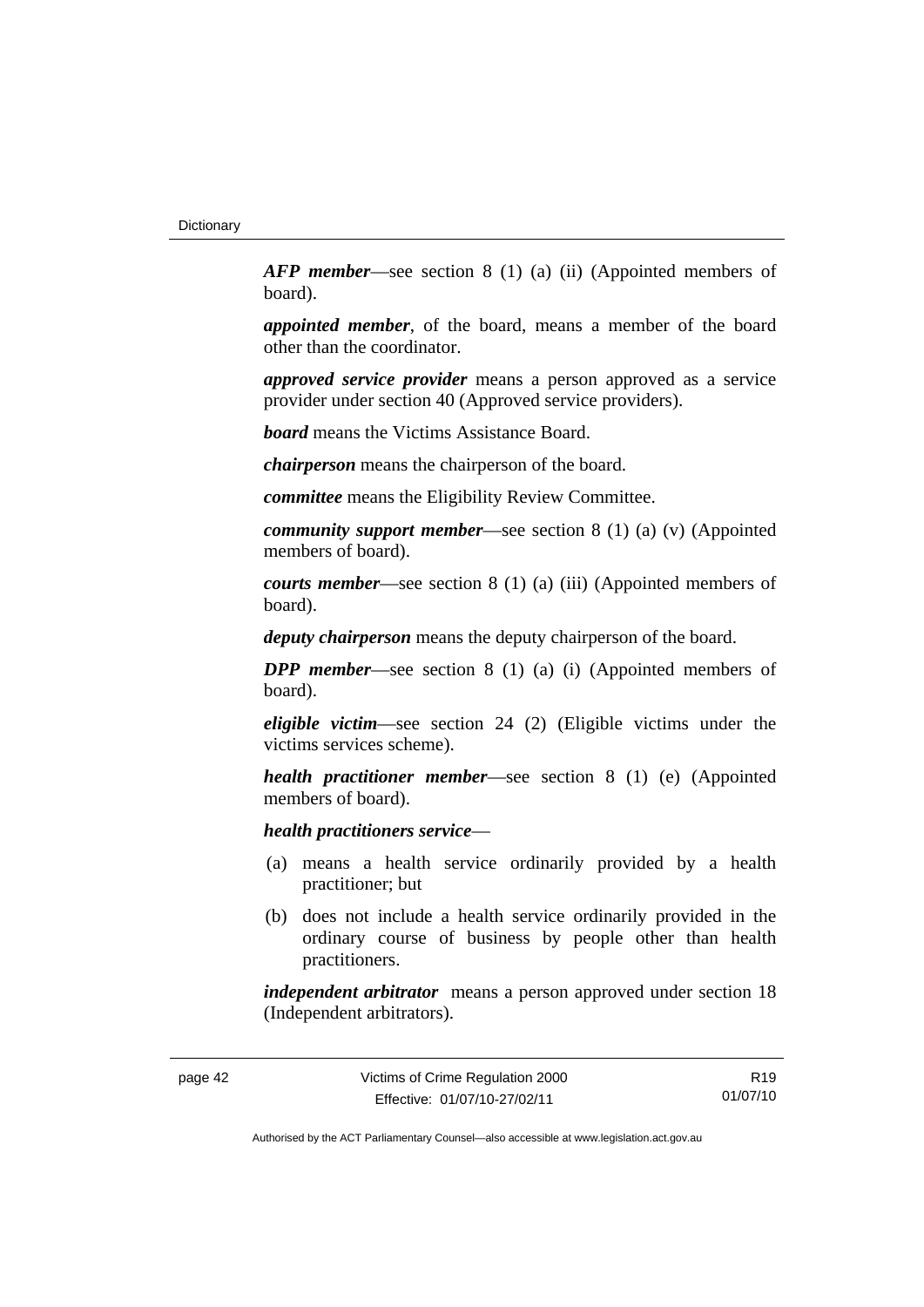*indigenous member*—see section 8 (1) (b) (Appointed members of board).

*internally reviewable decision*, for division 3.2 (Notification and review of eligibility decisions)—see section 25.

*internal reviewer*, for division 3.2 (Notification and review of eligibility decisions)—see section 26A.

*internal reviewer's decision*, for division 3.2 (Notification and review of eligibility decisions)—see section 25.

*internal review notice*, for division 3.2 (Notification and review of eligibility decisions)—see the *ACT Civil and Administrative Tribunal Act 2008*, section 67B (1).

*justice member*—see section 8 (1) (a) (iv) (Appointed members of board).

*legal profession member*—see section 8 (1) (d) (Appointed members of board).

*manager*, of the responsible service agency, means the person in charge of the agency.

*member* means a member of the board.

*migrant member*—see section 8 (1) (c) (Appointed members of board).

*primary victim*—see the *Victims of Crime (Financial Assistance) Act 1983*, section 9.

*psychiatrist* means a doctor who holds postgraduate qualifications in psychiatry.

*psychiatrist/psychologist member*—see section 8 (1) (g) (Appointed members of board).

*psychologist* means a person registered under the *Health Practitioner Regulation National Law (ACT)* to practise in the psychology profession (other than as a student).

page 43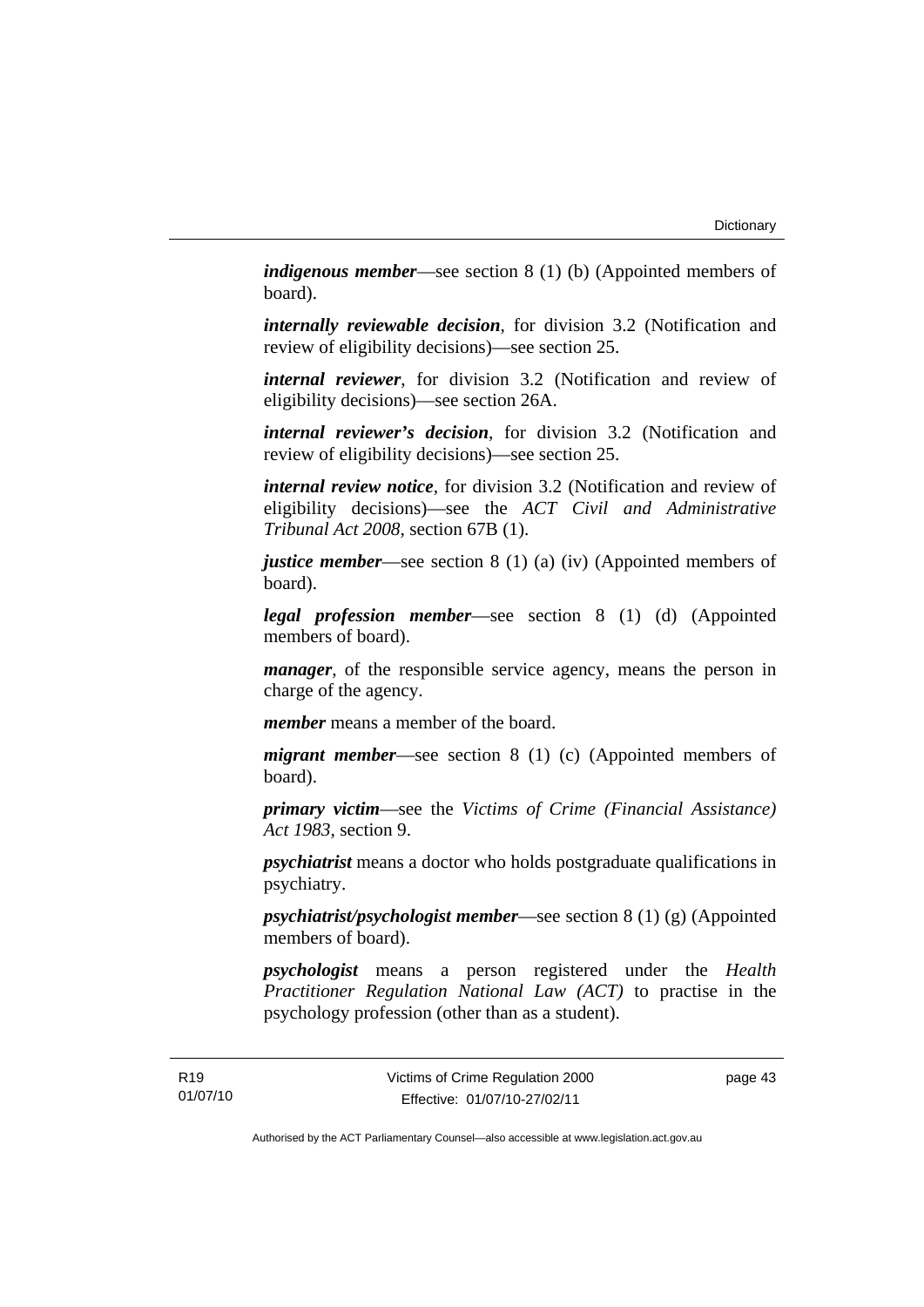*responsible service agency* means the entity nominated under section 21 (Responsible service agency).

#### *reviewable decision—*

- (a) for division 3.2 (Notification and review of eligibility decisions)—see section 25; and
- (b) for division 3.6 (Notification and review of decisions)—see section 46.

*serious crime*—see the *Victims of Crime (Financial Assistance) Act 1983*, section 2.

#### *suspect* means—

- (a) a person whom a police officer suspects on reasonable grounds has committed an offence; or
- (b) a person charged with an offence; or
- (c) a person who has been summonsed to appear before a court in relation to the commission of an offence; or
- (d) a person who has entered into a voluntary agreement to attend court for an offence.

*victims groups member*—see section 8 (1) (f) (Appointed members of board).

*victims services scheme* means the victims services scheme established under section 19 (Victims services scheme).

*youth policy and services member*—see section 8 (1) (a) (vi) (Appointed members of board).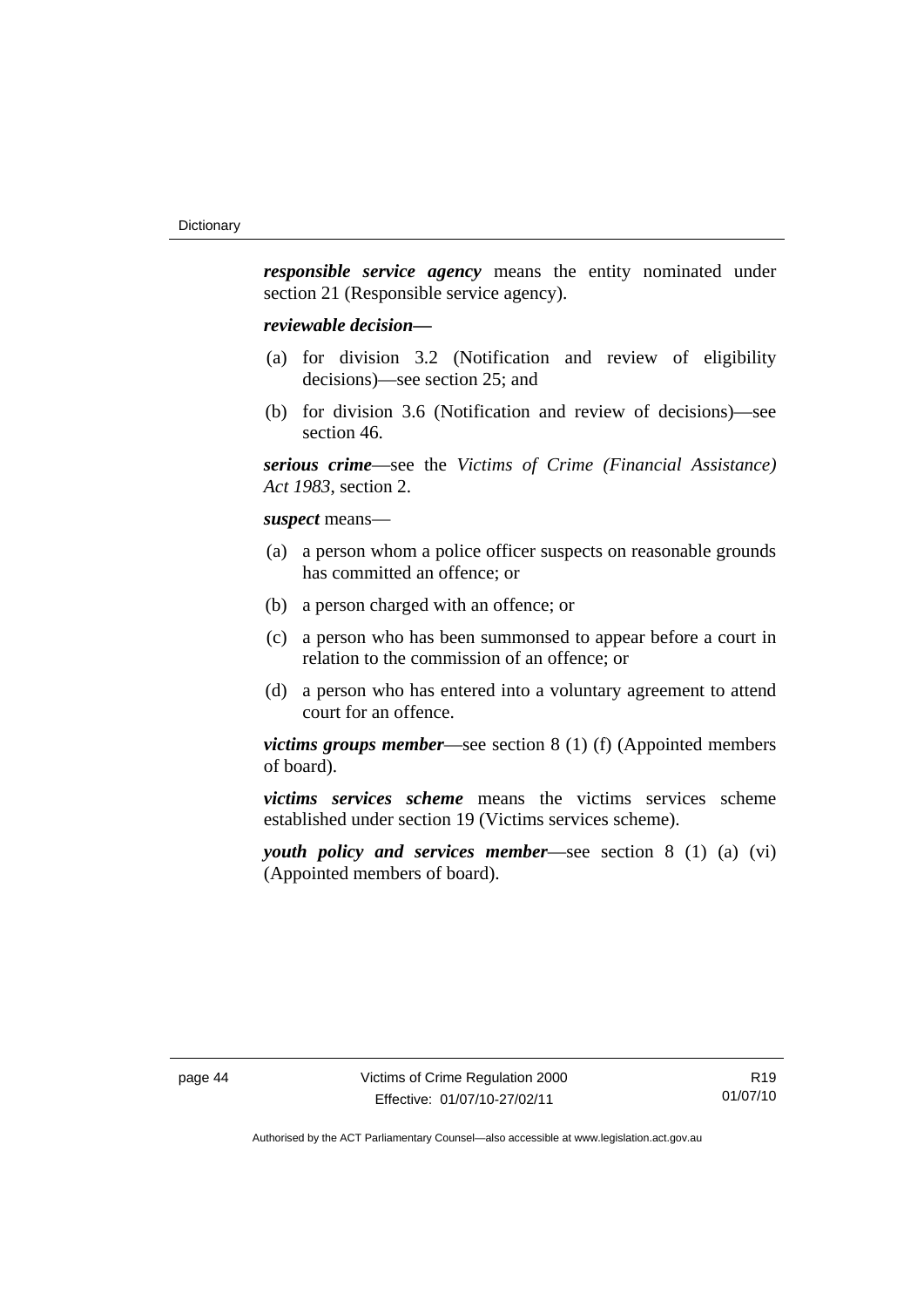## <span id="page-50-0"></span>**Endnotes**

### **1 About the endnotes**

Amending and modifying laws are annotated in the legislation history and the amendment history. Current modifications are not included in the republished law but are set out in the endnotes.

Not all editorial amendments made under the *Legislation Act 2001*, part 11.3 are annotated in the amendment history. Full details of any amendments can be obtained from the Parliamentary Counsel's Office.

Uncommenced amending laws and expiries are listed in the legislation history and the amendment history. These details are underlined. Uncommenced provisions and amendments are not included in the republished law but are set out in the last endnote.

If all the provisions of the law have been renumbered, a table of renumbered provisions gives details of previous and current numbering.

The endnotes also include a table of earlier republications.

| $am = amended$                               | $ord = ordinance$                         |
|----------------------------------------------|-------------------------------------------|
| $amdt = amendment$                           | $orig = original$                         |
| $ch = chapter$                               | $par = paragraph/subparagraph$            |
| $def = definition$                           | $pres = present$                          |
| $dict = dictionary$                          | $prev = previous$                         |
| disallowed = disallowed by the Legislative   | $(\text{prev}) = \text{previously}$       |
| Assembly                                     | $pt = part$                               |
| $div = division$                             | $r = rule/subrule$                        |
| $exp = expires/expired$                      | $remum = renumbered$                      |
| $Gaz = gazette$                              | $reloc = relocated$                       |
| $hdg =$ heading                              | $R[X]$ = Republication No                 |
| $IA = Interpretation Act 1967$               | $RI = reissue$                            |
| $ins = inserted/added$                       | $s = section/subsection$                  |
| $LA =$ Legislation Act 2001                  | $sch = schedule$                          |
| $LR =$ legislation register                  | $sdiv = subdivision$                      |
| $LRA =$ Legislation (Republication) Act 1996 | $sub =$ substituted                       |
| $mod = modified/modification$                | SL = Subordinate Law                      |
| $o = order$                                  | underlining = whole or part not commenced |
| $om = omitted/repealed$                      | or to be expired                          |
|                                              |                                           |

#### **2 Abbreviation key**

R19 01/07/10 Victims of Crime Regulation 2000 Effective: 01/07/10-27/02/11

page 45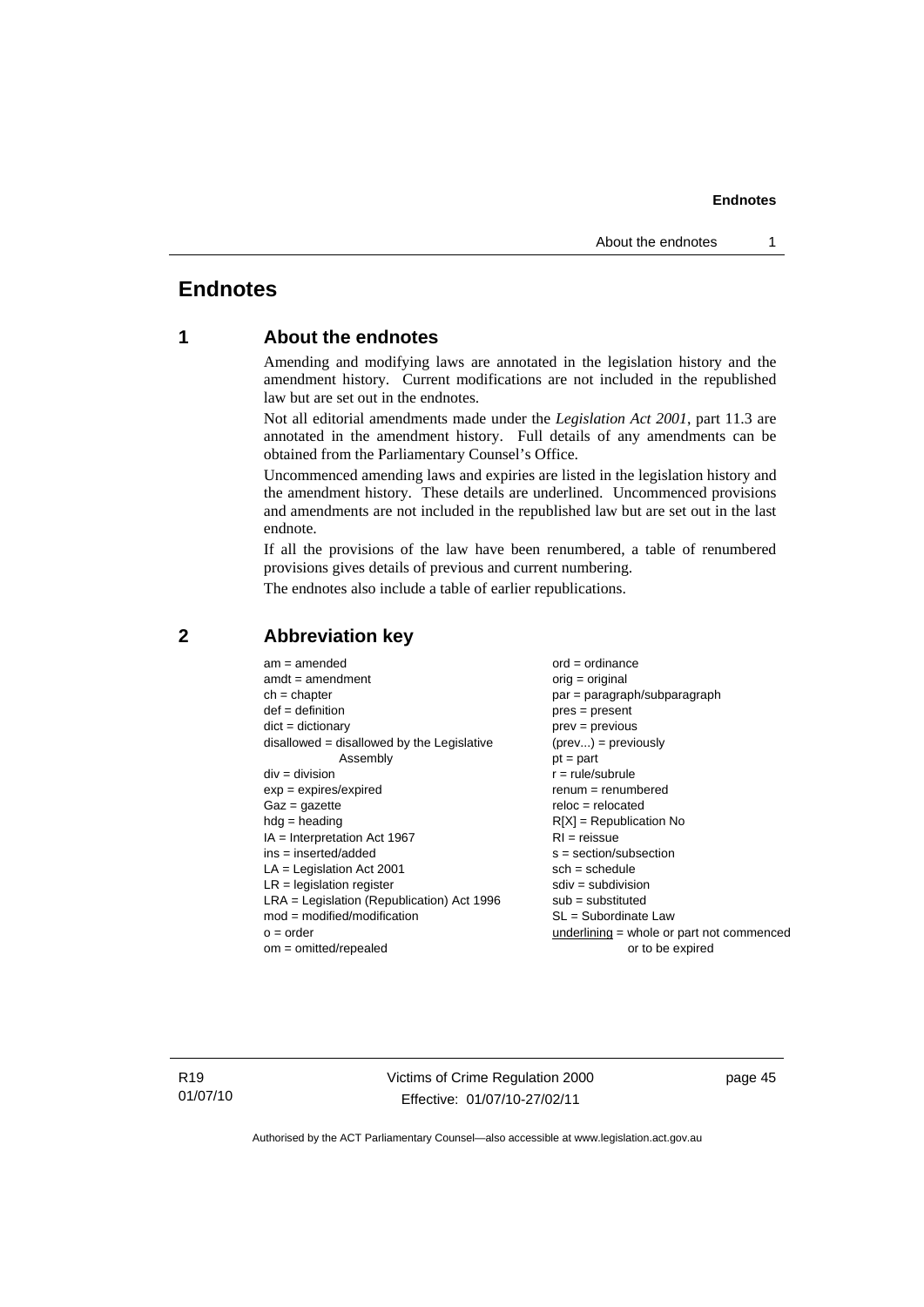<span id="page-51-0"></span>

| 3 | Legislation history |  |
|---|---------------------|--|
|---|---------------------|--|

### **3 Legislation history**

This regulation was originally the *Victims of Crime Regulations 2000*. It was renamed under the *Legislation Act 2001*.

## **Victims of Crime Regulation 2000 No 51**  notified 14 December 2000 (Gaz 2000 No 50) s 1, s 2 commenced 14 December 2000 (IA s 10B) remainder commenced 1 January 2001 (s 2) as amended by **Legislation (Consequential Amendments) Act 2001 No 44 pt 408**  notified 26 July 2001 (Gaz 2001 No 30) s 1, s 2 commenced 26 July 2001 (IA s 10B) pt 408 commenced 12 September 2001 (s 2 and see Gaz 2001 No S65) **Statute Law Amendment Act 2001 (No 2) 2001 No 56 pt 3.53**  notified 5 September 2001 (Gaz 2001 No S65) pt 3.53 commenced 5 September 2001 (s 2 (1)) **Health and Community Care Services (Repeal and Consequential Amendments) Act 2002 No 47 pt 1.4**  notified LR 20 December 2002 s 1, s 2 commenced 20 December 2002 (LA s 75 (1)) pt 1.4 commences 5pm 31 December 2002 (s 2) **Victims of Crime Amendment Regulations 2002 (No 1) SL2002-40**  notified LR 20 December 2002 s 1, s 2 commenced 20 December 2002 (LA s 75 (1)) remainder commenced 21 December 2002 (s 2) **Statute Law Amendment Act 2003 A2003-41 sch 3 pt 3.22**  notified LR 11 September 2003

s 1, s 2 commenced 11 September 2003 (LA s 75 (1)) sch 3 pt 3.22 commenced 9 October 2003 (s 2 (1))

page 46 Victims of Crime Regulation 2000 Effective: 01/07/10-27/02/11

R19 01/07/10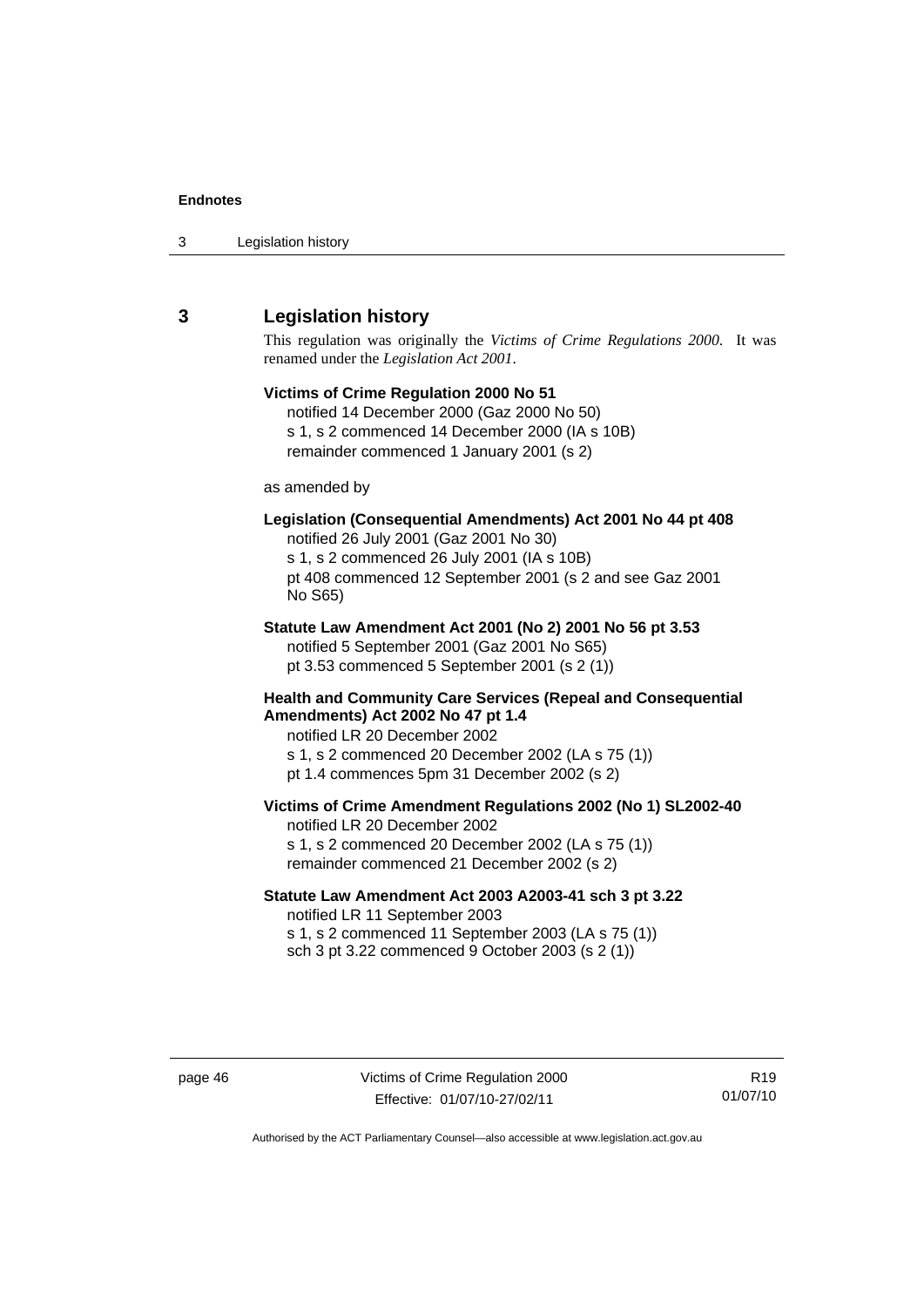#### **Statute Law Amendment Act 2003 (No 2) A2003-56 sch 3 pt 3.29**

notified LR 5 December 2003

s 1, s 2 commenced 5 December 2003 (LA s 75 (1)) sch 3 pt 3.29 commenced 19 December 2003 (s 2)

#### **Health Professionals Legislation Amendment Act 2004 A2004-39 sch 1 pt 1.9**

notified LR 8 July 2004

s 1, s 2 commenced 8 July 2004 (LA s 75 (1))

sch 1 pt 1.9 commenced 7 July 2005 (s 2 and see Health Professionals Act 2004 A2004-38, s 2 and CN2005-11)

#### **Human Rights Commission Legislation Amendment Act 2005 A2005-41 sch 1 pt 1.14 (as am by A2006-3 amdt 1.3)**

notified LR 1 September 2005 s 1, s 2 commenced 1 September 2005 (LA s 75 (1)) sch 1 pt 1.14 commenced 1 November 2006 (s 2 (3) (as am by A2006-3 amdt 1.3) and see Human Rights Commission Act 2005

A2005-40, s 2 (as am by A2006-3 s 4) and CN2006-21)

#### **Human Rights Commission Legislation Amendment Act 2006 A2006-3 amdt 1.3**

notified LR 22 February 2006

s 1, s 2 commenced 22 February 2006 (LA s 75 (1))

amdt 1.3 commenced 23 February 2006 (s 2)

*Note* This Act only amends the Human Rights Commission Legislation Amendment Act 2005 A2005-41

#### **Victims of Crime Amendment Regulation 2006 (No 1) SL2006-61**

notified LR 21 December 2006

s 1, s 2 commenced 21 December 2006 (LA s 75 (1)) remainder commenced 1 January 2007 (s 2)

#### **Victims of Crime Amendment Act 2007 A2007-44 sch 1 pt 1.3**  notified LR 13 December 2007

s 1, s 2 commenced 13 December 2007 (LA s 75 (1)) sch 1 pt 1.3 commenced 20 December 2007 (s 2)

#### **Victims of Crime Amendment Regulation 2007 (No 1) SL2007-40**  notified LR 17 December 2007

s 1, s 2 commenced 17 December 2007 (LA s 75 (1))

remainder commenced 20 December 2007 (s 2 and see A2007-44 s 2)

R19 01/07/10 Victims of Crime Regulation 2000 Effective: 01/07/10-27/02/11

page 47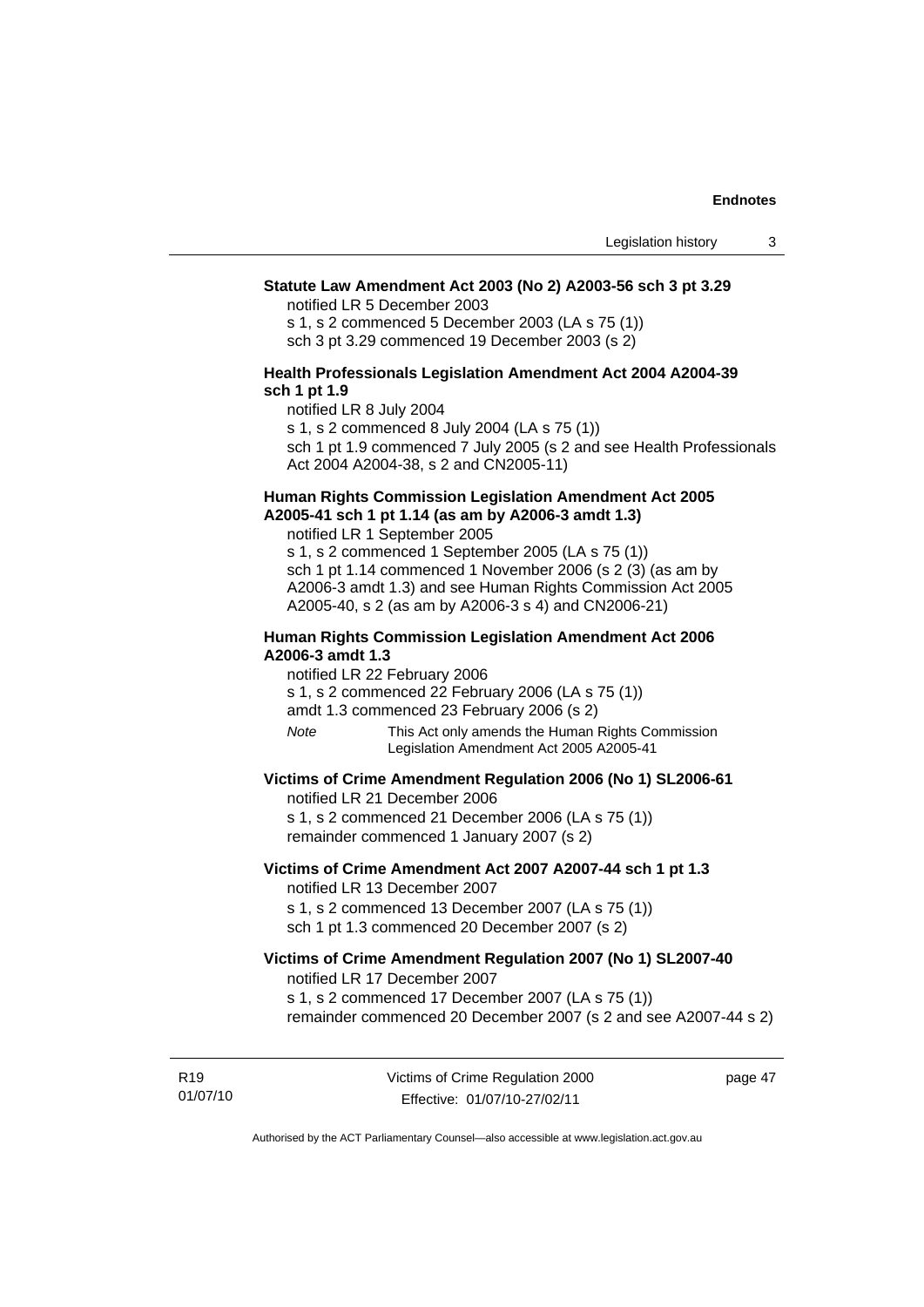| -3 | Legislation history |  |
|----|---------------------|--|
|----|---------------------|--|

#### **Justice and Community Safety Legislation Amendment Act 2008 A2008-7 sch 1 pt 1.21**

notified LR 16 April 2008 s 1, s 2 commenced 16 April 2008 (LA s 75 (1)) sch 1 pt 1.21 commenced 7 May 2008 (s 2)

#### **Statute Law Amendment Act 2008 A2008-28 sch 3 pt 3.60**

notified LR 12 August 2008

s 1, s 2 commenced 12 August 2008 (LA s 75 (1)) sch 3 pt 3.60 commenced 26 August 2008 (s 2)

#### **ACT Civil and Administrative Tribunal Legislation Amendment Act 2008 (No 2) A2008-37 sch 1 pt 1.104**

notified LR 4 September 2008

s 1, s 2 commenced 4 September 2008 (LA s 75 (1)) sch 1 pt 1.104 commenced 2 February 2009 (s 2 (1) and see ACT Civil and Administrative Tribunal Act 2008 A2008-35, s 2 (1) and CN2009-2)

#### **Road Transport Legislation Amendment Regulation 2008 (No 2) SL2008-47 sch 1 pt 1.4**

notified LR 1 December 2008 s 1, s 2 commenced 1 December 2008 (LA s 75 (1)) sch 1 pt 1.4 commenced 2 December 2008 (s 2)

#### **Work Safety Legislation Amendment Act 2009 A2009-28 sch 2 pt 2.13**

notified LR 9 September 2009

s 1, s 2 commenced 9 September 2009 (LA s 75 (1)) sch 2 pt 2.13 commenced 1 October 2009 (s 2 and see Work Safety Act 2008 A2008-51, s 2 (1) (b) and CN2009-11)

#### **Statute Law Amendment Act 2009 (No 2) A2009-49 sch 3 pt 3.83**

notified LR 26 November 2009

s 1, s 2 commenced 26 November 2009 (LA s 75 (1))

sch 3 pt 3.83 commenced 17 December 2009 (s 2)

#### **Health Practitioner Regulation National Law (ACT) Act 2010 A2010-10 sch 2 pt 2.21**

notified LR 31 March 2010

s 1, s 2 commenced 31 March 2010 (LA s 75 (1)) sch 2 pt 2.21 commenced 1 July 2010 (s 2 (1) (a))

page 48 Victims of Crime Regulation 2000 Effective: 01/07/10-27/02/11

R19 01/07/10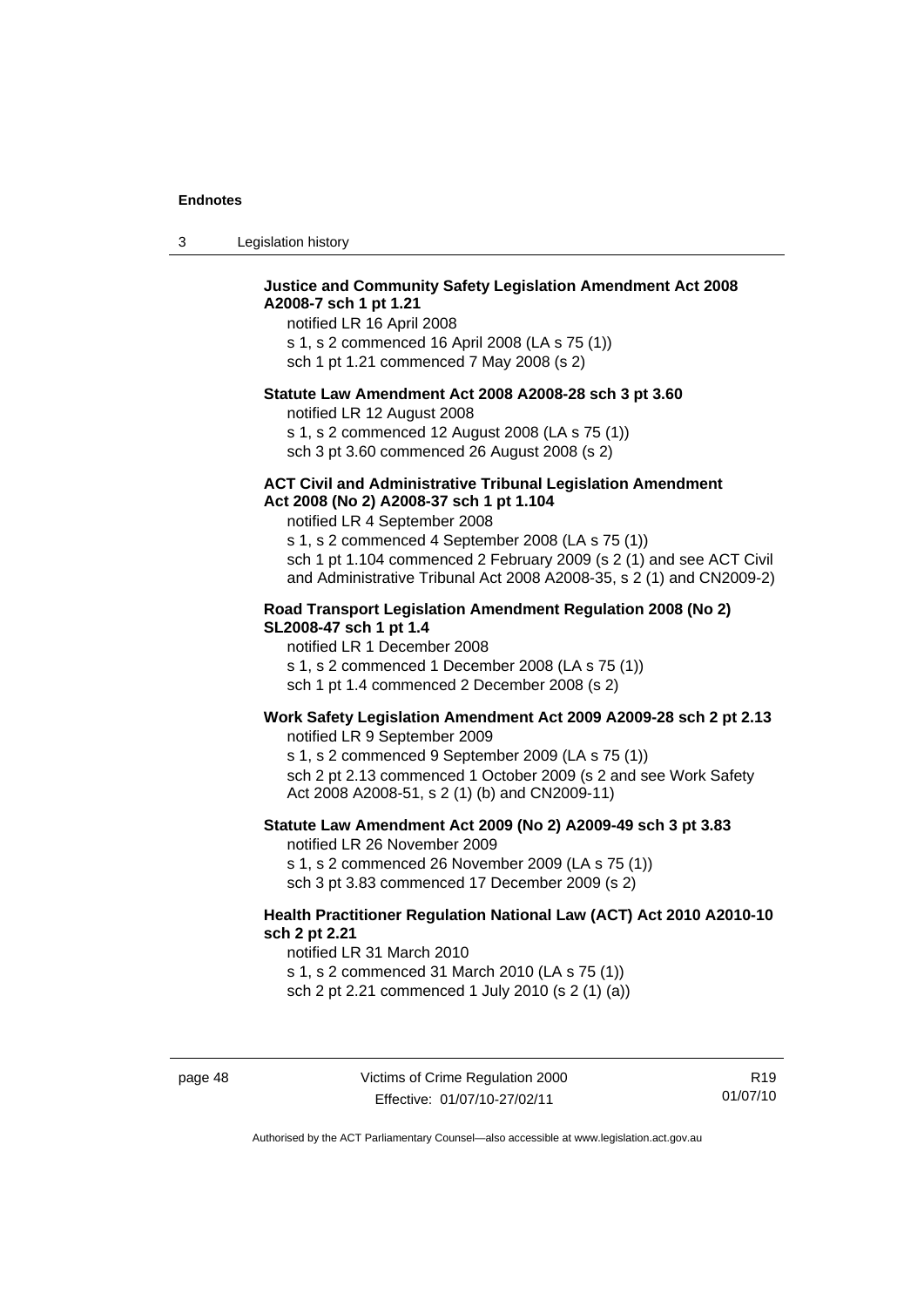#### <span id="page-54-0"></span>**4 Amendment history**

**Name of regulation**  s 1 am R7 LA **Commencement**  s 2 om Act 2001 No 44 amdt 1.4234 **Dictionary**  s 3 am Act 2001 No 44 amdt 1.4235 **Notes**  s 4 am Act 2001 No 44 amdt 1.4236 **Functions**  s 6 am 2002 No 40 s 4; pars renum R3 LA (see 2002 No 40 s 5) **Membership of board**  s 7 am A2003-41 amdt 3.489 **Appointed members of board**  s 8 am Act 2001 No 44 amdt 1.4237, amdt 1.4238; 2002 No 40 s 6; A2003-41 amdt 3.490, amdt 3.491; A2003-56 amdt 3.279; A2010-10 amdt 2.122 **Duration of appointment**  s 11 am Act 2001 No 44 amdt 1.4238; 2002 No 40 s 7; A2003-41 amdt 3.492; A2008-28 amdt 3.173; A2009-49 amdt 3.209; A2010-10 amdt 2.122 **Term of appointment to be included in instrument of appointment etc**  s 12 om A2003-41 amdt 3.493 **Responsible service agency**  s 21 am Act 2002 No 47 amdt 1.33; SL2006-61 s 4 **Responsible service agency—obligations**  s 23 am A2007-8 amdt 1.79 **Eligible victims under the victims services scheme**  s 24 am A2003-41 amdt 3.494 **Notification and review of eligibility decisions**<br>div 3.2 hdg sub A2008-37 amdt 1.537 sub A2008-37 amdt 1.537 **Definitions—div 3.2**  s 25 def *affected person* ins A2008-37 amdt 1.537 def *internally reviewable decision* ins A2008-37 amdt 1.537 def *internal reviewer* ins A2008-37 amdt 1.537 def *internal reviewer's decision* ins A2008-37 amdt 1.537 def *internal review notice* ins A2008-37 amdt 1.537 def *reviewable decision* ins A2008-37 amdt 1.537

Victims of Crime Regulation 2000 Effective: 01/07/10-27/02/11

page 49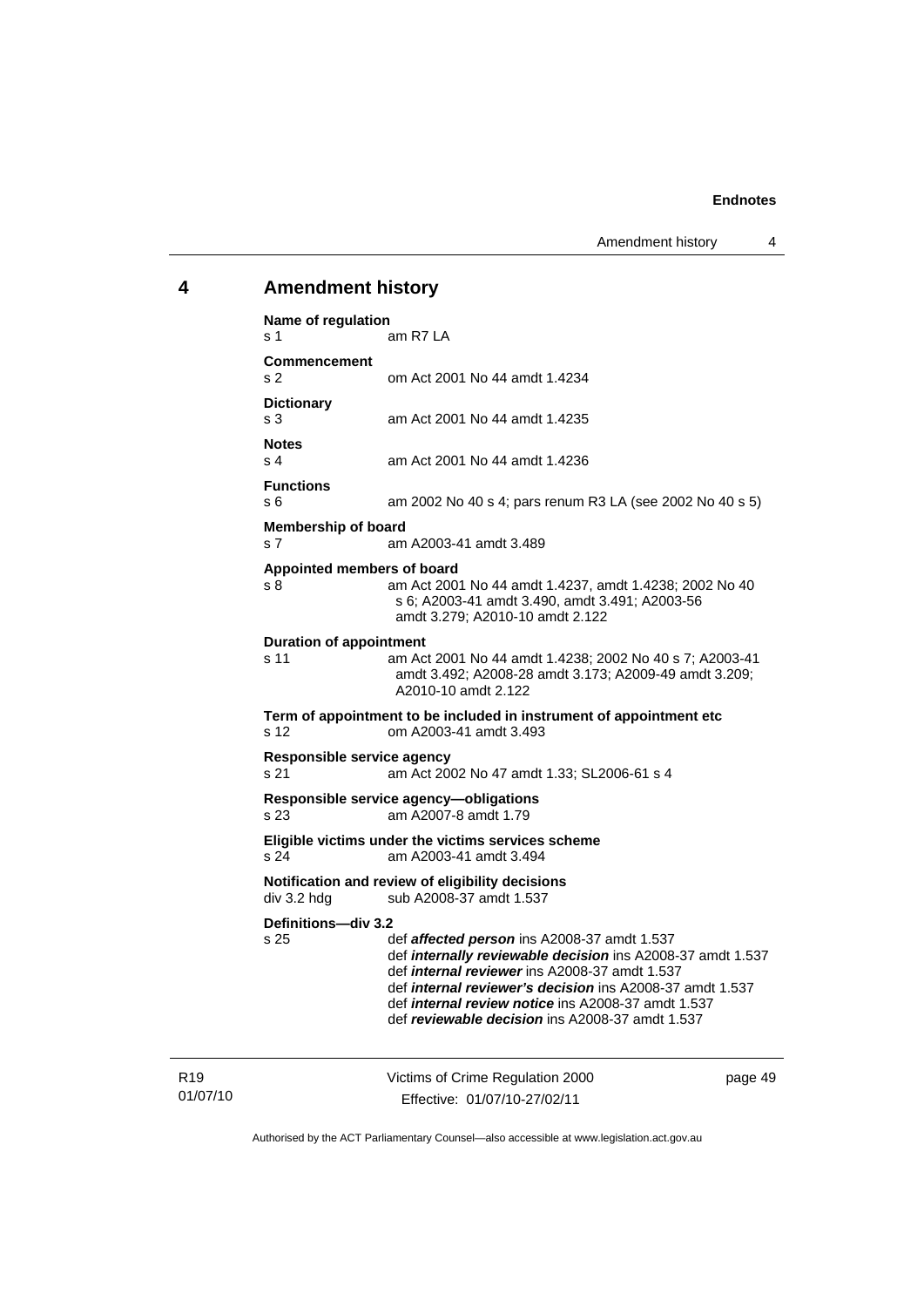| Amendment history<br>4 |  |
|------------------------|--|
|------------------------|--|

**Internal review notices—responsible service agency**  s 25A ins A2008-37 amdt 1.537 **Applications to responsible service agency for internal review**  s 26 sub A2008-37 amdt 1.537 **Internal reviewer**  s 26A ins A2008-37 amdt 1.537 **Review by internal reviewer**  s 27 sub A2008-37 amdt 1.537 **Internal review notices—internal reviewer**  s 27A ins A2008-37 amdt 1.537 **Eligibility Review Committee**  s 28 sub A2008-37 amdt 1.537 **Applications to committee for internal review**  s 29 sub A2008-37 amdt 1.537 **Review by committee**  s 30 sub A2008-37 amdt 1.537 **Reviewable decision notices**  s 31 sub A2008-37 amdt 1.537 **Applications to ACAT**  s 32 sub A2008-37 amdt 1.537 **How contact hours are provided**  s 37 am A2003-41 amdt 3.495 **Criteria for approval**  s 41 am A2007-8 amdt 1.79; A2010-10 amdt 2.123 **Suspension of approval**  s 42 am A2005-41 amdt 1.127, amdt 1.128 **Cancellation of approval**  s 43 am 2002 No 40 s 8; pars renum R3 LA (see 2002 No 40 s 9); A2010-10 amdt 2.124 **Notification and review of decisions about service providers**  div 3.6 hdg ins A2008-37 amdt 1.538 **Meaning of** *reviewable decision—***div 3.6**  s 46 sub A2008-37 amdt 1.538 **Reviewable decision notices**  s 46A ins A2008-37 amdt 1.538 **Applications for review**  s 47 sub A2008-37 amdt 1.538

page 50 Victims of Crime Regulation 2000 Effective: 01/07/10-27/02/11

R19 01/07/10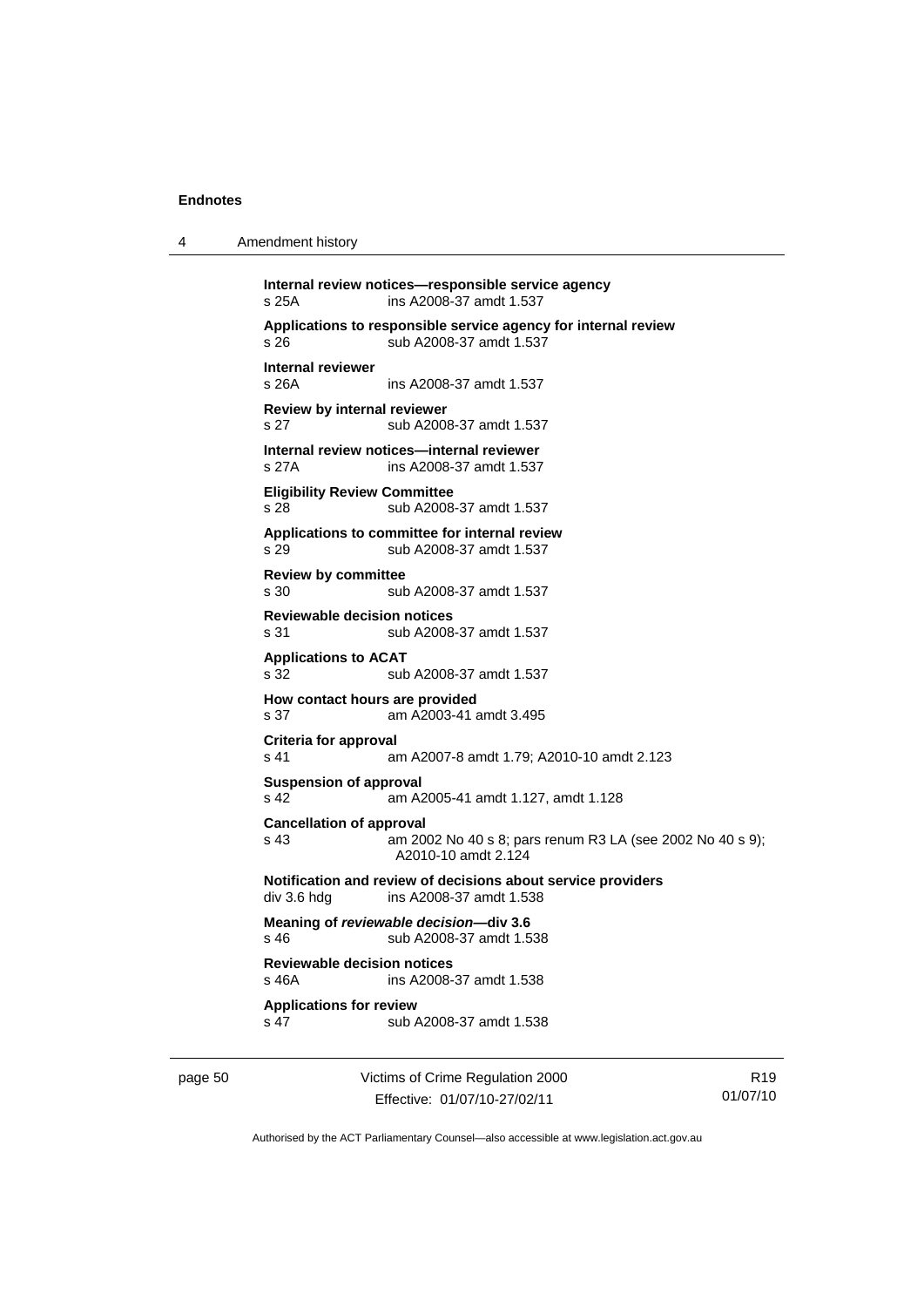#### **Guidelines—volunteers**  am A2009-28 amdt 2.30 **Annual reporting authority**  s 49 am 2002 No 40 s 10 **Victims services levy—excluded offences**  ins A2007-44 amdt 1.5 am A2008-37 amdt 1.539 **Determination of fees for services provided by approved service providers**  s 50 sub Act 2001 No 44 amdt 1.4239 **Approved forms**  s 51 sub Act 2001 No 44 amdt 1.4239 am A2003-41 amdt 3.496 **Modification of regulation**  pt 5 hdg exp 1 July 2001 (s 57) ins A2004-39 amdt 1.40 exp 9 January 2009 (s 55) **Application of pt 5**  s 52 exp 1 July 2001 (s 57) ins A2004-39 amdt 1.40 exp 9 January 2009 (s 55) **Dictionary, definition of** *health professional* s 53 om R1 (LRA) ins A2004-39 amdt 1.40 exp 9 January 2009 (s 55) **Dictionary, definition of** *psychologist* s 54 exp 1 July 2001 (s 57) ins A2004-39 amdt 1.40 exp 9 January 2009 (s 55) **Expiry of pt 5**  s 55 exp 1 July 2001 (s 57) ins A2004-39 amdt 1.40 exp 9 January 2009 (s 55) **Existing entitlements**  s 56 exp 1 July 2001 (s 57) **Expiration of pt 5**  s 57 exp 1 July 2001 (s 57) **Reviewable decisions about service providers**  sch 1 orig sch 1 renum as sch 2 ins A2008-37 amdt 1.540

R19 01/07/10 Victims of Crime Regulation 2000 Effective: 01/07/10-27/02/11

page 51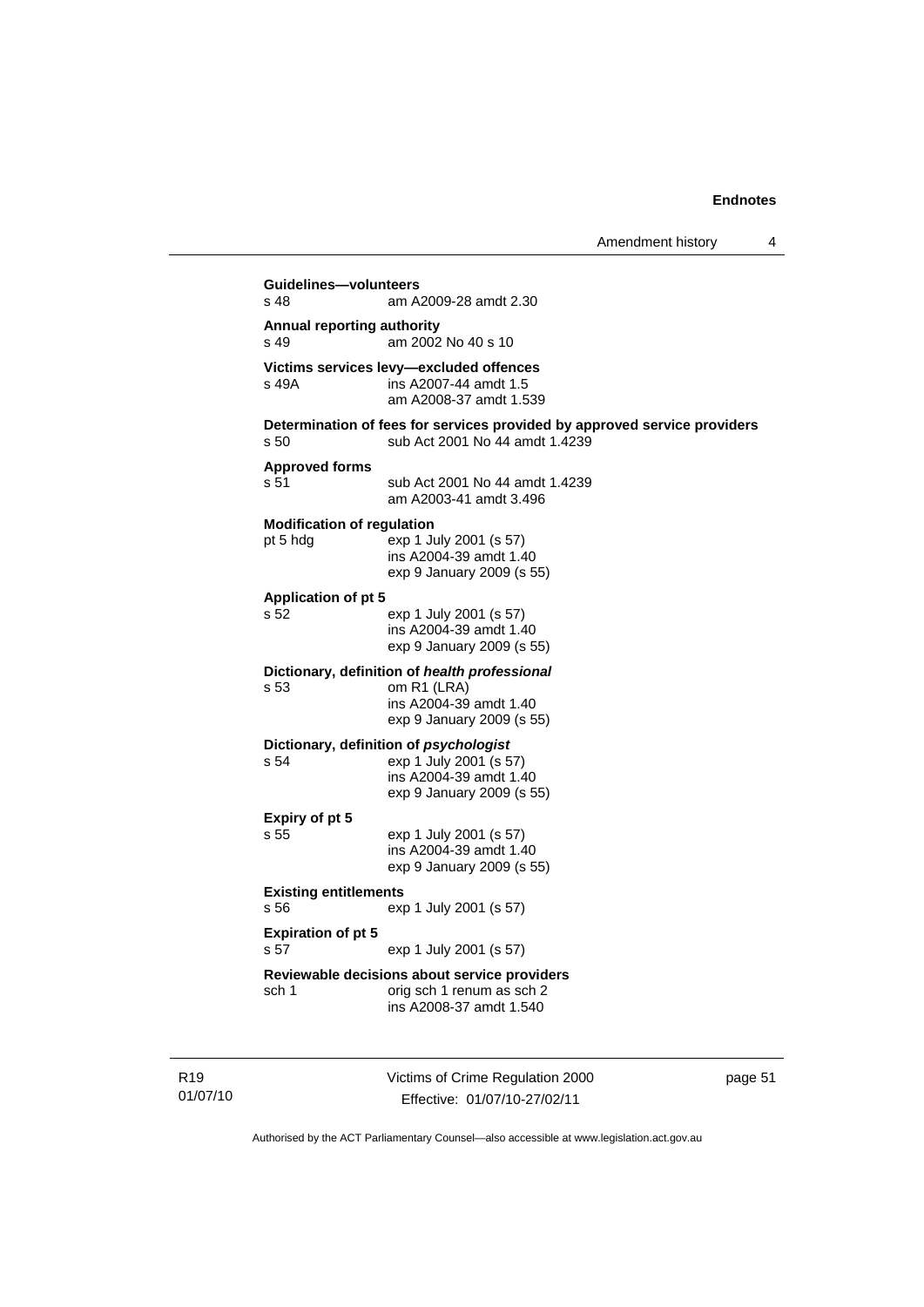4

| <b>Australian Road Rules</b><br>sch 1 pt 1.1 hdg                                           | renum as sch 2 pt 2.1 hdg                                                                                                                |  |
|--------------------------------------------------------------------------------------------|------------------------------------------------------------------------------------------------------------------------------------------|--|
| sch 1 pt 1.2 hdg                                                                           | Road Transport (Safety and Traffic Management) Regulation 2000<br>renum as sch 2 pt 2.2 hdg                                              |  |
| (No 2) 2007                                                                                | Australian National University Act 1991 (Cwlth)-Parking and Traffic Statute                                                              |  |
| sch 1 pt 1.3 hdg                                                                           | renum as sch 2 pt 2.3 hdg                                                                                                                |  |
| sch 2                                                                                      | Victims services levy-excluded offences<br>(prev sch 1) ins A2007-44 amdt 1.6<br>renum as sch 2 A2008-37 amdt 1.541                      |  |
| <b>Australian Road Rules</b>                                                               |                                                                                                                                          |  |
| sch 2 pt 2.1 hdg                                                                           | (prev sch 1 pt 1.1 hdg) renum as sch 2 pt 2.1 hdg A2008-37<br>amdt 1.542                                                                 |  |
| sch 2 pt 2.1                                                                               | (prev sch 1 pt 1.1) ins A2007-44 amdt 1.6<br>renum as sch 2 pt 2.1 A2008-37 amdt 1.542                                                   |  |
|                                                                                            | Road Transport (Safety and Traffic Management) Regulation 2000                                                                           |  |
| sch 2 pt 2.2 hdg                                                                           | (prev sch 1 pt 1.2 hdg) renum as sch 2 pt 2.2 hdg A2008-37<br>amdt 1.543                                                                 |  |
| sch 2 pt 2.2                                                                               | (prev sch 1 pt 1.2) ins A2007-44 amdt 1.6<br>sub SL2007-40 s 4                                                                           |  |
|                                                                                            | am SL2008-47 amdt 1.17; items renum R14 LA<br>renum as sch 2 pt 2.2 A2008-37 amdt 1.543                                                  |  |
| Australian National University Act 1991 (Cwlth)—Parking and Traffic Statute<br>(No 2) 2007 |                                                                                                                                          |  |
| sch 2 pt 2.3 hdg                                                                           | (prev sch 1 pt 1.3 hdg) renum as sch 2 pt 2.3 hdg A2008-37<br>amdt 1.544                                                                 |  |
| sch 2 pt 2.3                                                                               | (prev sch 1 pt 1.3) ins A2007-44 amdt 1.6<br>renum as sch 2 pt 2.3 A2008-37 amdt 1.544                                                   |  |
| <b>Dictionary</b>                                                                          |                                                                                                                                          |  |
| dict                                                                                       | am A2003-41 amdt 3.497; A2005-41 amdt 1.129, amdt 1.130;<br>A2008-37 amdt 1.545, amdt 1.546; A2009-49 amdt 3.210;<br>A2010-10 amdt 2.125 |  |
|                                                                                            | def affected person sub A2008-37 amdt 1.547                                                                                              |  |
|                                                                                            | def community support member ins 2002 No 40 s 11                                                                                         |  |
|                                                                                            | def harm om A2003-41 amdt 3.498                                                                                                          |  |
|                                                                                            | def health member om 2002 No 40 s 12                                                                                                     |  |
|                                                                                            | def health practitioners service ins A2010-10 amdt 2.126<br>def health professional sub A2004-39 amdt 1.41                               |  |
|                                                                                            | def health practitioner member ins A2010-10 amdt 2.126<br>om A2010-10 amdt 2.126                                                         |  |

page 52 Victims of Crime Regulation 2000 Effective: 01/07/10-27/02/11

R19 01/07/10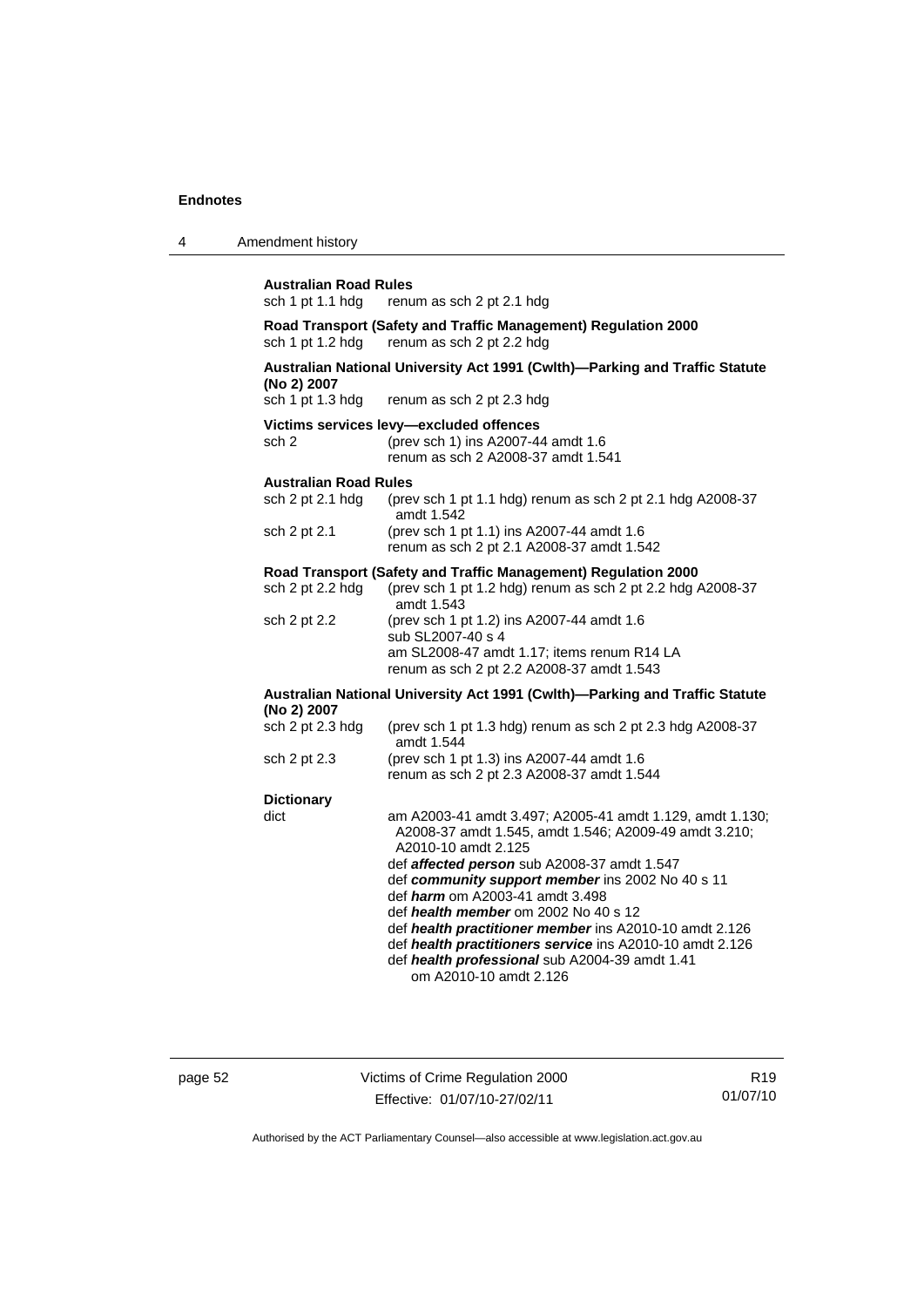<span id="page-58-0"></span> def *health professions Act* om A2004-39 amdt 1.41 def *health professions member* om A2010-10 amdt 2.126 def *health professions service* om A2010-10 amdt 2.126 def *internally reviewable decision* ins A2008-37 amdt 1.548 def *internal reviewer* sub A2008-37 amdt 1.549 def *internal reviewer's decision* ins A2008-37 amdt 1.550 def *internal review notice* ins A2008-37 amdt 1.550 def *psychologist* sub A2004-39 amdt 1.42; A2010-10 amdt 2.127 def *reviewable decision* sub A2008-37 amdt 1.551 def *the Act* om Act 2001 No 56 amdt 3.892 def *victim* om A2003-41 amdt 3.499 def *youth policy and services member* ins 2002 No 40 s 11

#### **5 Earlier republications**

Some earlier republications were not numbered. The number in column 1 refers to the publication order.

Since 12 September 2001 every authorised republication has been published in electronic pdf format on the ACT legislation register. A selection of authorised republications have also been published in printed format. These republications are marked with an asterisk (\*) in column 1. Electronic and printed versions of an authorised republication are identical.

| 1<br>2 July 2001<br>not amended<br>Act 2001 No 44<br>6 December 2001<br>2<br>SL2002-40<br>21 December 2002<br>3<br>SL2002-40<br>31 December 2002<br>4<br>9 October 2003<br>5<br>A2003-41<br>6<br>19 December 2003<br>A2003-56<br>1 November 2004<br>7<br>A2004-39<br>8<br>A2004-39<br>7 July 2005<br>1 November 2006<br>9<br>A2006-3<br>SL2006-61<br>10<br>1 January 2007 | <b>Republication No Amendments to</b> |           | <b>Republication date</b> |
|---------------------------------------------------------------------------------------------------------------------------------------------------------------------------------------------------------------------------------------------------------------------------------------------------------------------------------------------------------------------------|---------------------------------------|-----------|---------------------------|
|                                                                                                                                                                                                                                                                                                                                                                           |                                       |           |                           |
|                                                                                                                                                                                                                                                                                                                                                                           |                                       |           |                           |
|                                                                                                                                                                                                                                                                                                                                                                           |                                       |           |                           |
|                                                                                                                                                                                                                                                                                                                                                                           |                                       |           |                           |
|                                                                                                                                                                                                                                                                                                                                                                           |                                       |           |                           |
|                                                                                                                                                                                                                                                                                                                                                                           |                                       |           |                           |
|                                                                                                                                                                                                                                                                                                                                                                           |                                       |           |                           |
|                                                                                                                                                                                                                                                                                                                                                                           |                                       |           |                           |
|                                                                                                                                                                                                                                                                                                                                                                           |                                       |           |                           |
|                                                                                                                                                                                                                                                                                                                                                                           |                                       |           |                           |
|                                                                                                                                                                                                                                                                                                                                                                           | 11                                    | SL2007-40 | 20 December 2007          |

Victims of Crime Regulation 2000 Effective: 01/07/10-27/02/11

page 53